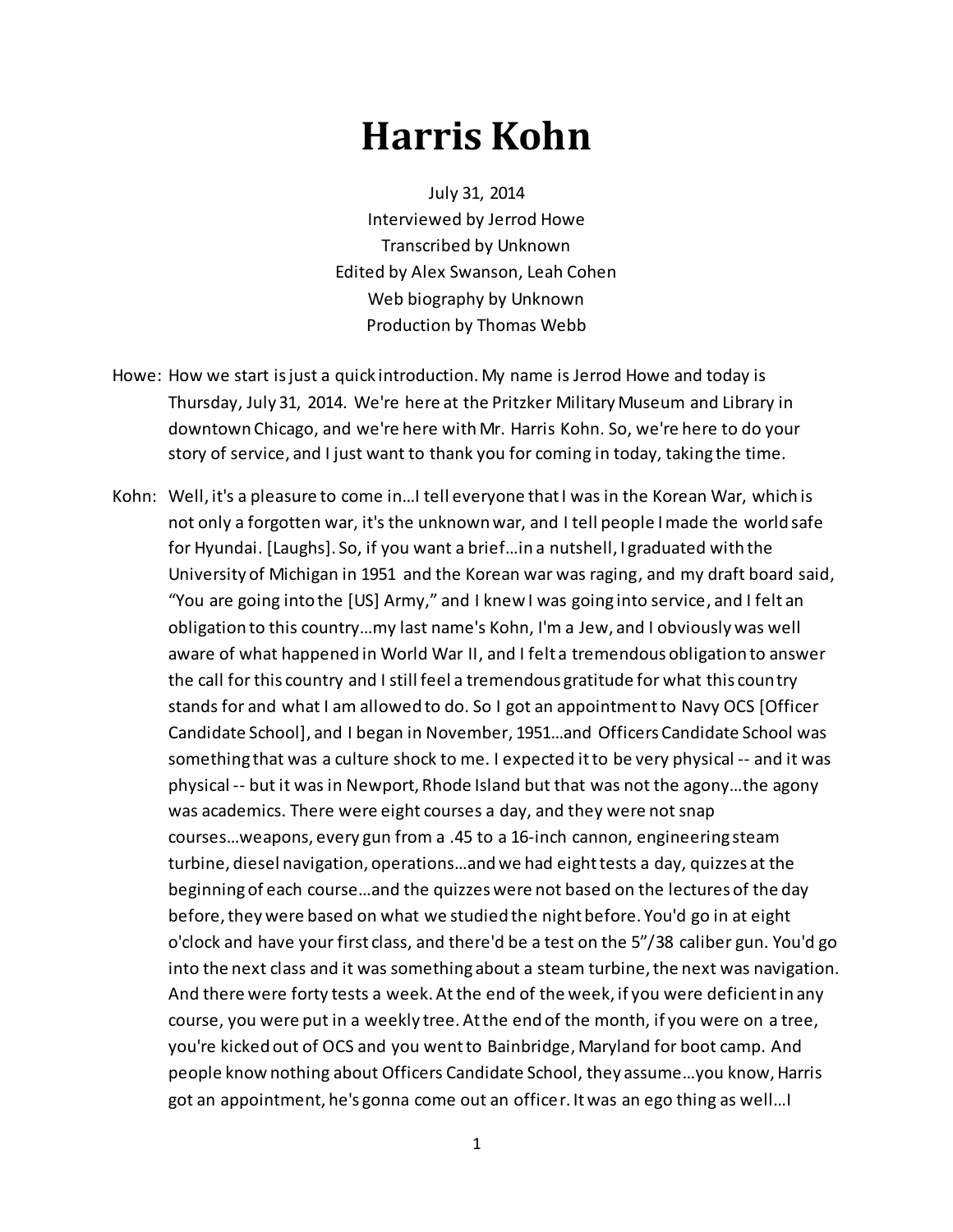wanted damn well to finish, and when I began…I would have absolutely settled that day for being the anchor man, the last man in the class, and I…there 500 something of us that graduated, and I was 150 above the anchor man, and I feltlike a bloody genius. We had…there was a lot of drill, a lot of military activity, but then we had three hours a night to study, so everyone studied from seven to ten, and at ten taps was blown, and everyone had flashlights and we'd study and make notes 'til midnight and sweat out the next day. And I felt -- had I studied like that at the University of Michigan -- I would have been a Rhodes Scholar. [Laughs]. But I got through, and at that time, the Korean War was raging and the needs were for amphibious ships – LSTs, particularly -- because there were only three ports in Korea and one was in North Korean hands and their other was in Busan, and on the west coast at Incheon, so LSTs could run up on the beach near the lines. We dropped off everything from troops, to tanks, to toilet paper, to provisions, to…and we went back and forth constantly. When I first reported aboard I had another little shock, because all of the officers were recalled [United States Naval] Reservesfrom World War II. We had six officers, and it's customary -- when you board a ship and you're a new officer -- to be invited to the captain's house to meet the other officers. And I was invited…captain's house…and I looked at all the other officers, they had ribbons from their navel to their Adam's apple, and I absolutely felt naked. I mean, here, this inaudible [time stamp 13:20.1]<sup>1</sup>, and worth a shiny gold bar, comes into an environment where everyone's been through hell and been through war. And…but I got on board, and the commanding officer was probably one of the most interesting people I ever met in my life. He was a recalled reserve from World War II. He was a lieutenant senior grade who was skipper of the LST. His name was Swede Rogerson [time stamp 13:48.1], and he had a brand of leadership that was absolutely outstanding. He did everything right, he never screamed, he never shouted. Praise in public, censure in private, and encouraging. And with my background when I went to sea, the only sea duty I ever had was a canoe trip in Wisconsin. I want to tell you, I needed his help. [Laughs]. And going over to…crossing the Pacific the first time en route to Korea, I qualified for top watches and began to feel like I was beginning to be a naval officer. We got to Korea, and I was terrified of one thing. I was terrified of how I would behave as a division officer. It never occurred to me, you know…when you're in your 20s you're indestructible, and you don't think you're gonna get hit, or damaged, or wounded. And I just had no idea, and I was in charge of a division of men, who…a lot of 'em had been in World War II, and all of the sudden, this smartass twenty-one year-old is gonna lead them into battle, and I was terrified. And Rogerson took me aside, and he said, "You will do fine."He said, "The thing that's gonna save your butt is the fact that you're gonna be

I

 $1$  Where a word or name was inaudible or unclear, a time stamp is added to the transcript.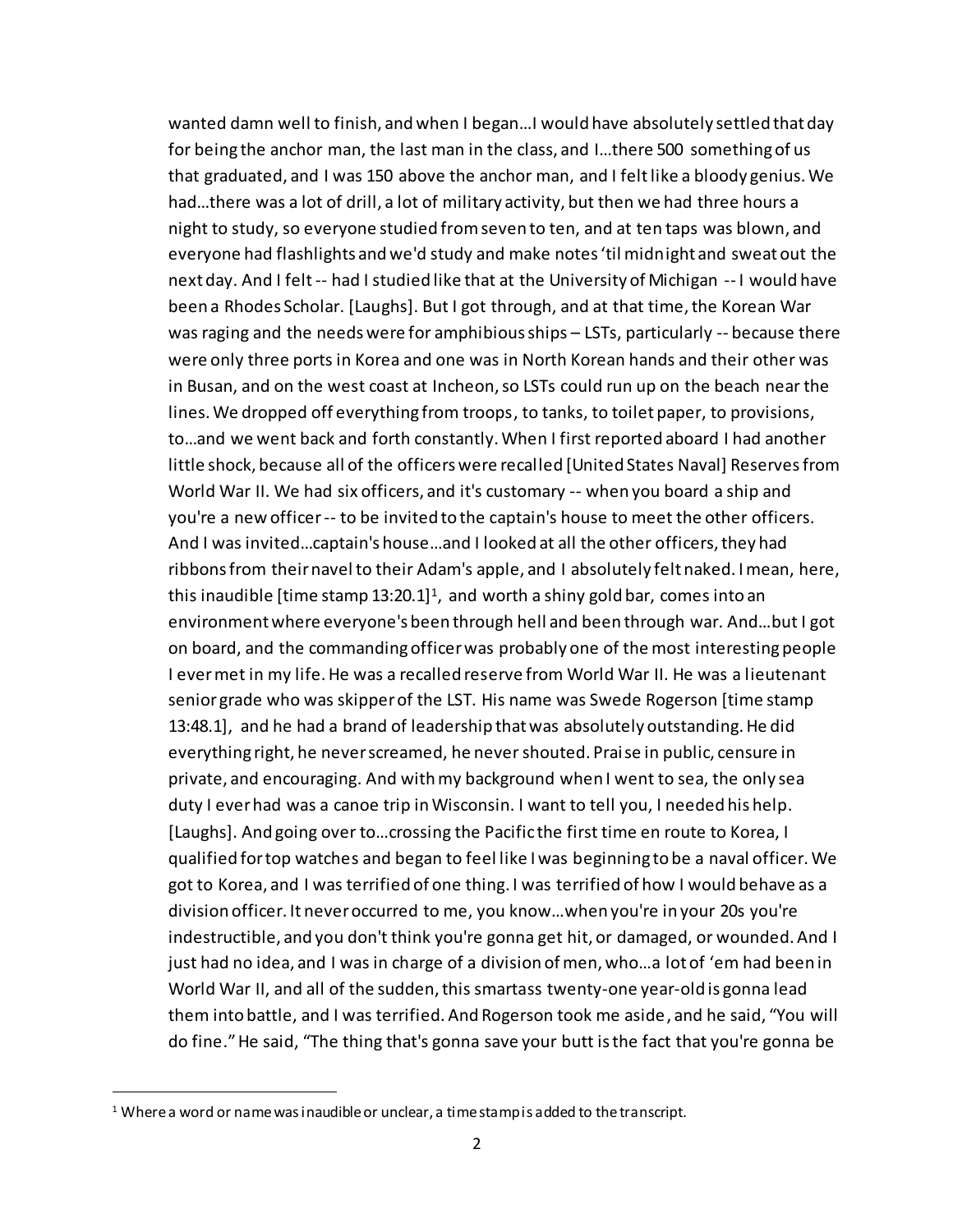very busy, and it's very noisy, and you're gonna concentrate on your job. And the

[15:18.6], always gets the dirty end of the stick." And when we went to Korea for the first time, we landed in Japan. We loaded up with troops and we were going to participate in an invasion north of Wonsan, and being [uncertain, same word] as 15:18.6, 15:35.7], and I was going to be detached to lead a wave ashore. And…which I really…in a way it was a relief, because I was gonna be off the ship. The only guy in the boat with me was a coxswain, I'd read *The Caine Mutiny*, and I was not gonna be Captain Queeg and leave a dye marker. And it was noisy, it was stinking, it was a chaotic type of situation, and we weren't…there were a lot of shots fired, but we weren't hit. And I came through, and as I looked back at the entire experience I... I was [same word, 16:25.4], and we didn't rate a supply corps officer, so I…when I got on board, they gave me this huge volume and said, "Here, you read this book," and I said, "What is this?" Said, "That's the duties of a Supply Corps officer, which we don't rate." I said, "But I'm a line officer!" They said, "You're gonna be twins on this ship." And fortunately, I had a good chief who knew all about it, and I eased into it, and then I stayed on the same ship for three years. I went to deck and gunnery, I went to operations and communications, I got [16:43.3]. And, if I had to... in this day and age where most kids go to college, begin their career, and don't think of service…I think most of the people today who go into service are people who are economically underprivileged, and they want either an opportunity to education or something else, and I honestly feel that it's wrong to have an Army and a Navy and an Air Force that is not part of the population. I don't think anyone in Congress has a son or a daughter in service, one or two…and I think the only reason why we went into Iraq and went into Afghanistan is because we don't have a draft. If we had a draft, they would have stormed the barricades, and not sent those kids into a needless, useless war, like Iraq, and like Afghanistan. I look back at my service experience, and I was pleased with the opportunity to serve the country. And, I think the difference between service and just going from college to work isit's an experience where you absolutely…what do they say, the sporting term, 'leave everything on the field.' You absolutely…in service, you are putting out everything you have. And you work as a team, I…the crew on that ship was dynamite. And it was a small ship, with six officers and 100 men. I had third class petty officers doing what two-stripers did on aircraft carriers. And it was, 'you scratch my back, I'll scratch yours,' we depended on one another. It was a total teamwork effort, and we had a terrible year in the combat zone, but we survived and no one was killed. And it was because of a unity of a team. And, it's funny, I…I look back at Rogerson. He only…he was on board during…for my first year, and I got into sales and marketing later, and I evaluate leadership, and I work with some pretty impressive people who were in charge of multi-million dollar operations, and I never, ever found anything of the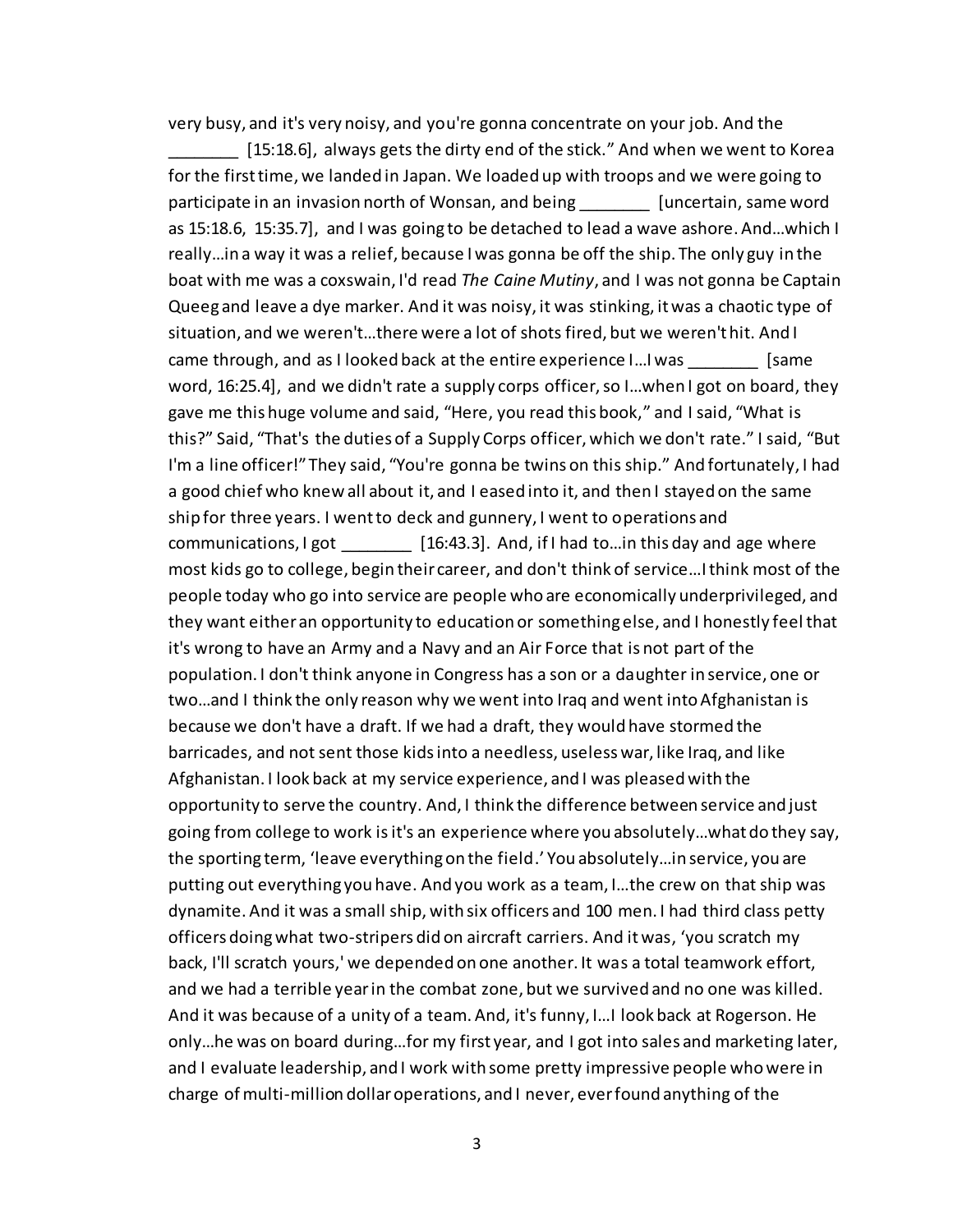character, leadership, or the quality that Swede Rogerson showed when I got out into the world of business. I think that when you go in as a naval officer and serve, I think, you bleed Navy blue and gold for the rest of your life. And I -- a few years ago, I'm retired -- and I found out the secret of happy retirement. My time outside the condo is directly proportional to my marital happiness, so…and I'm very happy, because I do a lot of volunteer work. And one of the volunteer jobs I have, [uncertain 20:11.2] at the Navy History Museum at Great Lakes, and have been for a little over a year. And the thing I enjoy most, when I get the families -- and Great Lakes is the last of the boot camps, and there are forty-eight different graduations a year -- and the parents come in, and after I take them through the museum, I tell them that the one benefit that they nevershould allow their son or daughter to let go of is that GI Bill. It's a life-changer and a game-changer. And I give my little GI Bill lecture, and the success I had pitching that thing a long time ago on my ship for kids who…most of the parents today are not college people, and I don't think they realize the importance of this, and I really…I push it like crazy. I think there were some terrible experiences during the combat, though, that I'm not even going to go into. I…every veteran who has been in combat knows what it means. But I think…one of the funniest things that happened, that was absolutely outrageous, was when a ship comes back from a combat zone, when we…we stopped at Pearl Harbor, and my God, they had hula girls and dances and the whole thing. And then we got back to San Diego, and a ship coming back from the combat zone at that time went alongside the Broadway pier, and I was deck officer when we came back, and…an LST is a terribly underpowered ship. It's the same size as a destroyer, but with two diesel engines. A destroyer has two steam turbines, they've got…each turbine has…they'd have 25,000 horses, so it was 50,000 horses. We had 900 horses on each shaft, and it was underpowered, but it was put together well and it held together. So, we…when you come into San Diego, if you went alongside the Broadway pier, you had to have a pilot take the ship alongside. The ship's captain could not. So we got this pilot and we're approaching the Broadway pier…I looked over, the band was playing, the relatives were there, and the heroes were coming back, and as we approached the pier, I realized that idiot pilot had never been on an LST before, because we are going to that dock at much too great a rate of speed. And I…the closer we got, the more I knew what's gonna happen. And I am screaming, trying to get a [23:00.0] line over as quickly as I can. We bang into the deck, the band stops playing, the relatives are aghast, and we had to look like the keystone cops. And we bounced off the dock, and wiped out an admiral's barge. And we finally got secure, and I didn't know my parents were there, and my mother comes on board. I hadn't seen her a year and a half, I'd been in the combat zone, and she waved her finger at me, she said, "You always did drive too fast!" [Both laugh]. And I tried to explain that I'm the deck officer, that I'm just trying to get a line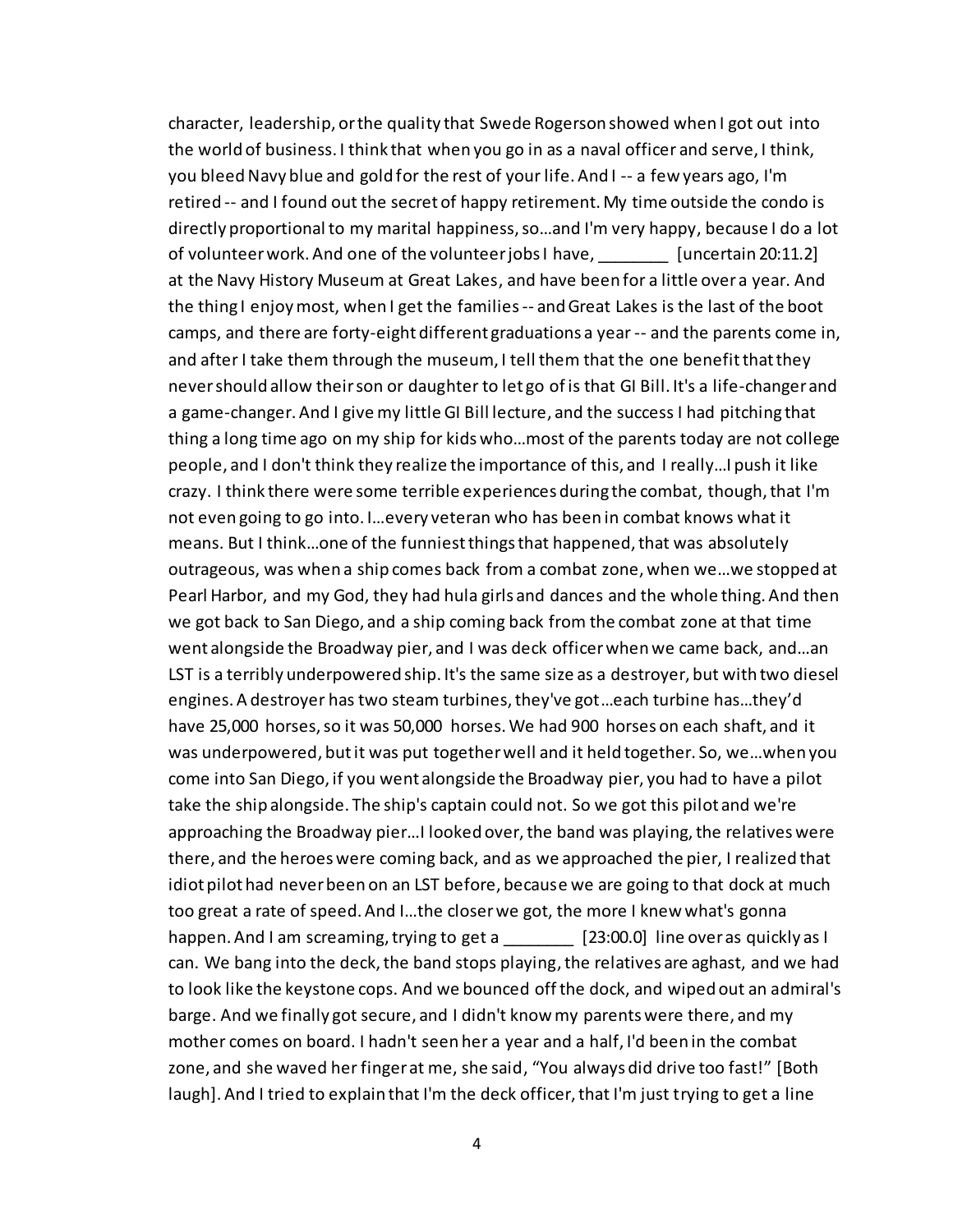ashore, and I think…my mother passed away, and I think she died thinking that I drove too fast. So, there…there's some pleasant memories, there's some unpleasant memories. I'm glad I served, I'm glad I'm here, and my prayer is that when the interests of the United States are threatened, you go to war yesterday. You do not go to war when some moron who is vice president…who decides to rearrange the Middle East…and when that great Vice President – Cheney -- was asked why he took five deferments in Vietnam, he said, "I had other priorities,"but he had no qualms about sending…about sending people off to die. In Vietnam…we made the same mistake in Iraq, with looking for weapons of mass destruction. And Afghanistan has been the graveyard of armies since Alexander the Great. So, when the vital interests of the United States are threatened you go to war. Otherwise, you don't. So here I am, and that's my story, and I'm going to stick to it.

Howe: Fair enough. I know that was…that was a lot, but that was also only twenty minutes. I hope you don't mind, keeping all that in my head and trying not to retread too much ground.

Kohn: Okay.

Howe: Do you mind if we…let's talk about your early years, before you joined the military.

Kohn: Okay.

Howe: Maybe provide some context for your youth, growing up in Chicago, and…you know, what was life like? So, you were born…

Kohn: I was born in Chicago, and I came from…

Howe: What date?

Kohn: I was born September 10<sup>th</sup>, 1929. I was born on the North Side of Chicago, on Chase Avenue, and my parents moved further south, and we ended up on a street called Hampden Court, and I went to Louisa May Alcott Grammar School which, at that time, was almost a depressed area, and I get hysterical now that it's yuppie-ville. Butit was rather depressed then. I went to Lakeview High School, and I must have had a Napoleonic Complex. I played football, I had a big mouth, and I…there's only one thing that stopped me from being a great athlete, and that was lack of talent. But I ended up breaking a leg, and…but I didn't have enough time on the field to get a letter, so…but I realized that my chances of excelling at athletics were slim to none. So then I began college at a veteran's branch of the University of Illinois in Galesburg, and I was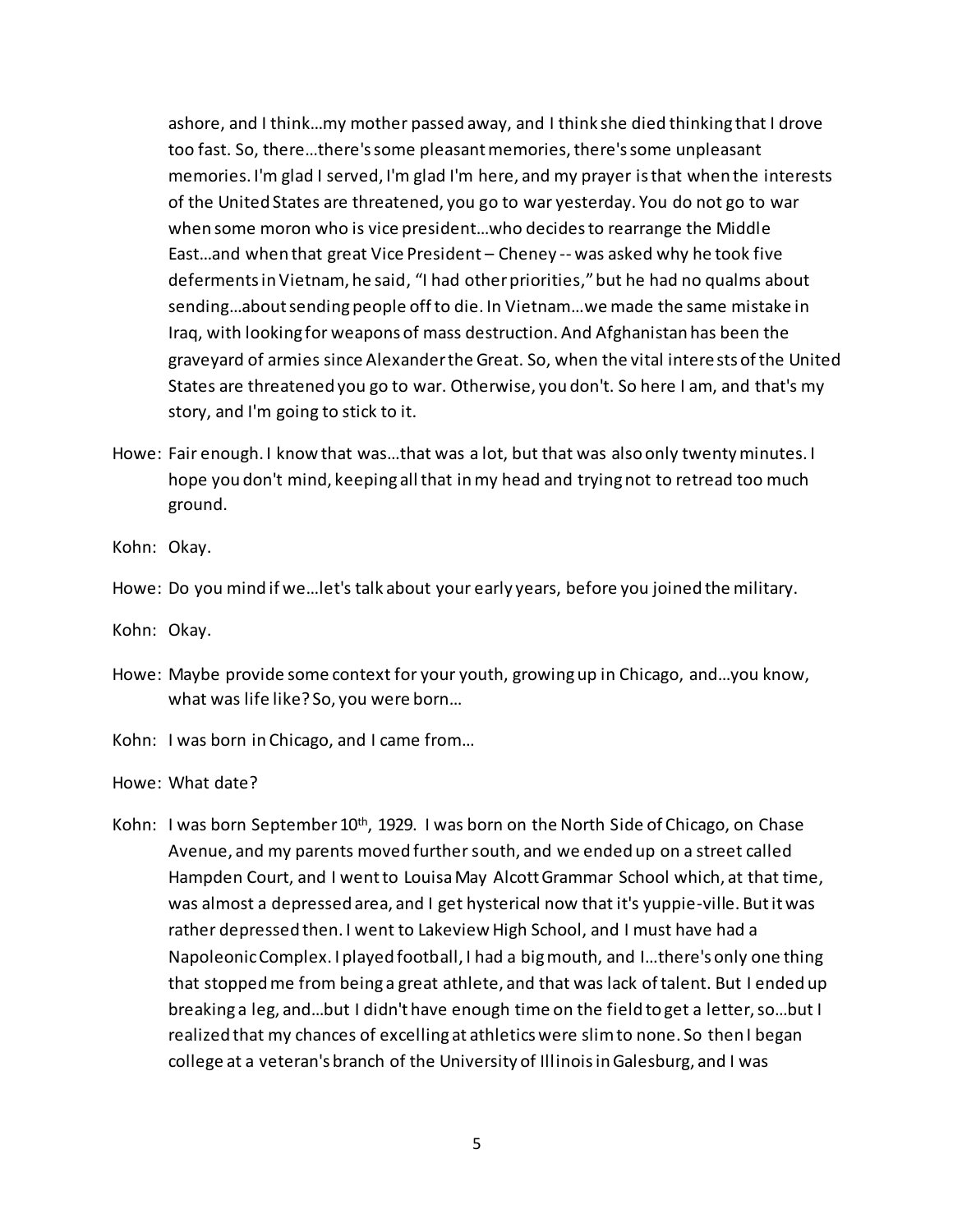seventeen. If you got a minute, I think I had a very interesting experience in…at Galesburg. My first day, they were 85% veterans, this was in 1947 or '48.

- Howe: You said Pennsylvania? Galesburg is where? I'm sorry.
- Kohn: Galesburg, Illinois.
- Howe: Illinois, Okay.
- Kohn: That's where Knox College is. They took over a former Army General Hospital in World War II, and it was one story, and there were 85% veterans…or 90%. And I get in -- and I'm seventeen, and a big mouth hotshot here -- and I get in with these veterans, and the first day in class was really dynamite. We get in, and the instructor -- there were no professors -- the instructor was twenty-eight or twenty-nine, he'd been a major in infantry, and the reason he was a major is all the lieutenants got killed and he kept getting promoted, and...a very bright guy, and he said, "I want you to [28:12.1]," in a rhetoric class, he said, "I want you to write your…on any phase of your experience, and we may read a few, but I'm not interested in content, I'm interested in the way you…your grammar, how you grammatically express yourself; it's a rhetoric class." So we start to write and the…he stops, and he asks somebody to read his theme. Well, the guy who read his theme the first time was a Navy Flyer who described his first practice landing on a carrier where he missed the deck and almost got drowned, and oh my God, and the next guy read his, and his was…he was an OSS officer -- that was the Office of Strategic Services, which was the precursor to the CIA -- it was a spy agency, and he was on a train from Rome to Trieste in occupied Italy during World War II, and he describes the Gestapo coming on board to check identities. And, of course, if they suspect he's a spy, they're going to shoot him. Then he called on me, and I said, "No way!" "What do you mean, no way?" I said, "If you think I'm going to read my theme about a canoe trip in Wisconsin, you're nuts!" And I was referred to, after that, as the miserable, f-ing teenager. So, anyhow, Galesburg did me wonders. It gave me a lot of humility. And I transferred to the University of Michigan and graduated from Michigan, and did well there.
- Howe: When did you graduate?
- Kohn: I graduated in '51.
- Howe: Okay.
- Kohn: And I got honors in economics. And I was kind of pleased with that, and I knew I was going in the service…so you got the story, and Navy OCS and the rest.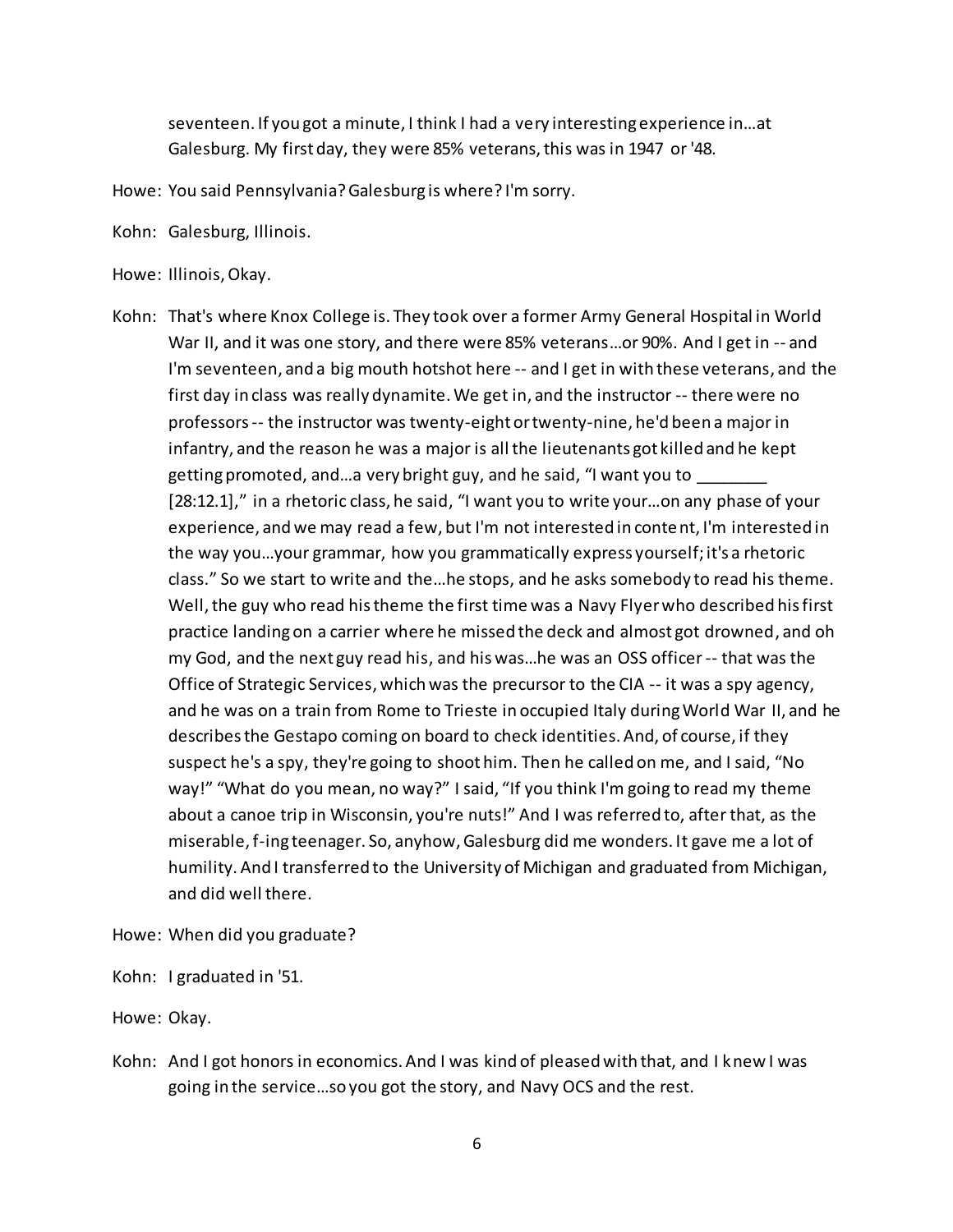Howe: What did your parents do for a living?

- Kohn: My…it was…my mother, basically, was a stay at home housewife, and my father was a lawyer, who was great, who left the law, and never should have left the law because he was happiest in the law, and went into business to help support the rest of his family who was having a problem. And he ended up…he did well later on, but he was a terribly frustrated man. But the interesting thing was, he…during World War I, he was a whitehead in the Navy in Washington, D.C., and he was kind of pleased that his son got a commission in the Navy. And I…basically, they were a good family, and, my mother had a great sense of humor. I…when I came home with my commission, I was so busting proud, and she took a look and she said, "What a wonderful country this is." "What are you talking about?" She said, "For twenty-one years, I tried and failed to make you a gentleman, and Congress, with one piece of paper, can make you an officer and a gentleman. I think that's wonderful." She…she was a good lady. And also, I gotta tell you about my Aunt Edna. My Aunt Edna was an old maid schoolteacher, who was really a nice lady, and when I went in the Navy, Aunt Edna was a wonderful baker. When I got to…after I graduated and got to Coronado, I went through two weeks of training and then went to my ship, and when I got on the ship, there was a package from Aunt Edna of cookies. And I gave it to a few sailors, and they were terrific. And wherever I would go in the Pacific, there would be a box of cookies, and the sailors started asking "Did Aunt Edna send cookies?" And they started sending letters to Aunt Edna, thanking her for the cookies. So Aunt Edna went nuts, and the more letters, the more cookies! And so she became the hero of the *LST 902*. So that's a story…I'm…I'm married, I have three kids, I have two sons, one daughter. I have five grandchildren who are absolutely dynamite. And I'm…I can't believe I'm 84. I absolutely am appalled. I didn't think I'd get out of Korea in my 20s, and so I guess it proves only the good die young, so I'm around, and I'm ticking and making noise, and that's my story.
- Howe: Do you have any siblings?
- Kohn: I have one brother, who…he is a lawyer and he was in the Air Force as a legal officer in the late '50s, so…we…I've got…during World War II, I had two cousins, one who was wounded at D-Day and the other who was wounded at the Battle of the Bulge, and a very good family friend who was killed on Okinawa. So I figure our family has…we served, and we're proud of our service.
- Howe: Because of that history within your family, did you feel an obligation to serve?
- Kohn: I felt an obligation to serve, more so than with the family, after what I heard…what Hitler did in Europe, and the rest, I…just, this country is magical. I…I've had every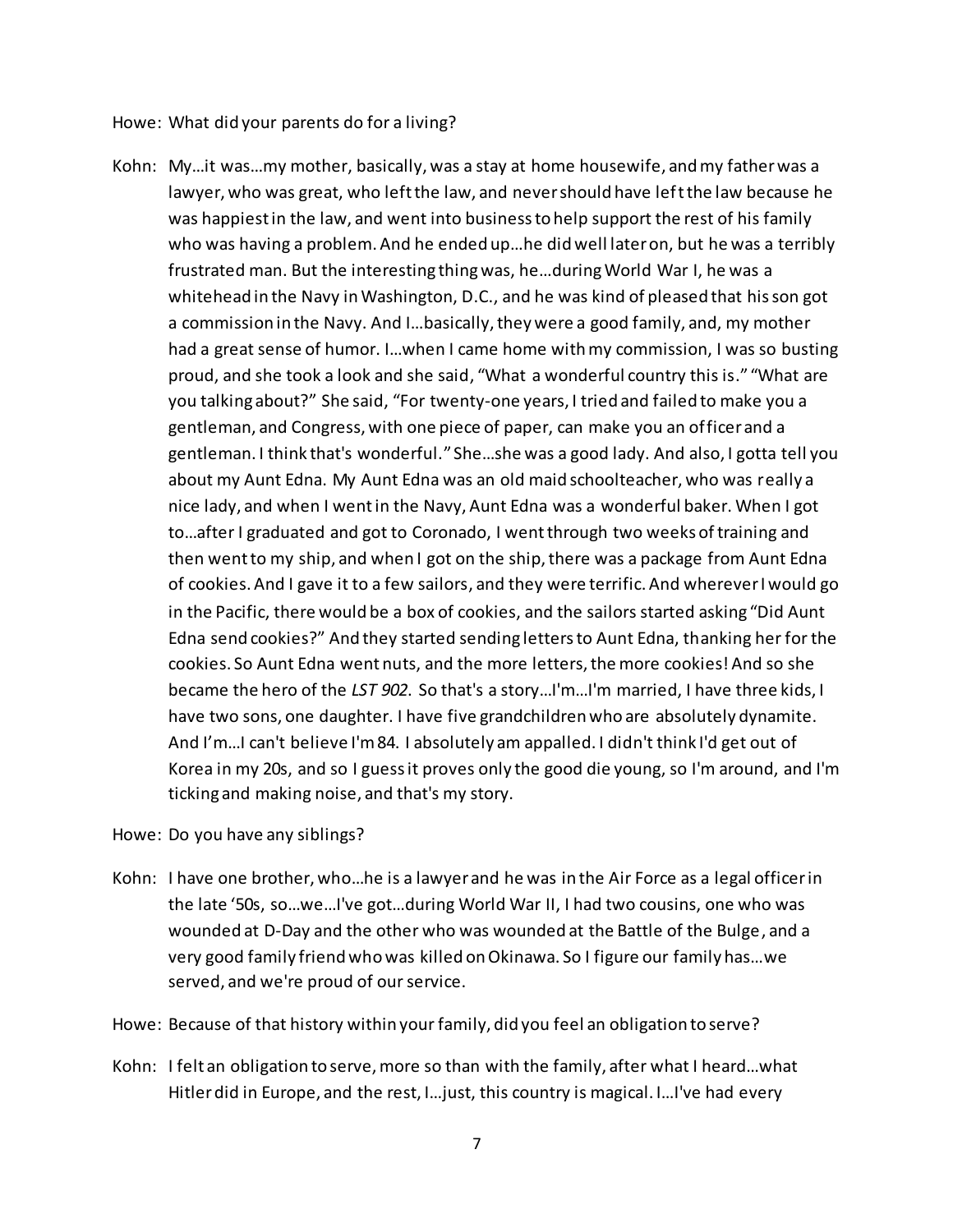opportunity, and in my life, I can look back. There have been, yeah, a few instances, but nothing serious, and the instances of anti-Semitism have been by morons that I discounted, and this country allows me to be me. And so, the serving is something that is just mandatory. I think we…we have to do it.

- Howe: For…one last question about early years. I'm curious, what was it like growing up in Chicago during the '30s and '40s?
- Kohn: It was…the war dominated everything. We…I remember the ration tickets for gasoline. My father had a C-card, and meat was rationed, and there were scrap drives, and every night we'd sit down and have down dinner, but the radio would be on, and we'd hear the news of the Pacific and the news of Europe, and we'd talk about our relatives who were over there, and offer a prayer that they're gonna get through, and it was just…it was like…I think today we're a nation of strangers. And there was just…you'd walk down the street and you would look at windows and you'd see the banner with a blue star, meaning he's on active duty, or the horrible gold star, which meant that he'd been kil led in action. And it was like…absolutely like one nation, all striving together. It was a feeling…and of course, the tragedy of the deaths, but the feeling that we were in it together as a unit, and now we're a bunch of strangers. And we…people, they have their electronic devices, making sure that we stay strangers. And, nobody greets one another, there is no, "Hello, how are you?" You know? And…I'm retired, I was in sales and marketing and I…I think the thing I noticed most when I started out years and years ago, people were friendly, they'd tell jokes, and my God, everyone's afraid to tell a joke…that they'll offend somebody, or some inadvertently offend an ethnic group or…obviously I hated the war, but it was a unique experience, feeling the nation marching together as one.

## Howe: Understood.

- Kohn: So…one other thing, of course, this business…you'd leave your windows open, you'd…I mean, there was a…and if there were problems, you'd settle it with a fistfight, not with guns. And the thing that bothers me most is every Monday morning I look at the casualty listin Chicago, and I'm appalled…how many killed, how many wounded. It's…it's…I don't understand what's going on with that at all. And it's a war zone on the South and West Side.
- Howe: Greater sense of community during that time.

Kohn: Oh, absolutely.

Howe: Yeah. So you said that you transferred and went to University of Michigan?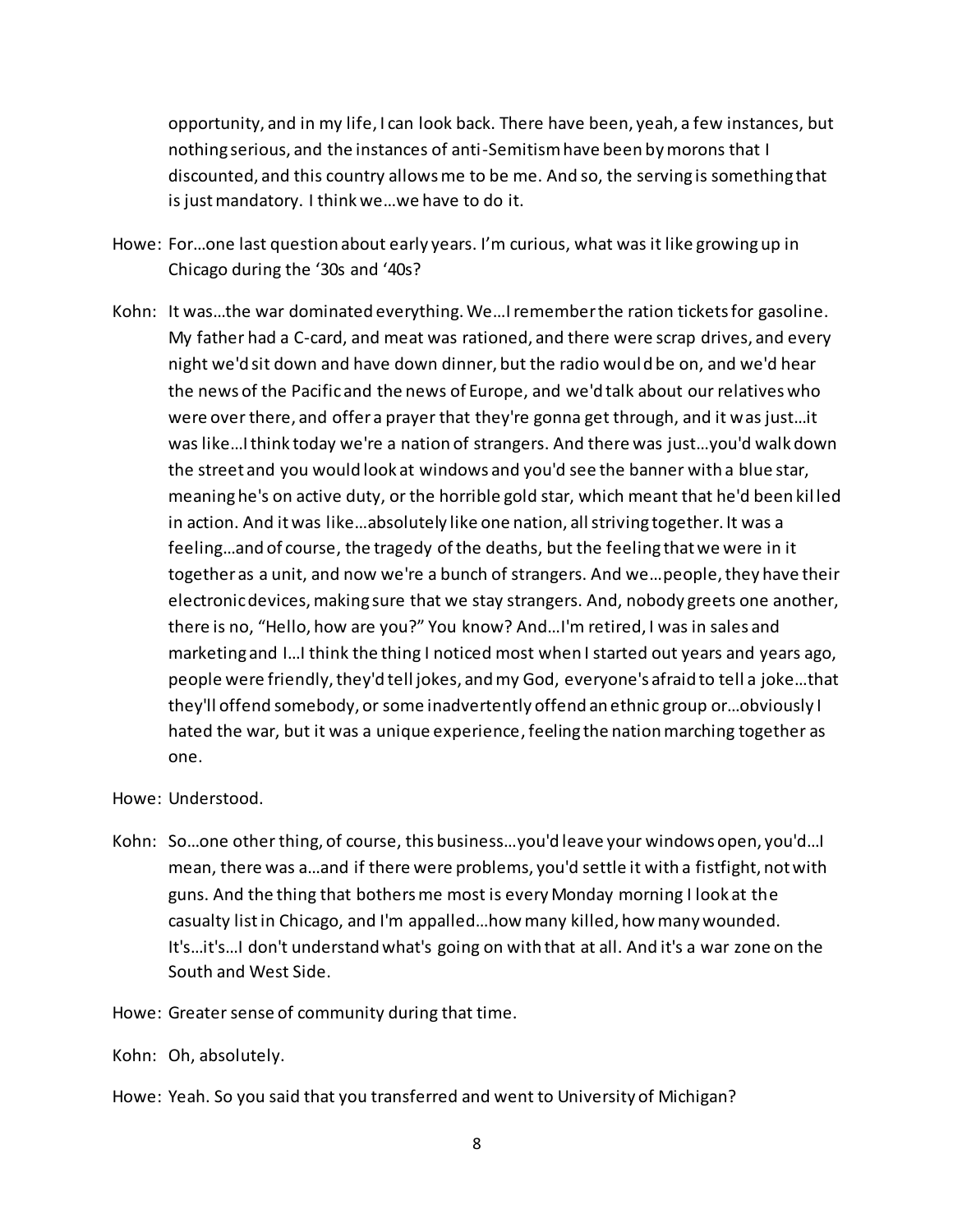Kohn: For one reason: I had a high school English teacher, Ms. Remy, who absolutely was wonderful. And, she kept talking about Ann Arbor, Ann Arbor, Ann Arbor, and I…Illinois was a wonderful school, but I…it never left me, because of Ms. Remy. And Ann Arbor is a beautiful town, it's an arbor town, and all types of trees. I graduated and I've stayed friendly with four couples over the years, and we get together twice a year. It…and there's still a soft spot, I…the only thing that's gone insane is the football weekends, and football and college has been prostituted, now it's insane. But the school itself is a wonderful school, and all big ten schools. You can throw darts at any big ten school and I think you can come with…in fact, I think that education today is a good education, depends on how badly a student wants it, because it's there wherever. They say the leaders of the world go to Harvard, Yale, and Princeton, and that's true for one reason: because the sons and daughters of the leaders of the world go to Harvard, Yale, and Princeton. And, so…

Howe: Was…what'd you study while you were in Michigan?

Kohn: Economics.

Howe: Okay.

- Kohn: And I…I really had thought I would go to law school, and when I came back I looked at the law and decided I don't want it, it's not for me. It's just…looking at what happened 500 years ago, and precedents and all that stuff, I didn't want it. And I never regretted the decision. My father was a lawyer, my brother's a lawyer. I have two sons…a son and a daughter who are lawyers. And, I…I never missed it, and I do not…you know, I looked back and, you know. I'm me! I did what I was capable of doing, and I think you have to live in the now, and as long as I'm busy. And, I…I'm a tutor, I'm an avid reader, and I work at adult literacy, and it's kinda fun working with immigrants who want to learn the language. So I enjoy that very much, and I enjoy going up to Great Lakes once a week.
- Howe: Did you work while you were going to school?
- Kohn: Yeah. Not full time, but I worked. Course, you talk about a different world. Let me tell you what the tuition was at the University of Michigan, as an out-of-state student. It was outrageous, it was \$250 a semester. [Laughs]. Compared to…the University of Illinois was \$50 a semester for an in-state student. So…and that's one of the horrible problems, society today, the cost of education is obscene. I am an avid reader and I…I got involved in some lectures at Oakton College, which I enjoy based on…the rest. I got to know a little bit about the community college system, and people don't realize that they're wonderful educational institutions, and they're affordable.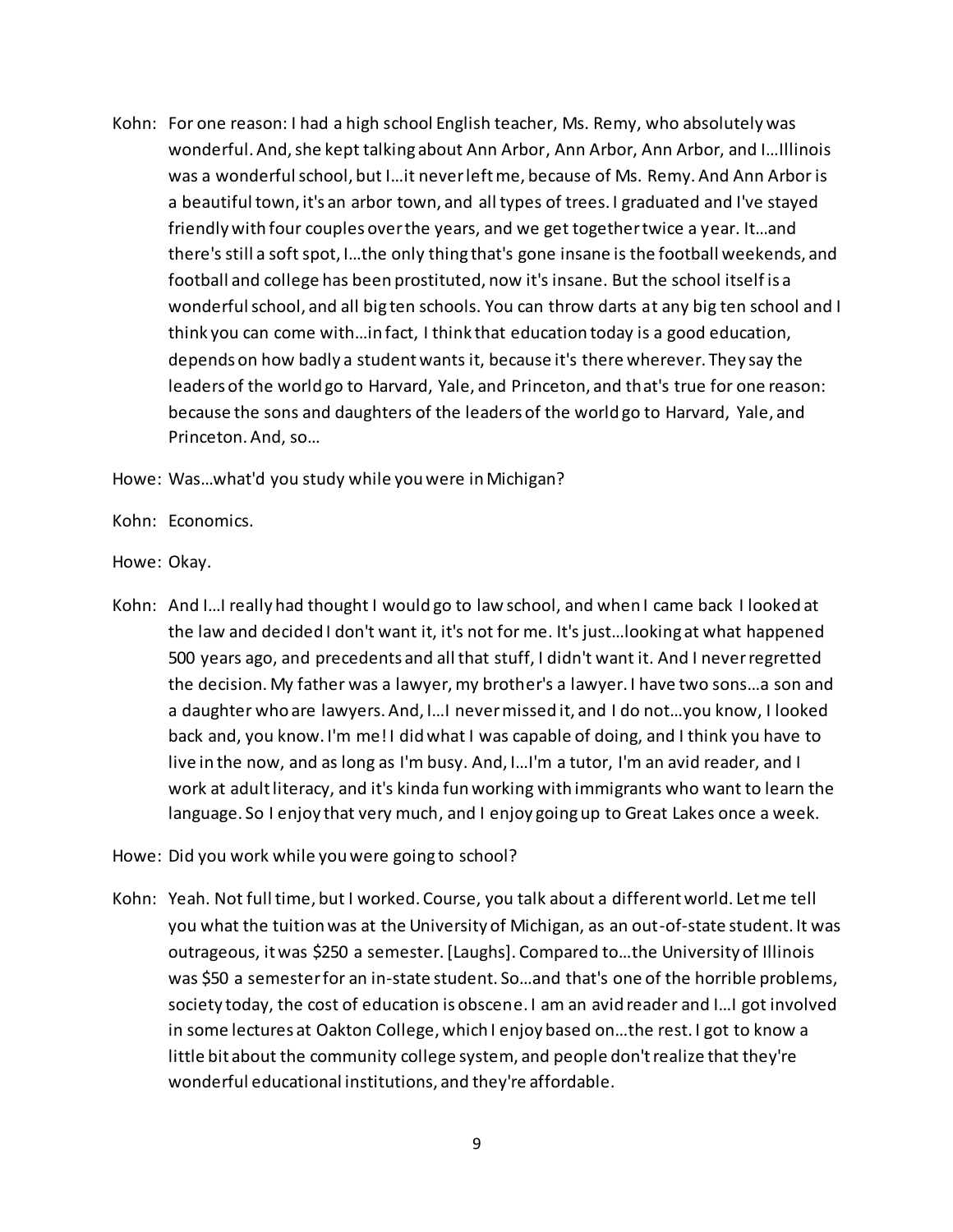Howe: People want big names.

- Kohn: People are…you know, as far as an education, I'm absolutely…I look at Galesburg, I learned how to study at Galesburg. And I got one other story about Galesburg that I think is kinda neat. I…after I left, I…I got sales and marketing, and I…I didn't get back to Galesburg for, God, decades. And I got back there and I figured I was back there, I was a furniture rep, and I figured I'm gonna go back and see the old campus. So I go back and see a big sign that says state research hospital. They turned it into a loony bin, and this one-story hospital. So I walk in and there's some 18-year-old nurse, and I said, "I used to go to college here," she said, "Yeah, a lot of our patients come back." I said, "Hey, wait a minute! This used to be a veteran's branch a long time ago, with the University of Illinois!" And she looked at me and she said, "Some patients even bring their families back." So I realized: you can't go home again. [Laughs].
- Howe: She was going along with it. [Both laugh]. So, were you at all involved with the military while you were going to the University of Michigan?
- Kohn: Oh no, I decided that there's never gonna be another war, you know. World War I was supposed to be the war to end all wars, well World War II was…impossible to have another war. So…
- Howe: So it wasn't until after you graduated?
- Kohn: Well, when Korea started and I graduated…I looked at what was going on in Korea, and although I wanted to serve, that was a meat grinder. They killed more in Korea than they did each year in Vietnam. There were 40,000 in three years, in Vietnam there were 58,000 in a lot more years, but the tragedy of Korea was, those talks started at Panmunjom in '51, and what could have ended in '51 at the same place -- because in '53, it ended at the same place that they were discussing in '51 -- that was the 38<sup>th</sup> parallel. It was a meat grinder.
- Howe: Do you mind describing your recruiting experience?
- Kohn: Yeah, I went up to the Office…the naval office of procurement at Rush Street, and I met Commander Rye, and I met a whole bunch of wonderful people. And I got a big mouth, and I did magnificently in the interviews. And I gotta tell you what happened…and I, here I have honors in economics from the University of Michigan, and at that time, the OCS, the passing score was 65…I looked, and then I took the written test. The first part was vocabulary that was fine. The second part was math and some other things I didn't have a problem with. The third part, I almost had a heart attack, it was spatial relations, you had to match these shapes. And I guessed at every one. And I flunked that so flat,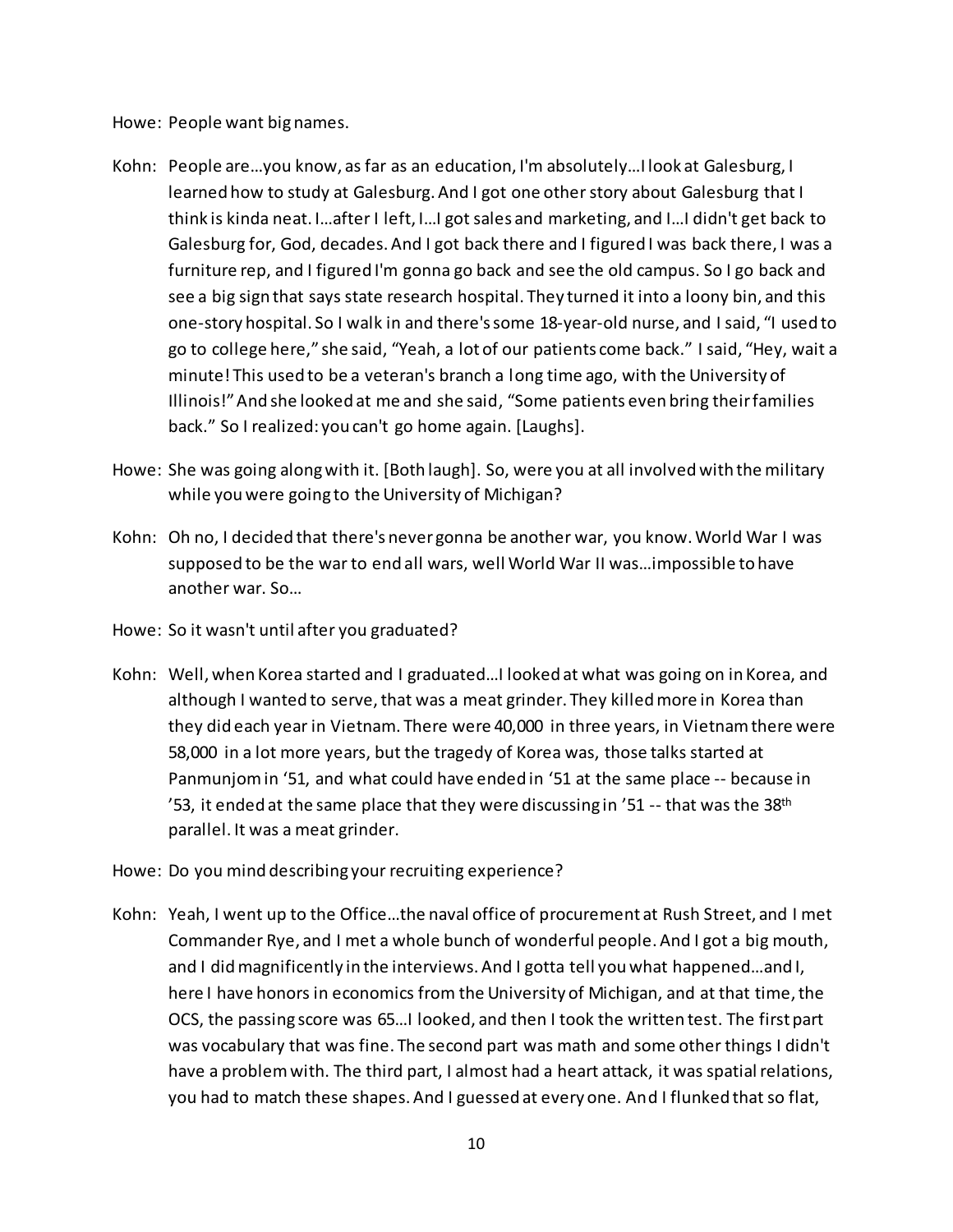that…and I get out, and they tell me, in shock, that I got a 51. I went home, my father looks at me, he said, "This is the college graduate? Passing goal is 65, you got 51?" So a month later, I get a telegram from the Navy, they've lowered the passing score to 60. My father says, "Take the test again!" I said, "Hell no, I won't get a 51." And the draft board is starting to tell me that it's getting close. Another month later, I get a wire from the Navy, the passing score is 55. My father says, "Take the test!" I said, "Absolutely not!" And I'm just about to be drafted and I get a wire from the Navy that the passing score is 50, and I have an appointment to Officers Candidate School at Newport, Rhode Island. By the time I got out, the passing score was 40. So I went from a 14-point idiotto an 11-point genius. [Laughs].

Howe: All you gotta do is wait it out.

Kohn: [Laughs]. So, anyhow…

Howe: So, what made you decide to go officer, as opposed to possibly enlisting?

Kohn: I decided…I was always a reader, and, I'd read Heggen's *Mister Roberts*, and I…I read *Caine Mutiny*, and I just absolutely got enamored with Navy blue and gold. And I…it's funny, I read *Caine Mutiny* before I went into the service and then I read it again after I got out to the fleet, and it influenced me because when I led that wave ashore, I remembered, in *Caine Mutiny*, Captain Queeg and his destroyer minesweeper left a dyemarker way before he should've, and they called him, 'Old Yellow Stain.' And I remember, at Kojo beach going in, and the coxswain is screaming at me, "Mister Kohn, we're going to get too close! Too close, too close!" And I almost beached the LCVP because I was going to make damn sure that I wasn't gonna be 'old yellow stain,' so…then I found…I found out that Wouk, who wrote that book, he had to be in the Navy. And he was on a destroyer-minesweeper during World War II, so he knew what…what he was writing about. And he also went through OCS, and it was a vivid description of OCS…so, yeah. I…I felt like Don Winslow [NY Times best-selling author], I tell ya, of the Navy.

Howe: So, reading about these experiences and having that in your mind…

Kohn: Yeah?

Howe: You knew this was an experience you wanted?

Kohn: Absolutely.

Howe: How long was training up in Rhode Island?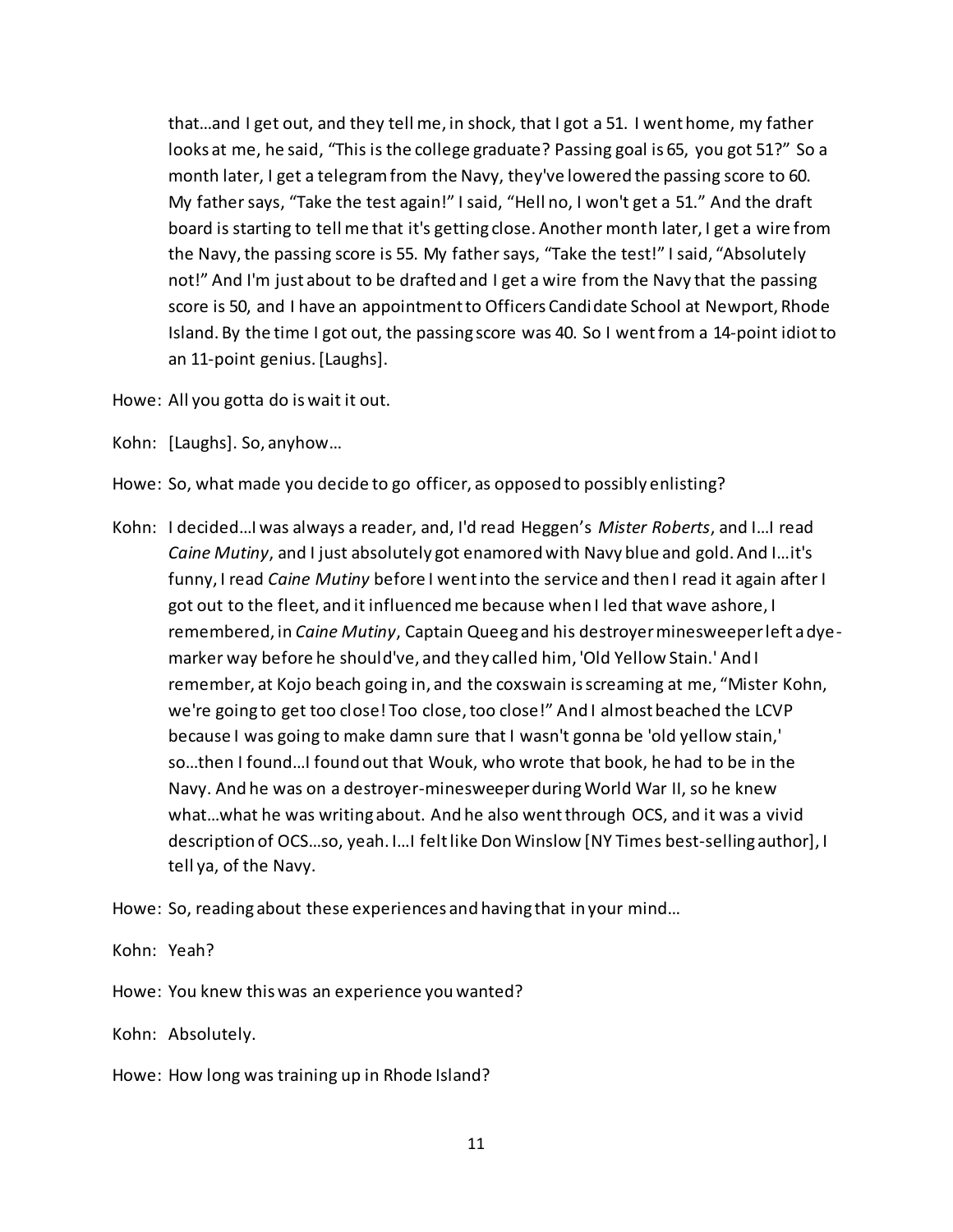Kohn: It was sixteen weeks.

Howe: Okay. You talked…

- Kohn: I…I, as a matter of fact, I came up here…the reason I came up here in the first place, I thought…I got a yearbook from OCS, and they did a marvelous job, and it shows you…really, the pictures are fantastic, showing what life at Newport and OCS…and so I left the book here. And that's when they said, "Would you like to do the oral history?" So…
- Howe: You talked about culture shock, going to OCS.
- Kohn: Well, basically, it was the shock of…I thought it'd be physical, you know, and I was in pretty good shape, and then, this idea…eight tests a day, you know. I went to University of Michigan, I did very well; I took wonderful notes at lectures. But here, there were no lectures, you studied the night before, then you were tested, and then they lectured you on what you were tested about. And it was a nightmare, each day. I mean, you get through another day, after eight tests, and then at the end of the week, if you're on a tree…there was one tree that I made, that was…this was obviously before computers, and they had what they called a 'maneuvering board.' The maneuvering board was a little template, where ships would steam in company, like the…an aircraft carrier and the plane guard destroyers and the rest. So, when the course change was made, you used the maneuvering board to find out your ships course and speed, to your…so you get back in the same relative position. I got on a weekly tree with the maneuvering board, and that's Saturday or Sunday, there was exercise off Newport where an aircraft carrier changed course at night, and the destroyer-minesweeper Hopson made the wrong course move, and was cut in half…and was cut in half, and more than half the sailors drowned. And it was a pretty good objective lesson, I better learn that stinking maneuvering board. And it…I think 2/3 of them drowned. Just, the carrier…they were a darkened ship, they made a course change, and it was the wrong course for the coxswain, and it was cut in half and it went down like a stone, right off Newport. So, I learned this is not just an academic exercise. But the shock of eight tests a day, and I was just thinking, my God, if I studied like that at Michigan…you know, it's pretty relaxed, you get a lecture, you take notes, and then you review your notes before the test, here, and these were not snap courses. So that was the shock. There was another interesting thing that I think…I think you have the book, because it was a different time. Out of the 500 and whatever graduates, there is not one black face. It's lily white, it's all white bread. And when I got on the ship in early '52, there were two blacks, and they were stewards-mates. So…in the Navy, I think, was the last in terms of changing and yet, the Navy today, the first four-star black female Admiral is in the Navy. There is no other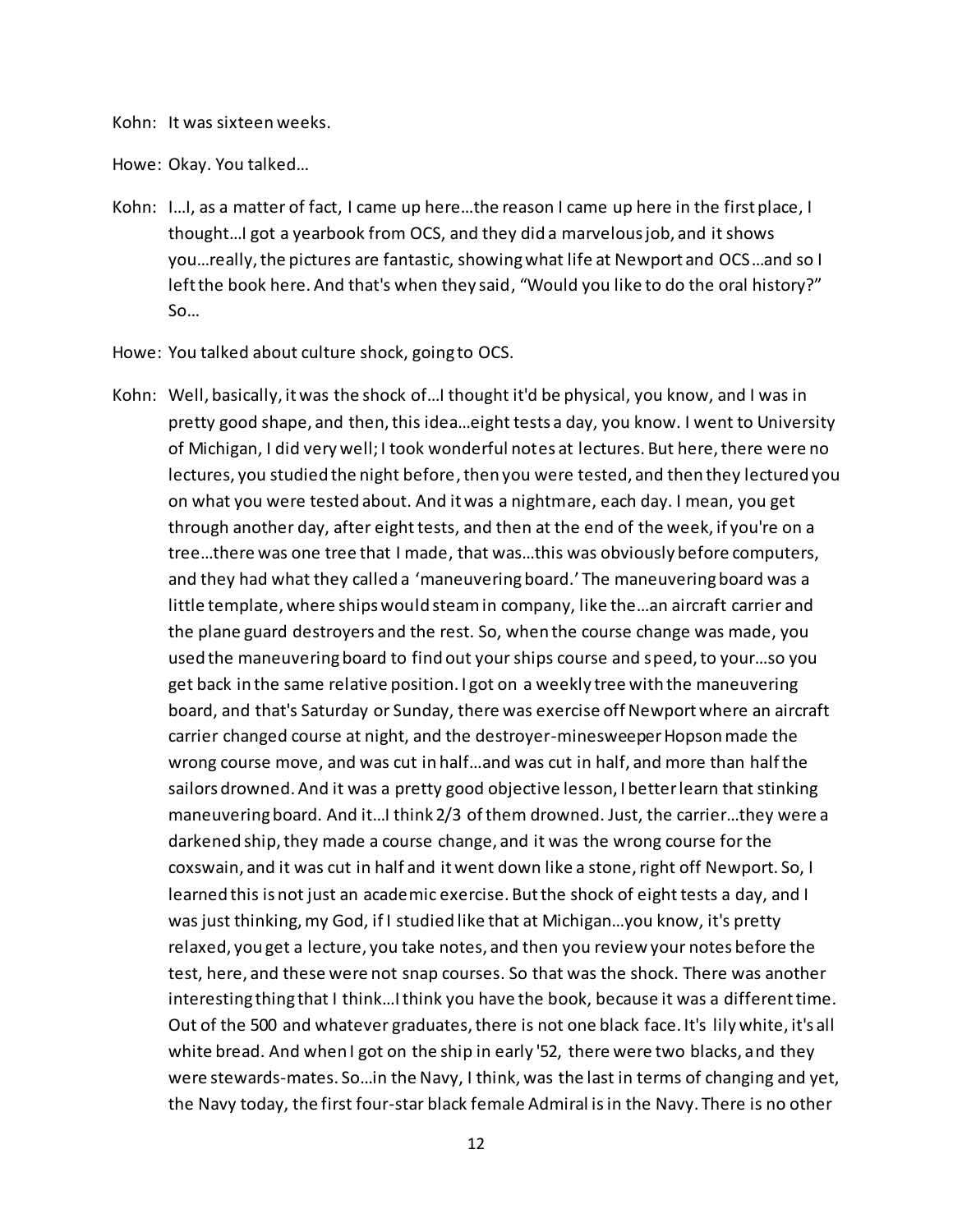female four-star general, or anything of that character, so the Navy's caught up. The country's caught up, we got a black man who's superior to any admiral or general, he's the President. We're catching up.

Howe: Your time at Newport, was this the first time that you'd been away from home for so long?

Kohn: Yeah.

- Howe: How…how did that work? How was…
- Kohn: I was fine with that. I…and you're so damn busy, that…you know, the…and they were all college kids, and you never stopped for a minute, so…you know, you didn't have time to sit and reflect, and I…in Newport, you were not…we had liberty from noon Sunday to seven o'clock Monday, if you didn't have the weekend duty, or seven o'clock Sunday night. Noon Saturday to seven o'clock Sunday night. So you were busier than hell. And the training, it was intense. The thing I remember most is the USS *Buttercup*. That was the ship that -- for damage control -- when they'd flood it, and you'd use mattresses and two-by-fours, so [laughs]…
- Howe: This was a damage control exercise?
- Kohn: Yeah. And it…I thought that, obviously a lot of it leaked out, but I thought the training was very good. And I…and Rogerson, the training I got when I got on that ship. We…we had 20 and 40 millimeter guns. So...and, you know, here I am the  $\frac{1}{154.57.6}$ , and I got to be gunnery officer. He put me as loader on the 20 and a loader on the 40, you did everything. And it…so the training, the constant training in the Navy. So it becomes second nature, you don't think, you just do.
- Howe: I held a similar position as a junior officer on board ships, so if I can, I'd like to talk more about that. Just 'cause…similar experiences.

Kohn: Yeah.

Howe: You received orders for *LST 902*.

Kohn: Originally, I received orders to USS *Talladega* transport, but the needs were so great that we all got modified to LSTs because there were no ports in Korea. And most of the men in the tanks and everything else moved from Japan to…to Korea by LST.

Howe: When did you receive those orders? What year?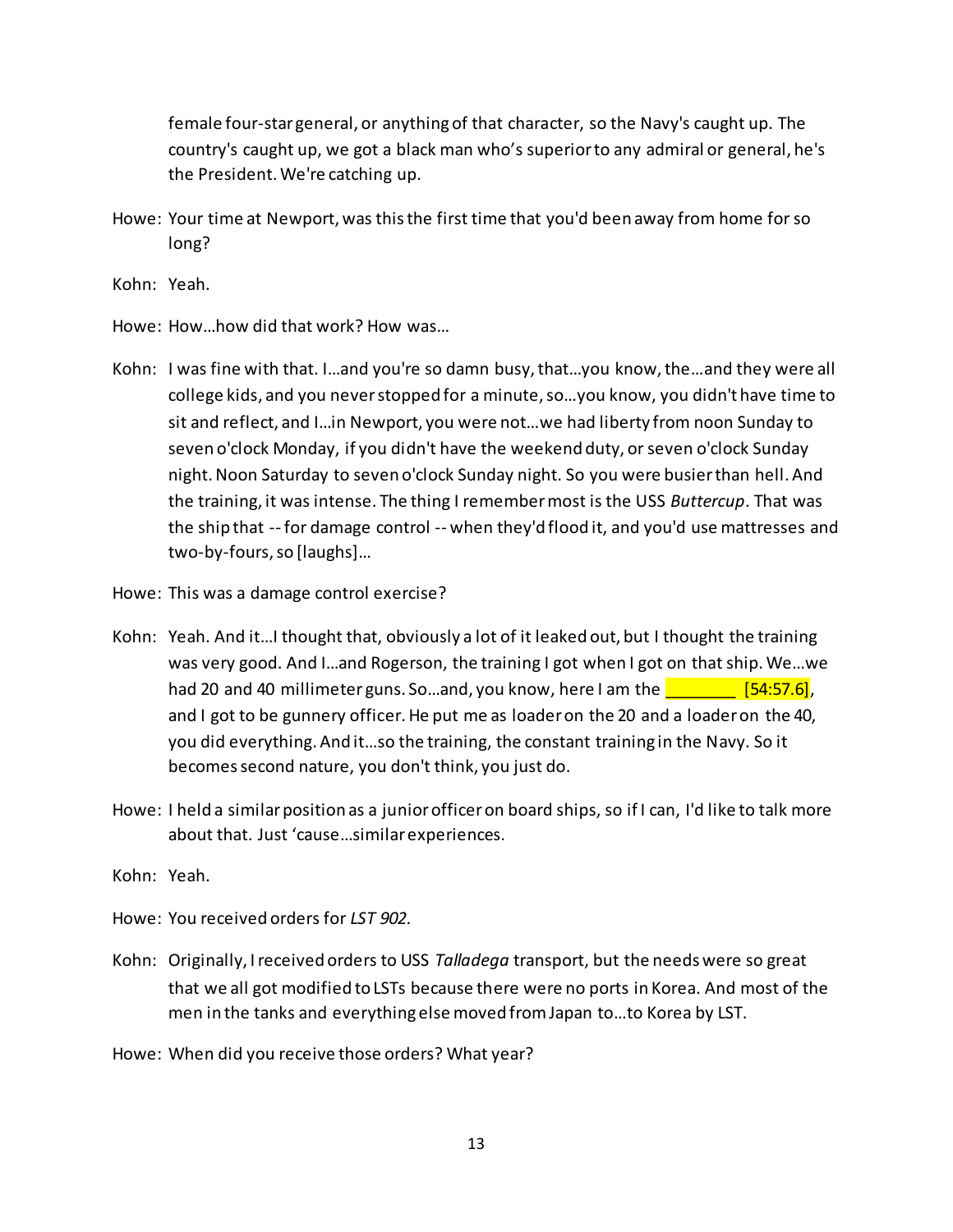Kohn: Well, I graduated in May of '52. And I got my orders for the *Talladega*. Then I got home, and they were modified to the *902*, and then the Naval amphibious base was in Coronado, and you had two weeks of training at Coronado. And then I reported aboard. The ship had been commissioned in '44, and LSTs…it was interesting, they were built in inland ports…because they had a flat bottom, they didn't draw much water, they could float 'em down rivers to the ocean. And they were built…a lot of 'em were built in a…seventy-five miles from Chicago, in a little town called Seneca, Illinois on the Illinois River. My ship was built at the Dravo Shipyard in Pittsburgh, Pennsylvania, and they built them at Evansville, and…and they built, I think, 1,500 LSTs during World War II.

Howe: So, when you go to Coronado…what did you learn while you were on Coronado?

- Kohn: It was classroom…nothing. It was…basically, we partied. I'll be perfectly honest. Then we got on ship, and we…then we went through intensive training. And a lot of beaching activity, where you beach…and learn how to beach, and learn all the different jobs, where you drop the stern anchor, theoretically, a thousand yards, no…I don't know how many yards from the beach. But there was a…you line up the beach, the forward gun tub, and the rail of the con, and you drop it perfectly. And then when you got off the beach, you're winching the stern anchor, and you get underway. And it…we did a lot of beaching and retracting, because there were no ports in Korea, and…so…
- Howe: So this part of your training, first couple of weeks while you're on board with the *902 [landing craft tank]*?
- Kohn: With the *902*. Basically, it was all…it was a beaching exercise, because that's the mission of the ship. The only part that I didn't like…I got on board the ship, and because the ship's mission is to land on an enemy beachhead, it's…you were an expendable ship. And an expendable ship meant that you never got the latest equipment, and so we had a fire control system that was built for World War II, and was terrific with propellerdriven planes, but the Communists had MIGs in Korea, so when a MIG would come around, we could make a lot of noise, but we [laughs] wouldn't do a damn thing. But the thing was unbelievable. The design was such…it was underpowered, butwe carried enough fuel to go one and a half times around the world at standard speed without refueling, so that was an advantage.

Howe: That's unique.

Kohn: Yes. And I think D-Day was delayed because there was a shortage of LSTs, and there's a quote from Winston Churchill that the whole future of the world is being delayed by some goddamn thing called an LST [laughs]. He wasn't too happy.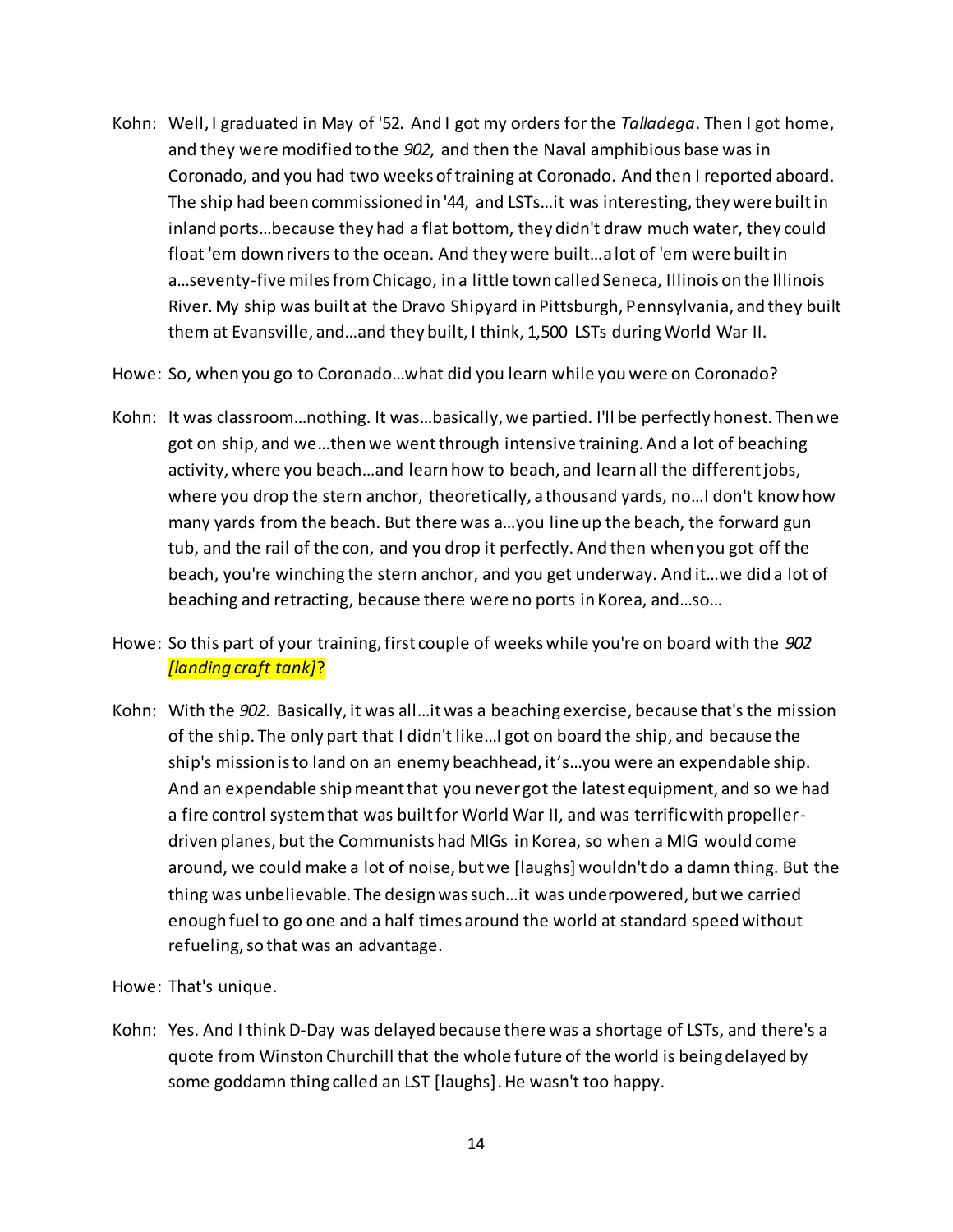Howe: Gotta be able to get people there.

Kohn: Right!

Howe: So what was your first job after reporting on board?

Kohn: I…I was Stores Officer, where I'm a line officer with line duties, and then they give me this thing that looks like the Manhattan phonebook, where I've gotta learn about food storage and cooking and all types of things of that character. Well, the chief saved my ass, but my main duties were -- I had a lot of reports, as stores officer -- but my main duties were line officer duties, to stand top watches, and and my general quarter station was, after starting in the guts of the ship in case the hydraulic steering went out -- so I was in charge of the after-steering --the manual steering. And we were in a typhoon after the Korean War, and the terror of --the worst part of that typhoon, it was godawful and we couldn't outrun it 'cause we didn't have the speed -- was keeping the wind a couple points off the bow, because if we ever allowed that wind to hit us…we're a floating boxcar, if it ever hit us broadside, that's…be like the Poseidon, and we…we survived the typhoon a lot better than I thought we would. That was just a terrible, terrible time, and everything got carried…the mast, the radar, the gyro-tumble, it was a very interesting experience. So…

Howe: I bet, on a flat bottomed ship, those don't take it too well!

Kohn: Oh God, no! But she held together, and those Military Sea Transport Service was a big effort during the Korean War, and during that typhoon, an LST that was given the MSTS?? went down, and the headlines and the paper in Chicago were: 'Navy LST sinks in Typhoon,'so my parents went nuts! They knew that I was on an LST, course communications…you know, there was no phone, there was no skype. There…it…in those days, we did something absolutely unique, we wrote letters! You know, there was no email, there was [laughs] none of that, so it took a while for them to find out I was not on that LST.

Howe: How often would you get mail call?

- Kohn: Because we're an LST, it depends on where we were. We would go a couple months without getting mail. And then we'd go back to port and a big deluge would come in, so…
- Howe: While you're…I'm kind of skipping around. While you're deployed, you go to the South China Sea, to be in an operational mode?

Kohn: Yeah.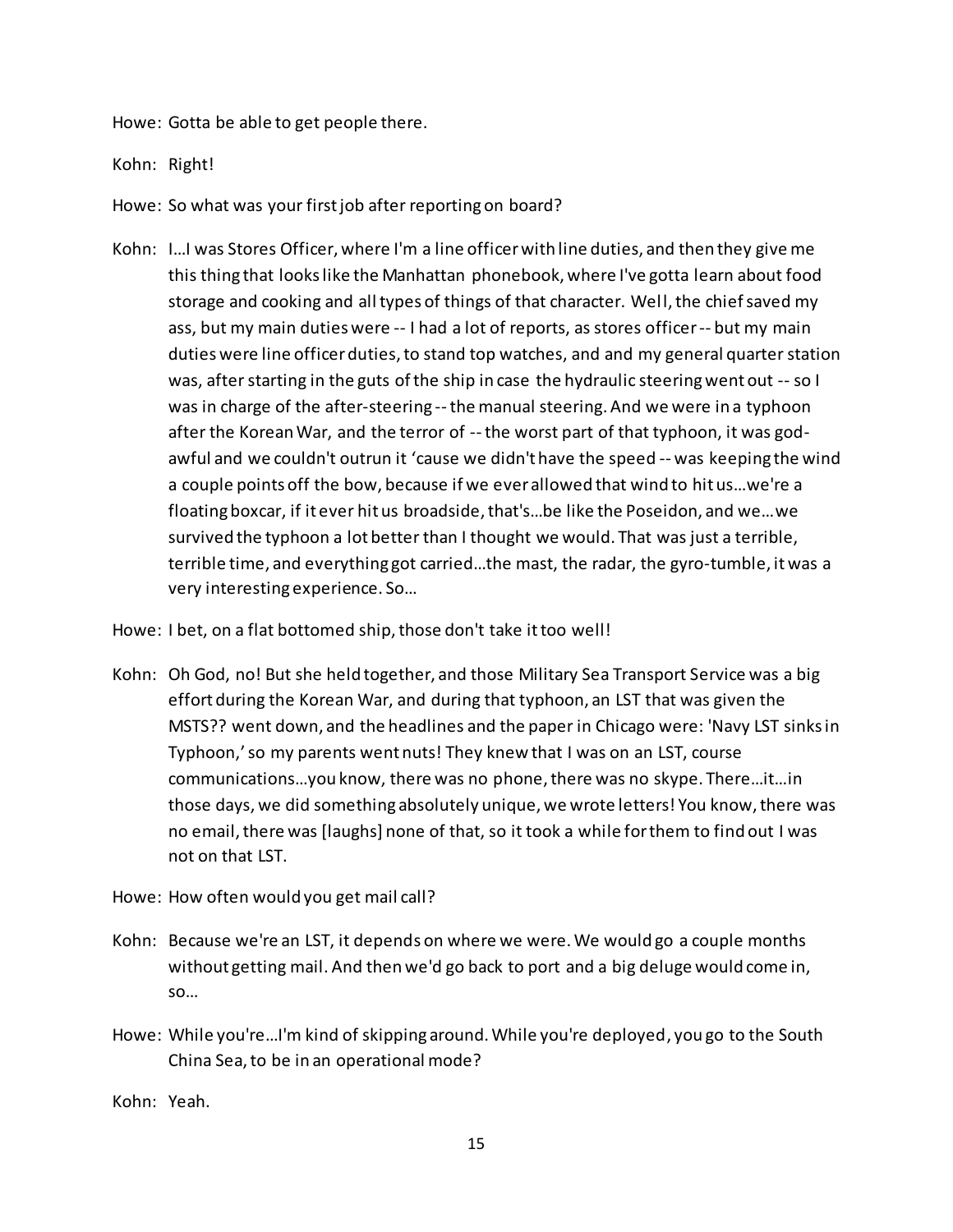- Howe: You say, 'coming back into port,' you're not coming all the way back to San Diego, do you stop somewhere mid-way?
- Kohn: When we came from the Pacific, we would always -- from Yokosuka or wherever we'd be -- we always…we crossed the Pacific. We made three trips across. And we would always stop at Pearl [Harbour], and once we stopped at Midway on the way over. But basically, it was, we'd go to…from Yokosuka to Pearl, and then from Pearl to San Diego.
- Howe: So Yokosuka was your…was kind of your base of operations?
- Kohn: That was…Yokosuka was, that was the headquarters of the Japanese navy during World War II. And it was a huge naval facility. And, later on, I found out it was the school for kamikaze pilots, in Yokosuka…so it was a huge facility, and we just took it over at the end of World War II. One thing that shocked me when I got over there was it had been…I got there in '52, which was seven years after World War II ended, but the thing that surprised me was never…was there, I never heard an anti-American attitude, and we leveled Japan. I mean, we just bombed 'em back into the Stone Age. Besides the atomic attacks, we leveled with firebombs, we leveled Tokyo, we leveled everything. And in my reading and my conversation, they ended up blaming their leaders; they did not blame the Americans. And, course…and they hated their leaders, and they felt that they'd destroyed the country. Plus, MacArthur did…I couldn't stand MacArthur for what he was, but he brilliantly led Japan back from World War II. And there was no Marshall Plan for Japan, there was a Marshall Plan for Europe. And the only thing resurrected Japan was they became our job shop during the Korean War, and we let…and that's when the Japanese factories really got humming, was during the Korean War, because we had no Marshall Plan at all for the Orient.

Howe: That's the first time I've heard that, it's interesting.

Kohn: Yeah, it is interesting. And, as bad as MacArthur was, and what he pulled in Korea I can never forgive him for, because when they asked him…when he went north on his 'Home by Christmas' drive, they asked him -- he never spent a night in Korea, he was in Japan - and they ask him, "How many Chinese volunteers are in North Korea?" He said, "30,000." There were 300,000 North Koreans waiting for us to…and they got slaughtered, and wiped out. And he wanted to go into China, and when he did that…I think he's a -- pardon me -- he's a war criminal. He absolutely...that thousands of our kids got butchered because he said there were 30,000 volunteers, there were 300,000. And that North Korean army, or Chinese army, was a blooded army. They knew what they were doing. They just had whipped the Chinese nationalists, and it was…and that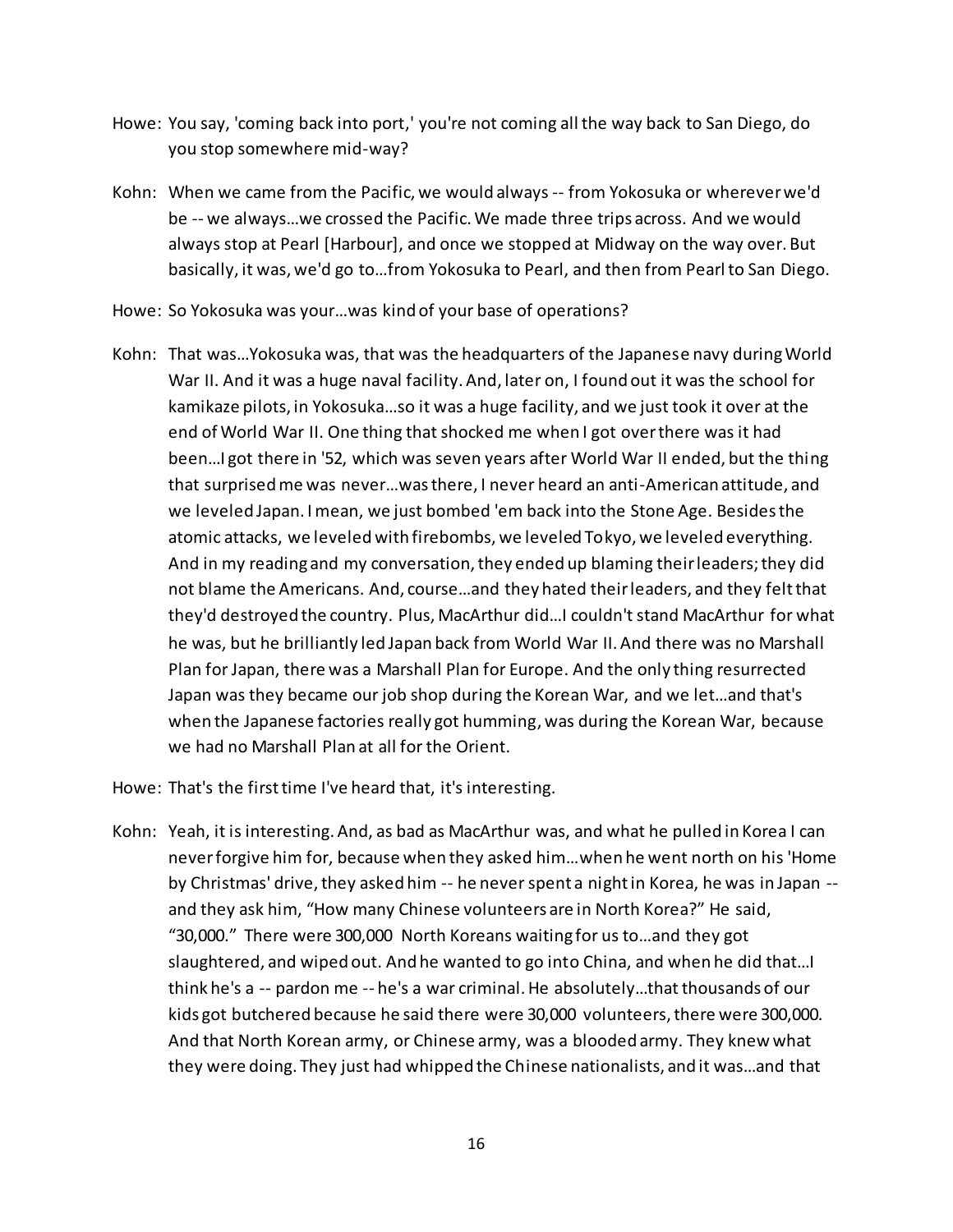Chesty Puller, who led those Marines from the Yalu to the Chosin Reservoir, they fought through hell, and how in the hell they ever got through I don't know, but they did.

Howe: They're Marines.

Kohn: Yeah.

- Howe: Talking about your experiences as a division officer…I guess this is one kind of encompassing question. You said that you faced a lot of challenges. What challenges did you face in the first six months, and how did you eventually overcome those?
- Kohn: The biggest challenge, as far as I was concerned, was…all the sudden, this smartass kid from the University of Michigan is the division officerin charge of people who had five, ten, fifteen, twenty years in the Navy, who had been through World War II. And I got ahold of my Chief, and I said, "You and I have to act as a team. I need your help, and I need your suggestions. You work with me; I'm going to work with you." And I worked, basically, through my chief, when I first reported aboard, and he was a World War II veteran. I had just…and I qualified to stand top watches from between San Diego and Yokosuka.
- Howe: What are top watches?
- Kohn: Officer of the deck underway.
- Howe: Okay.
- Kohn: So -- and I remember my last drill, the 'man-overboard' drill -- and we were so well trained that I can give you the Williamson turn now, where you put your helm over 70 degrees, go back the reciprocal of the course you were on, and -- same time -- throw the life ring in, and have somebody watch, and you'll come down, supposedly, the same track, because you do it over and over and over again. And the general quarters station, and the everything, because of the constant repetition. And we trained and we trained and we trained, and it was like a machine.
- Howe: So, we had Breckenridge kiss-and-cross. They wanted us to try and do that little fancy maneuver.
- Kohn: Oh yeah.
- Howe: You go all the way around in a circle…
- Kohn: Oh yeah? We did the Williamson turn. And on an LST, it's 70 degrees off your base course, and then come down the reciprocal. And I guess the Williamson turn, they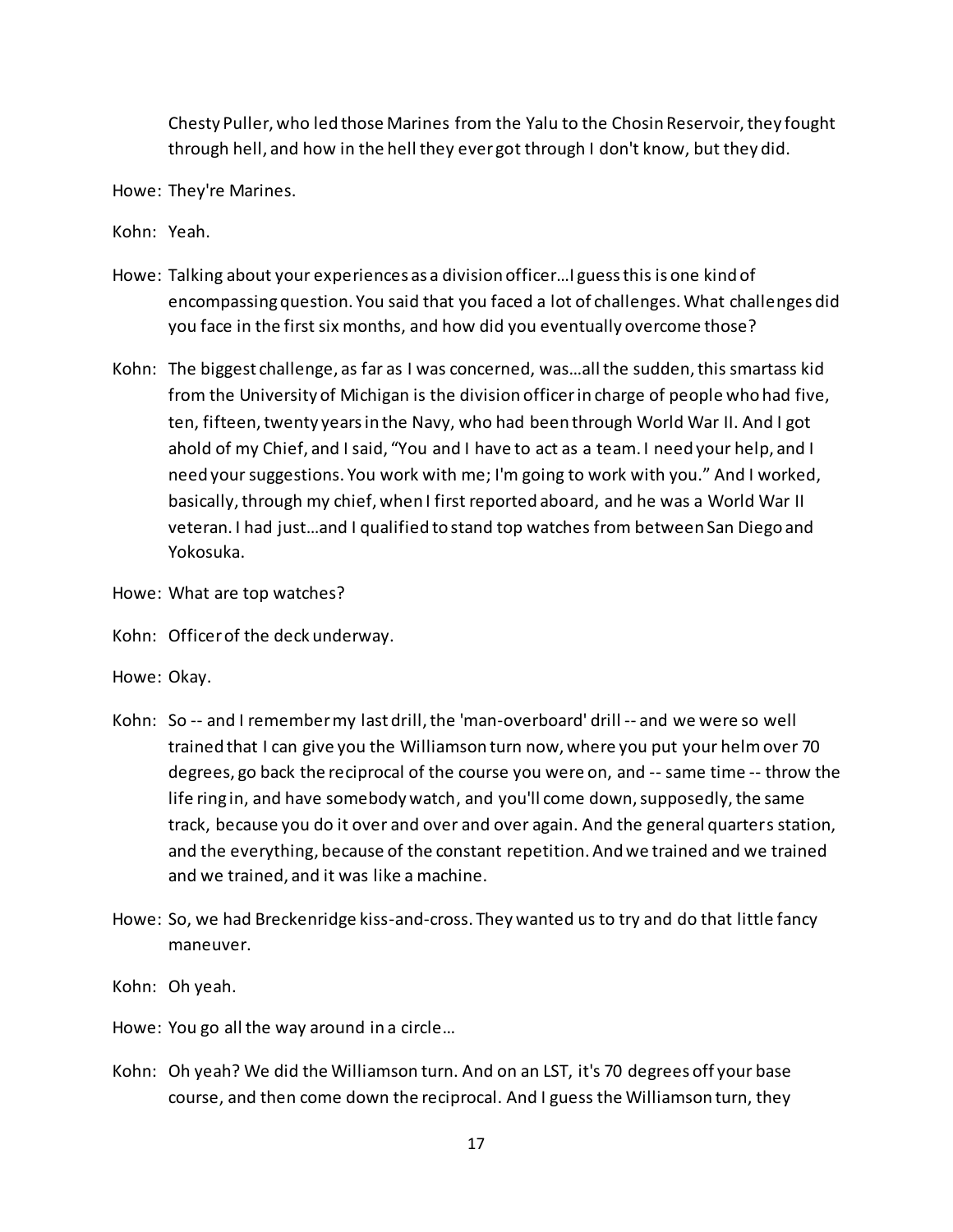compute it for each type ship…for a destroyer, for a whatever. And ours was 70 degrees, and it worked out pretty damn well.

- Howe: Hmm. Basically, making a huge U-turn.
- Kohn: Yeah, that's it.
- Howe: Was that common, to get along so well with your chief?
- Kohn: Well, I was only on one ship. I cannot give you…every chief I had was good. The only problem I ever had…I worshipped the ground that Swede Rogerson walked on. He was a reserve, who, after World…after the Korean War, they gave him a chance to go USN, which he did. And they sent him to War College and then he went to destroyers, and he became a rear admiral. And he, unfortunately, retired, and went, you know. A rear admiral, retired in San Diego, is like a potentate, he's like a god. He got sick and he went to the Naval Hospital and ended up getting a staph infection and dying. Oh my God. And I went to his funeral, and it…just a wonderful guy. But, as much as I worshipped him, after the change of command, we got an Annapolis man who had never heard a shot fired in anger, and who was on an aircraft carrier. And he came aboard to square away the dungaree Navy, and…we never missed an operation. Our ship was absolutely an example of what a good ship should be. And he came on board and said he's gonna square us away, and no more of this dungaree Navy. And then I got to be his exec, and his firstwords to me were, "I'd hoped to have a regular Navy exec."That's all I had to hear. And…
- Howe: What did he mean by that?
- Kohn: That I was a reserve, I was some amateur! And he wanted a regular Navy exec. So he's looking at this amateur who'd been in the Korean War, who had fitness reports that were very good, who liked what he was doing. And I had a year of that. With that individual. It was the only problem I ever had. I never had a problem with anyone else on the ship, and I never had a problem with the chief. And it was a cooperative venture. We cared about that ship, and we cared about each other.
- Howe: You said the officer's wardroom had about six to eight officers?
- Kohn: Six officers.
- Howe: How'd you get along with them?
- Kohn: Fine. And we were always shorthanded because one guy was being transferred. And so that meant you had a night watch every night. And we were constantly in motion, and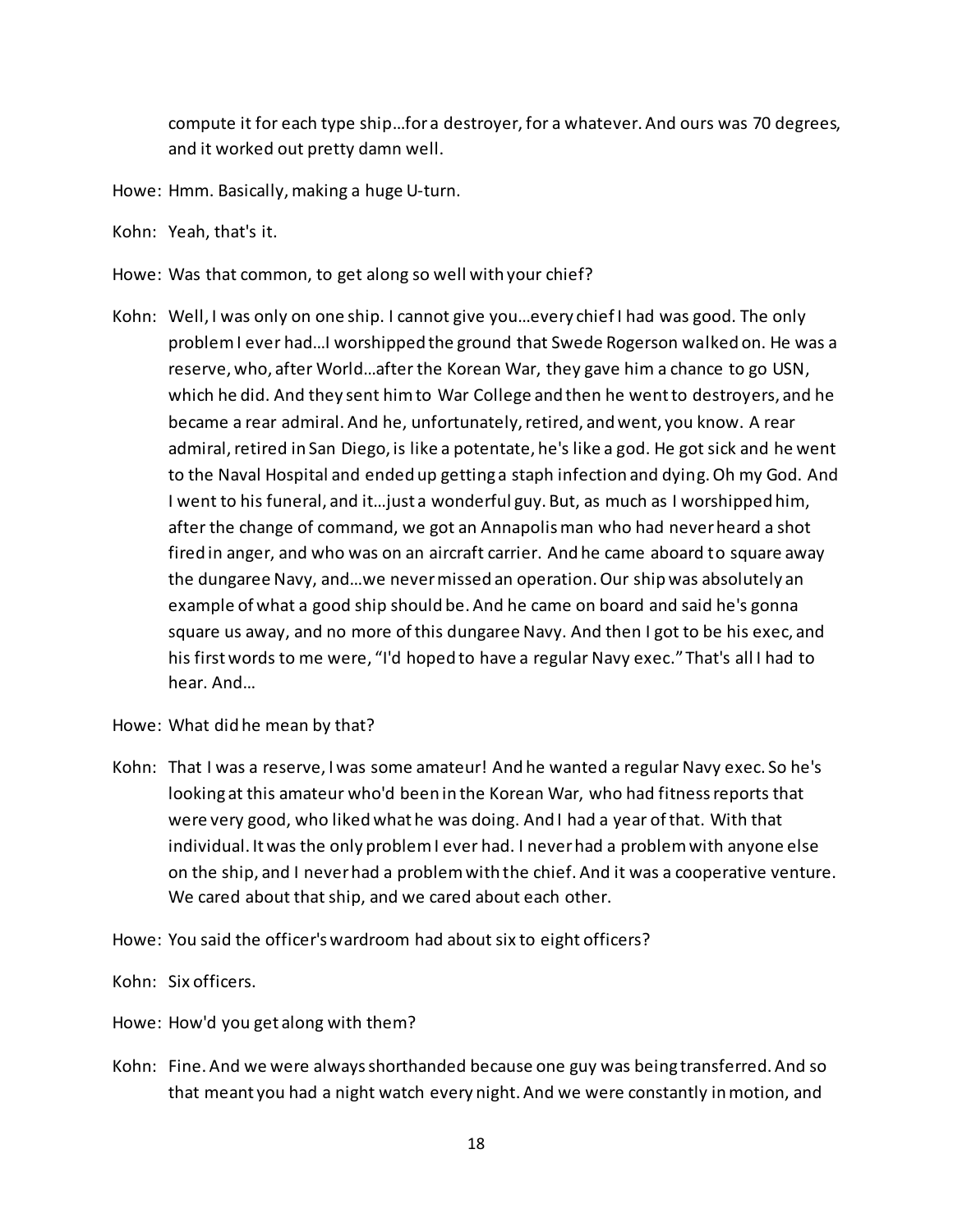we…after Korea, we were in Vietnam, and then we worked with the Japanese selfdefense force, which was very interesting because we're supposed to train these Japanese naval officers. And I remember being in the chart room, and I'm showing 'em you how get a course in speed. He takes the parallel [5:41.8] and [Kohn makes a noise that represents the trainee's action] like, he didn't walk 'em across the chart, he ran 'em across the chart, and I'm looking, and…oh [makes sounds of Japanese language]. And I said, "My God, you must've been in the Japanese navy during World War II, he says, "Oh yeah, I swim three times because of you!" [Laughs]. He had three ships shot out from under him. So it…it was interesting. And Japan, compared to any other port, it just…it was like almost like coming back home, because it was clean, kids were going to school. And you go to Korea…Korea, of course,the country was destroyed. Armies went down the first time, up and down again. And it was absolutely destroyed. And the stench…I told…you know, you didn't have to navigate your way in, you could smell your way in. And Japan was an unbelievable country. The…they have half our population in a land space you could put into California, and have land left over, and they almost ruled the Pacific, it's amazing when you look at that little…and they have no raw materials, they import everything. Half the land is mountainous, where they've gotta have terrace farming and terrace living, and I got a proper respect for Japan.

- Howe: What other jobs did you have while you were aboard?
- Kohn: Stores, deck and gunnery, operations and communication, and then exec. And the only jobs I didn't have were skipper and engineering officer.
- Howe: Were you at all qualified in the engineering plant?
- Kohn: No. I…engineering was something that…those diesel engines were something that I had no desire to ever get involved in.
- Howe: And that wasn't required?
- Kohn: No.
- Howe: Okay. So, you also said you were qualified as a top watch officer, an officer of the deck.
- Kohn: Right.
- Howe: What was that experience like? What was the process?
- Kohn: The process was constant training. The…the rules of the road, the man overboard, the general quarters, the constant…and the ship handling, and the going-alongside, the beaching was a big deal. And because it was such an underpowered ship -- it was a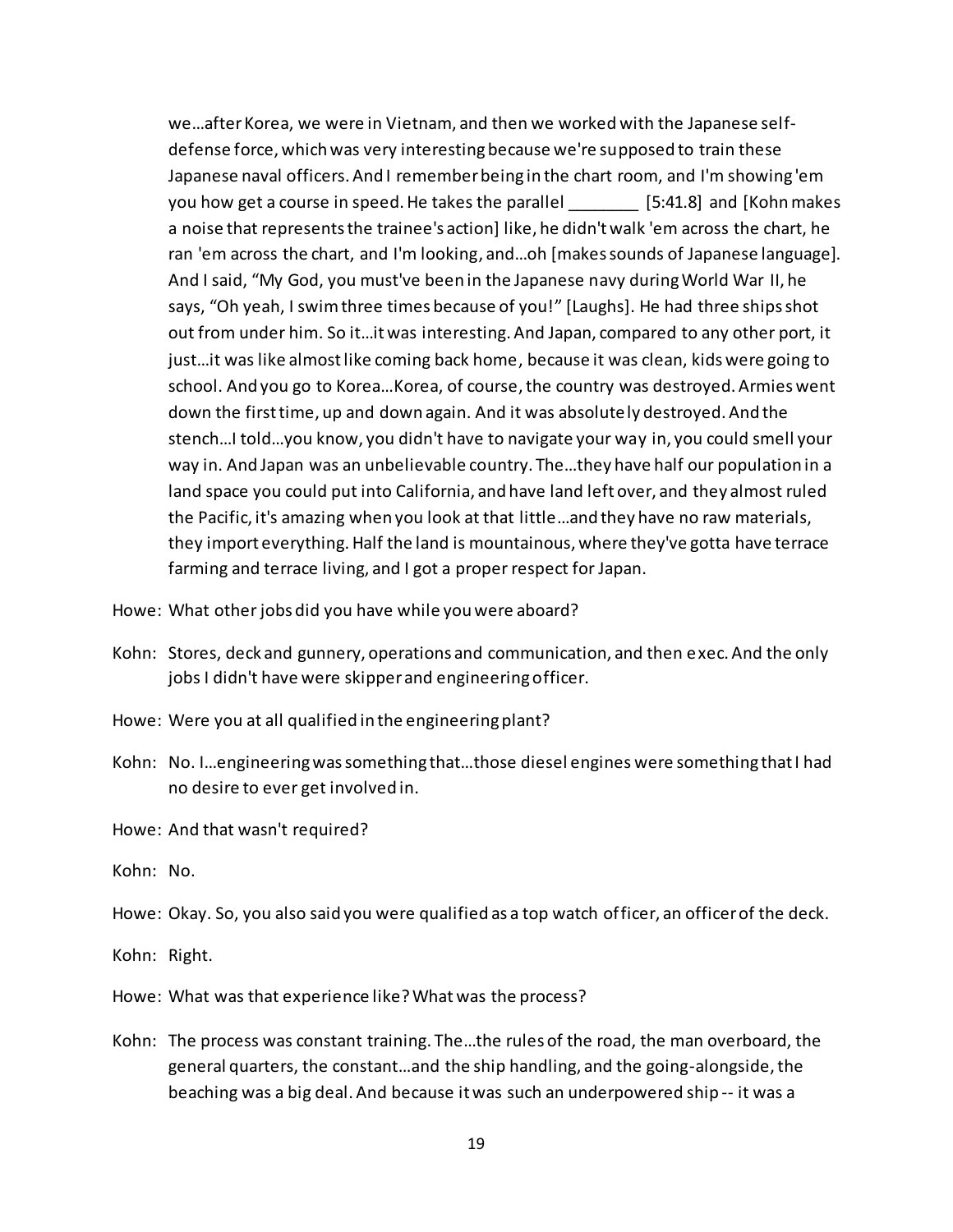floating boxcar -- it was a very difficult ship to maneuver. So the getting underway, the casting off, the coming alongside, and then, of course, during the Korean War, we,for a while, carried the flag of the flotilla commander for the LSTs, and the commodore was reliving his days of World War II, and we would steam a darkened ship, fifty feet in front of us was another LST, a darkened ship, and we couldn't use radar, and there was little blue light, and we had to maintain a fifty foot, a darkened ship, and we had a sailor up in the forward gun tub, and up two turns and down two turns, and oh my God. [Laughs].

Howe: You had someone on the bow of the ship with a sound-powered phone?

Kohn: Yeah, that was it. And down two turns, and up two turns, and this is a lumbering cow that you're counting, this is not a ship. It's…it's this flat-bottomed thing that wallows. You blow on the side and it heels over twenty degrees.

Howe: What's her max speed?

Kohn: Supposedly eleven knots, which we never made. With a following sea, I think we once did ten knots…and you cross the Pacific, and you feel like Christopher Columbus.

Howe: That is…no offense, that's slow.

- Kohn: We carried a…after the Korean War, we were back, we carried a Marine Corps flying group from Coronado to Hawaii. I thought, "These guys are gonna go nuts, they have to…" It was two weeks from San Diego to [laughs] Pearl Harbor. So…
- Howe: All their gear's locked down, chained down, they can't go anywhere.

Kohn: No.

Howe: They're stuck for two weeks.

Kohn: Well, plus the fact, on that ship we had an eight second port, or ten, or whatever from port to upright, starboard to upright, you know…and it was because we had no keel, you know, and you got a flat bottom.

Howe: Every light wave…

Kohn: But that's the bad news. The good news was, you moved up and you did the same things they did. You know, swung the same sets that they did on a carrier, and I was a GIG [a boat used on naval ships as the captain's taxi?, 11:44.3], so…and I had third class doing absolutely officer work on that ship. And so…

Howe: How many people on a bridge team?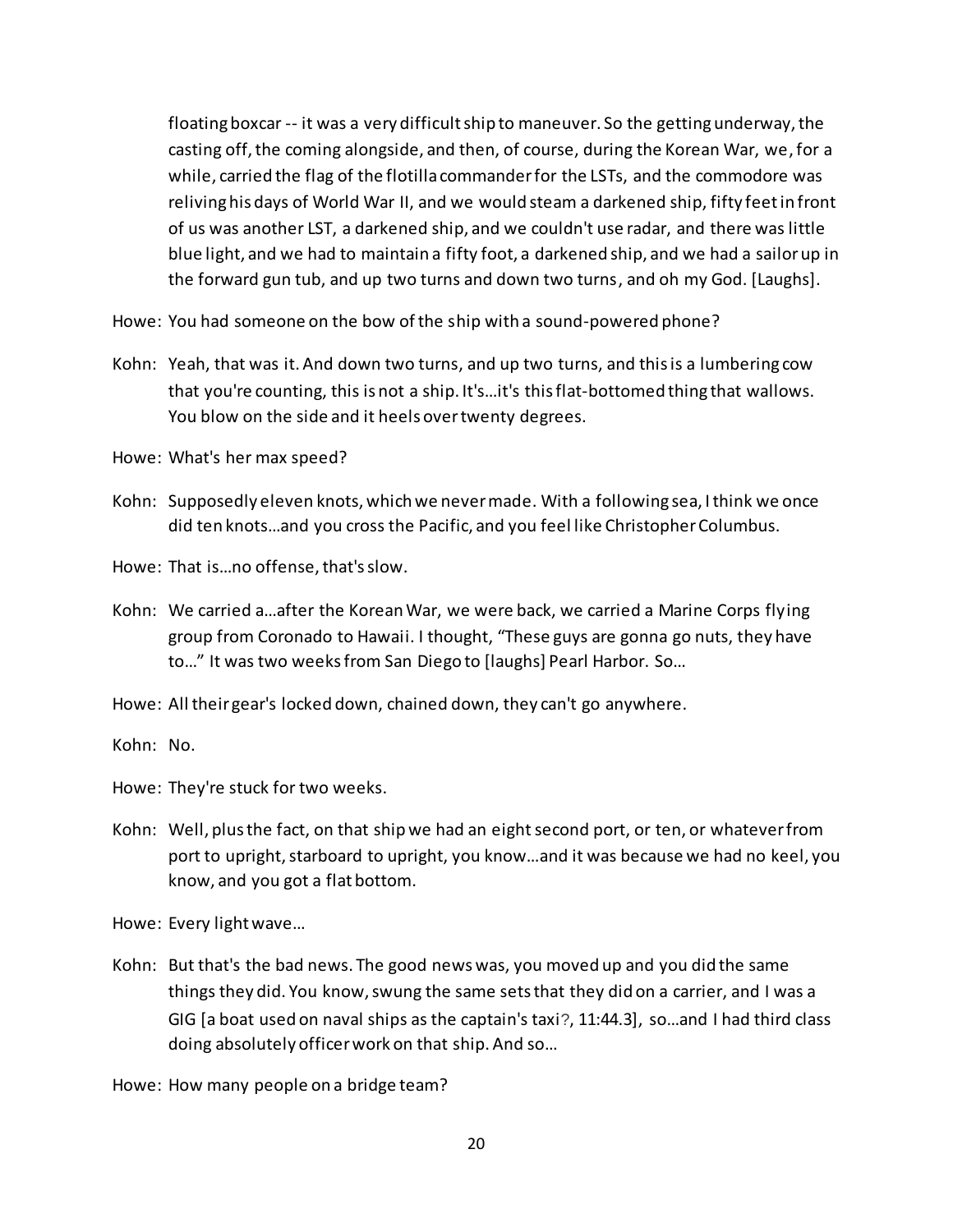- Kohn: The helmsman, the engine-order, the telegraph, the messenger…I don't know, there were about a half-a-dozen, so…
- Howe: Any radar equipment?
- Kohn: Yeah, the S01 radar, the first radar ever installed in World War II. And they kept that thing going a lot more than I ever thought they would.
- Howe: So, you've got the pilot house, or bridge…
- Kohn: The con [tower of a ship] was really open, there was…it was an open con. It was unheated, and I want to tell you, it got cold, and real…they had winters that were unbelievable.
- Howe: The con was separate from the bridge house?
- Kohn: The con is on top of the bridge…on top of the wheelhouse. And you're up there and you got a tube, giving commands, and it's an open…we had a canvas, and then they finally put some windows in, and a roof on top of it, but there was no heating up there. It was colder than hell, and hotter than hell in summer.
- Howe: So, about eleven years ago when I'm standing bridge watches, there were at least two officers always on watch. If the navigator wasn't present, or if there wasn't somebody from combat systems on radar, there was a conning officer who was giving orders directly to the helmsman.
- Kohn: That's what we did. Through a voice tube.
- Howe: And then there was an officer of the deck, who was overall responsible, in charge of the whole team.
- Kohn: No. You're at the? [13:24.2], the officer of the deck's in charge, 'cause there were six officers, and we were always short…most of the time we were short a watch officer, so it was one in three, really. And when you were at sea, you're either the eight to twelve, the mid-watch, or the four to eight every night.
- Howe: So, outside of standing watches, do you have other responsibilities once you're done?
- Kohn: Oh yeah, your division responsibility, whatever your division was. So…and, during the Korean War, of course, when you were at general quarters you'd stay there. And it…and there were floating mines, and there were all kinds of things we had to worry about. And it…but again, it was…everybody did his job, mean there was no slacking off. [pause]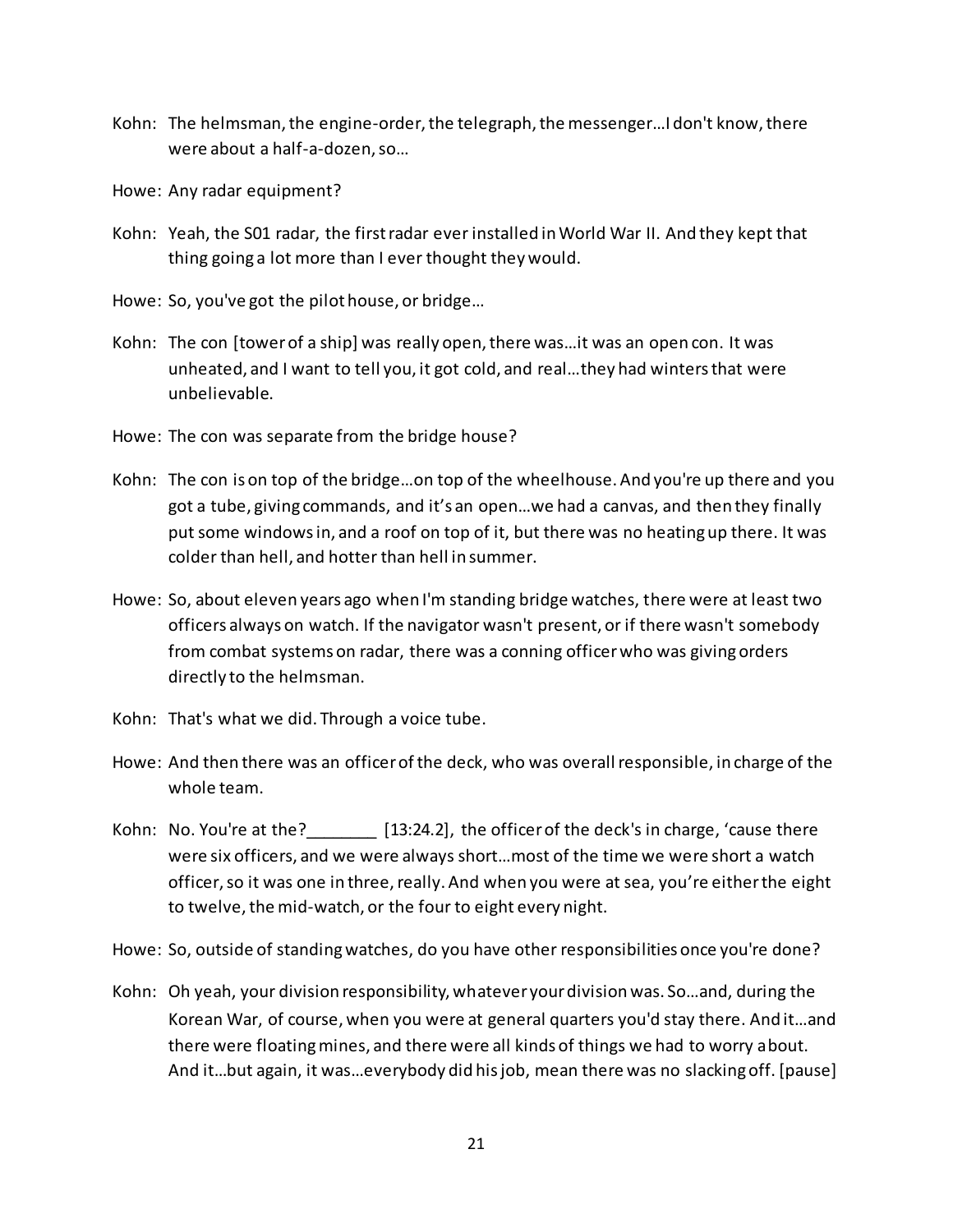- Howe: It sounds like such a pithy question, but I'm just curious…what'd it feel like to be out at sea?
- Kohn: At times, it was the most beautiful thing I ever saw. On a quiet morning, when you see sunrise on that water, it's magnificent, or sunset. And in a typhoon, it was a living hell. So it was a whole range of different feelings. You get the beauty and the horror of the sea. I remember on the typhoon, there was a Japanese fishing boat that was a pretty big boat, and they were waving and we were…their…their flags or whatever, their…they wanted help, and there was no way in hell that we could lower our boat, and we couldn't maneuver, and we watched them go down, it was just…it was God-awful, there was nothing we could do. If we lowered our boat, we would have killed our sailors.
- Howe: So you had smaller boats on board that you could…
- Kohn: Two LCVPs -- the landing crafts, those things with the bow -- which you see in the newsreels, where the…they used for landings. We had two.
- Howe: Would you -- aside from the landings -- would you use those out at sea at all?
- Kohn: No, never out at sea. We used them in port, and if we had 'em, were out in the stream, they were our liberty boats.
- Howe: Okay. What was the longest stretch of time you and your crew were out to sea?
- Kohn: We would be…a month. We would be out a month. I think, in Indochina, we would drop off, but they never let us ashore. The stinking French would…didn't want us mingling, and so we went for two months without getting liberty. And we finally got liberty in Saigon. And we'd load up in Hai Phong, and the French…either to Da Nang or to Saigon and offload. Under the terms of the Geneva Accord, the people from the North who wanted to go south could go, and that people from the South who wanted to live under Ho Chi Minh, could go north. So we'd offload and then load up with civilians in Saigon who wanted to go north to live under Ho Chi Minh. There was one interesting part of that whole thing that I don't think America knows. During World War II, Indochina was…the French had been conquered by the Germans, so Indochina was a French colony which was allied with Germany and Japan, and the French did business with the Germans and the Japanese in Indochina during World War II. Ho Chi Minh was a guerrilla fighter, and he made a connection with our…the OSS office in Kunming, China, and when American flyers were downed in Indochina, he smuggled them back to the OSS, and their…a relationship developed between our OSS and Ho Chi Minh, and when he declared independence in 1946, he wanted the French out of Indochina. Our OSS was there at his ceremony in Hanoi, and there was a flyover of our American planes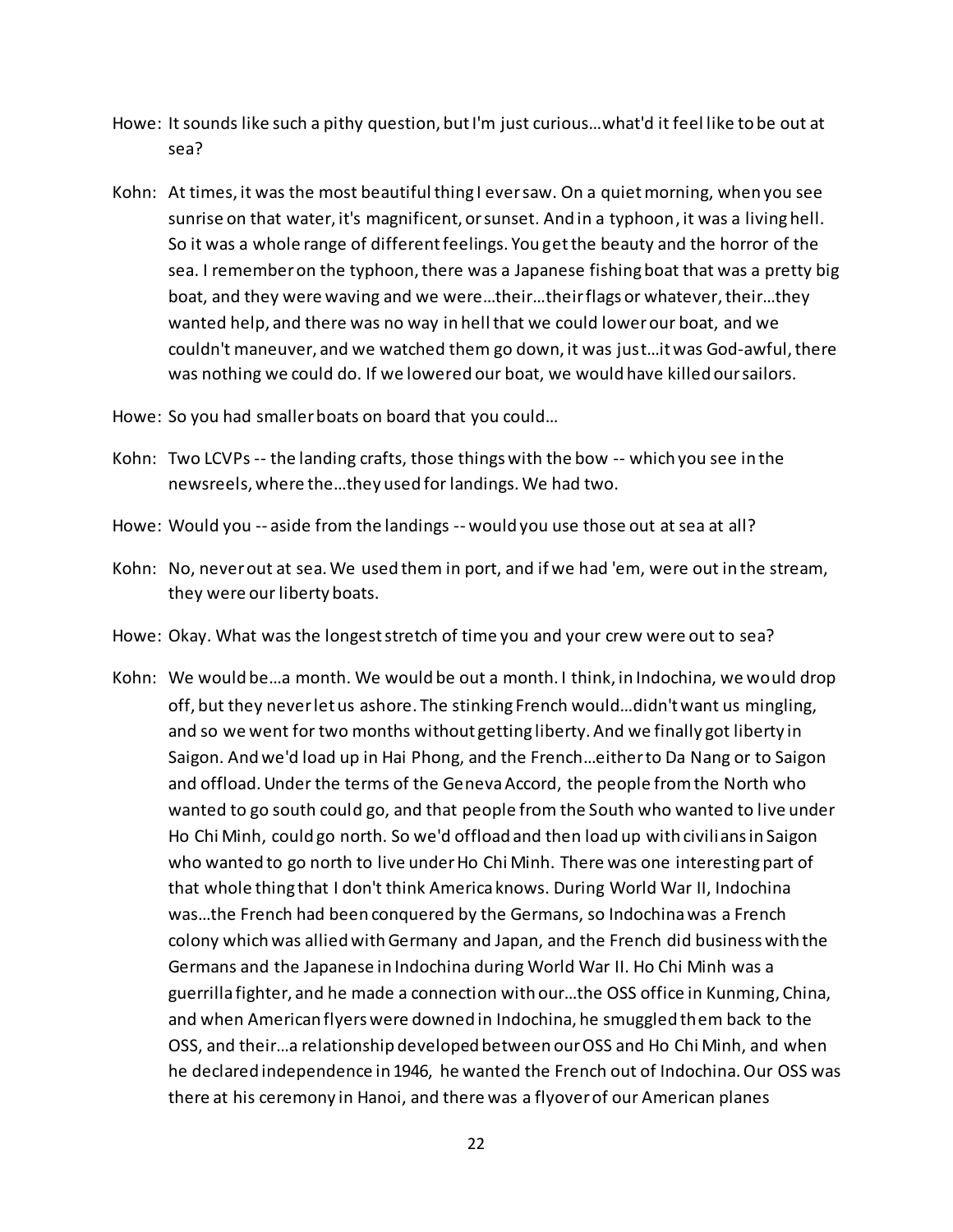supporting him, because he was our ally in World War II. And he made…he spoke five languages. I got involved in reading about him. And his declaration of independence was based on ours. And it's a document that you can find on the Internet that I think is interesting.

Howe: Hmm.

Kohn: So, anyhow…

- Howe: Interesting, the ways of the world. So, what other ports…you said you spent some time in Pearl, in Yokosuka. What're the other ports?
- Kohn: Well, we went all over Japan. We went to Hokkaido, we went to Kyushu, we were in Hong Kong, we went the Philippines, we're in Indochina, and we hit all kinds of these rocks like Midway, other islands. We had work with the Japanese Self-Defense Force, we…with the Foreign Legion…it was very interesting. Because when we pulled them out, they'd been clobbered at a fort called Dien Bien Phu. And it was very interesting, because the officers were French, and they were graduates of Saint-Cyr, their West Point. The enlisted men were German army veterans who couldn't get a job in Germany after World War II. And the enlisted men were Africans, that they recruited in Africa to join the Foreign Legion. It went from French, to German, to Swahili, or whatever. And these…these guys fought the Vietnamese for…the Vietnamese started fighting the French in '46, and they fought 'em 'til '54. Then there were supposed to be free elections, which there weren't, and the second Vietnam War went on from '56 to '75. And that little third world country kicked out France the superpower, and then they took on the world's greatest superpower and kicked our butt out, so it's interesting. And now they're our buddy, our trading partner. And we don't spend a nickel on their defense. Korea, where we didn't lose the war, is costing us a bloody fortune. We got how many thousands of our guys there, and it's a tripwire. So…
- Howe: How did you guys find out that you were being sent to Indochina to help out the French Foreign Legion?
- Kohn: The Korean War ended in '53, and then we came back to the States, and we went back to Japan and worked with the Japanese Self-Defense Force, and then we got crazy orders. Evidently, they were considering invading at that time, to save the French. And later on I read that Nixon and a whole bunch of people wanted Eisenhower to go in to save the French, who were being clobbered in Indochina, and Eisenhower said no. But we kept getting charts and stuff like that, and we knew that we were gonna go down there. I was scared to death that we were gonna go to war there. Which…one war's enough. [Laughs]. I don't need any more than one. So…but…and then, after we got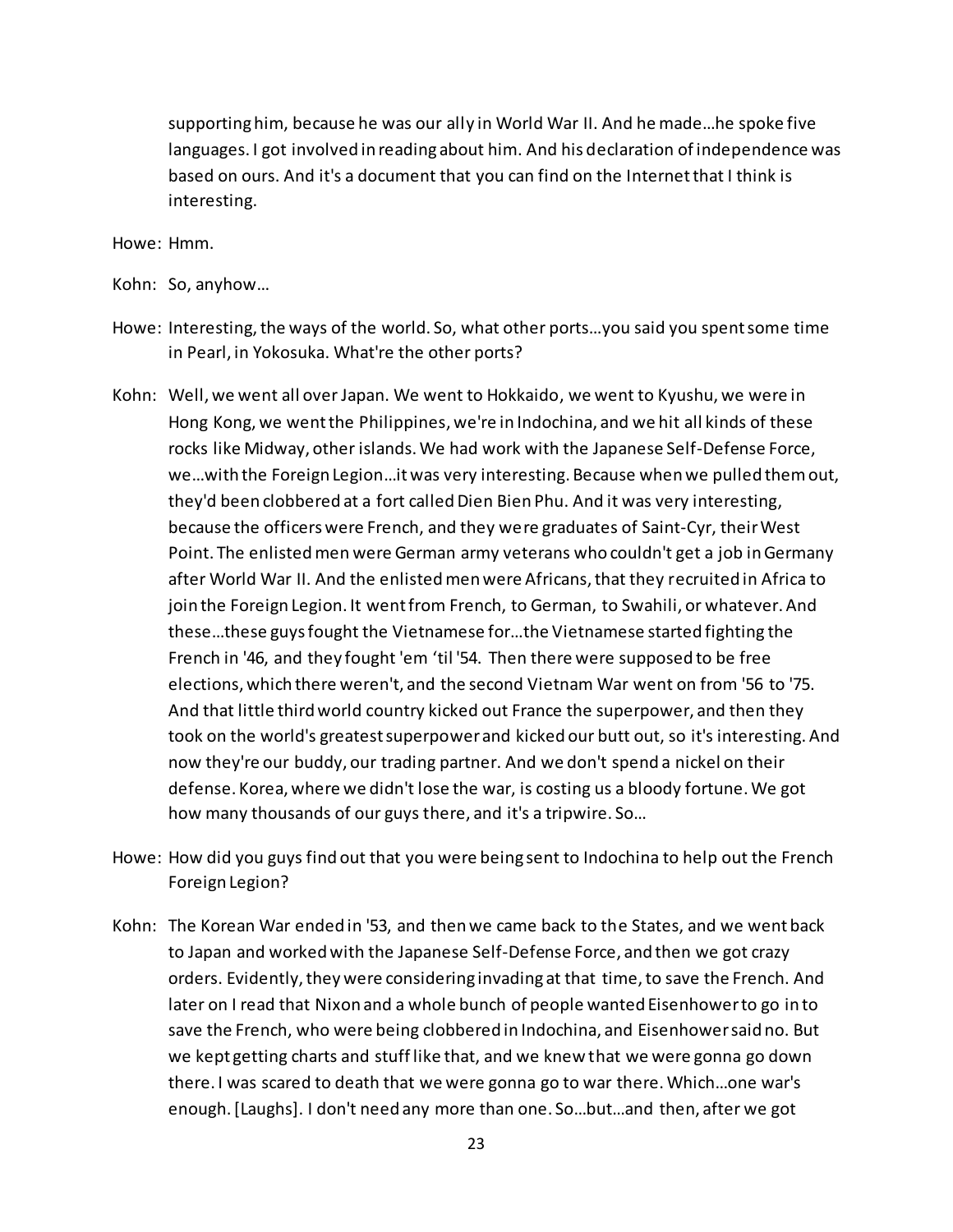charts and everything else, then we were ordered…and the amphiporous? was ordered down there. And I didn't understand why until I read…Neil Sheehan wrote a book called *A Bright Shining Lie*, and it won the Pulitzer Prize. And in Neil Sheehan's book, he said that a spook named Lansdale had engineered…defeated the Communists in the Philippines, the Huks [Hukbalaop, Philippine resistance against Japan], and he decided - this spook in the CIA --that he's gonna put in an anticommunist premier in South Vietnam, but he needed to take a Catholic presence from the North and bring it down south to support Diem, who was a Catholic. So he engineered this whole thing, and I didn't know a thing about it 'til twenty years later…I read this book of moving a Catholic presence from North Vietnam to the South to support Diem, because Vietnam was a Buddhist country. So I think they got -- aside from the Foreign Legion we pulled out - they pulled out 800,000 Catholics from the North to the South, to support Diem. And this was all this Lansdale's idea. And then, the Vietnamese ended up…the military didn't like Diem, so three weeks before Kennedy was shot, they assassinated Diem. And so, later I found out…and now you can go on the Internet -- and it's called Operation Passage to Freedom -- about this, Vietnamese evacuation of the French from the North to the South. And it's actually Passage to Freedom, it's…you should, pardon the expression, boloney, and I could use stronger words. It was a CIA plot to get the Catholics down South, and to prop up this Diem. And then, good God, they had Thiệu and they had Kỳ, and they had all these puppets down there. And eventually, it all…and of course, that was the time of the domino theory. If South Vietnam goes communist, all of Southeast Asia, Australia and Japan…well, South Vietnam went all communist, and guess what? Nothing happened. So that wonderful domino theory was like…and the thing that got us into Vietnam was the Gulf of Tonkin Resolution. Do you know what that was? The Gulf of Tonkin…America just…Navy forces were operating with the South Vietnamese, off Tonkin Gulf, and they said that two destroyers, Maddox and Turner Joy, were attacked by the North Vietnamese navy. The only problem was, the North Vietnamese didn't have a navy. They had a couple of motorboats with machine guns. There was not one casualty or one bullet hole on either Maddox or Turner Joy. And that was the blank check that got us into Vietnam. And that was about as valid as the weapons of mass destruction in Iraq.

- Howe: At the time, what did you know about the operation? Where you were going, who were you picking up?
- Kohn: We were ordered to go to Hai Phong to pick up Foreign Legionnaires and move them to either Da Nang or Saigon.

Howe: How long was that trip?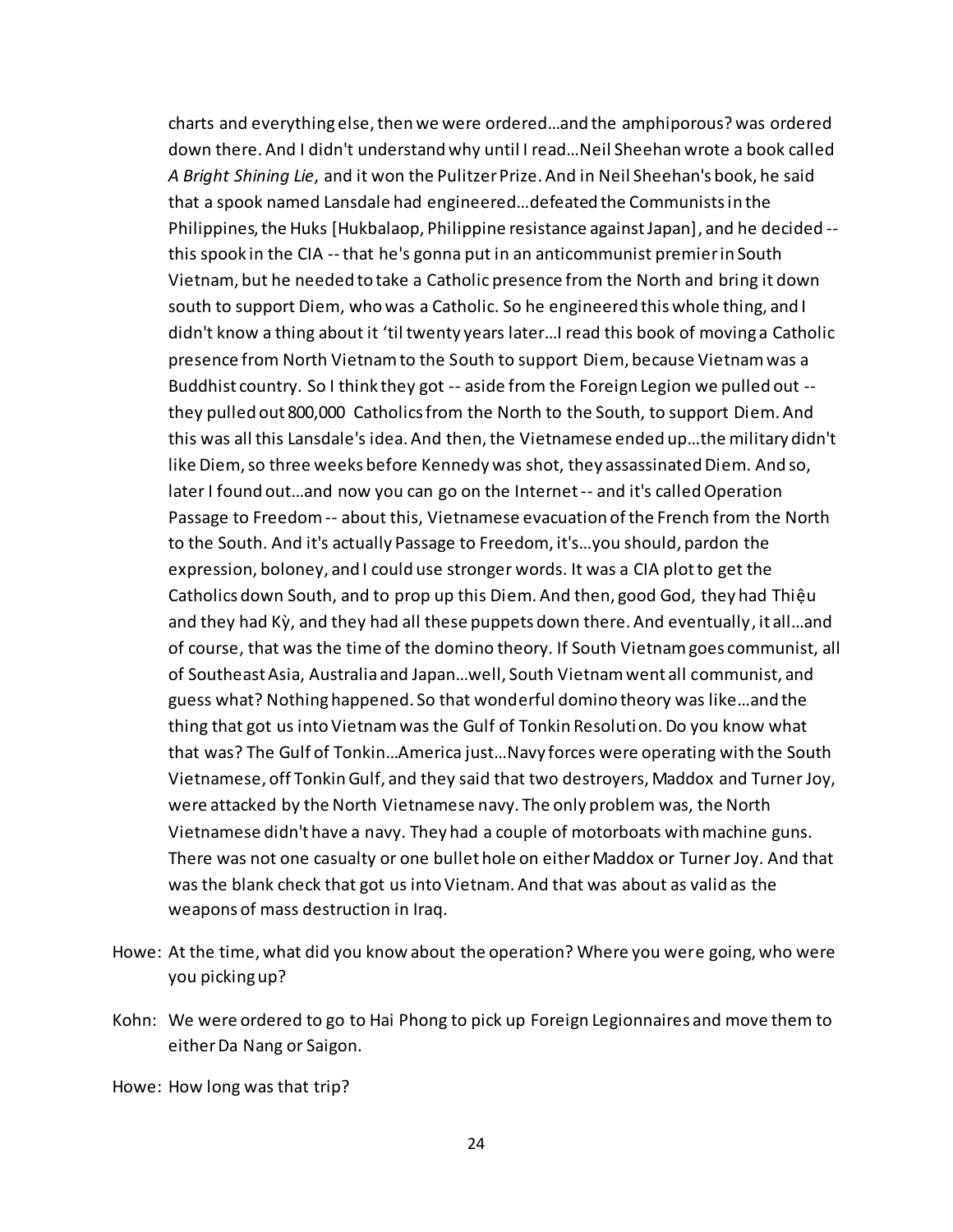Kohn: The trip…we had this wait. And the French wouldn't let us ashore, and it was hotter than hell. We had to wait a week…two weeks, and we'd sit there and absolutely die in that heat. And then we'd load up and go to Da Nang…was a couple days, Saigon was…I don't know, couple…couple more. And going up that Saigon Riverthat was a terrible trip. Long, winding river. And when we finally got liberty in Saigon, it was magnificent. The French -- this is before it was destroyed --the French had built this…they built it on a circle, like Paris, with magnificent hotels and broad boulevards. It was a magnificent city.

Howe: So you got a chance to go visit?

- Kohn: We…yeah, we had liberty in Saigon, finally. And, it was a lovely city, and that was before the war. But two years later there was supposed to be free elections, which there never were.
- Howe: So, what do you remember about liberty in foreign ports?
- Kohn: Liberty in foreign ports was…Japan was the most interesting, because there were a lot of places to see and temples to visit, and the rest. But in Korea, forget it. It was a devastated country. Hong Kong was interesting, but the other ports we hit,really…you know, Midway's a coral hunk. And you drink or that's it. And so, it…in the Philippines, we only got to Olongapo, which is not much of a city. We never got to Manila. And basically, we were always either…there were short visits, and there was an awful lot to do in port…to refurbish, and get supplies, get arms, and stuff like that. The best lib…the best, we had shipyard overhaul, and…Alameda, which is across the bay from San Francisco. And I have to use the john a minute, Commander.

Howe: Yeah, do you want to stop here?

Kohn: Yeah.

Howe: Great, we'll come back and we'll talk about Alameda.

Kohn: Yeah.

Howe: Gimme just one second. Oh oop…let me get the curtain, I'll come with you…it's only been a half-an-hour. My time went back to zero after the hour was over, so it looks to me like we've only been here for a half-an-hour. [Kohn laughs]. Here…with this, we had it right about there, here you go.

Kohn: Okay.

Howe: And turn this guy back on. All right.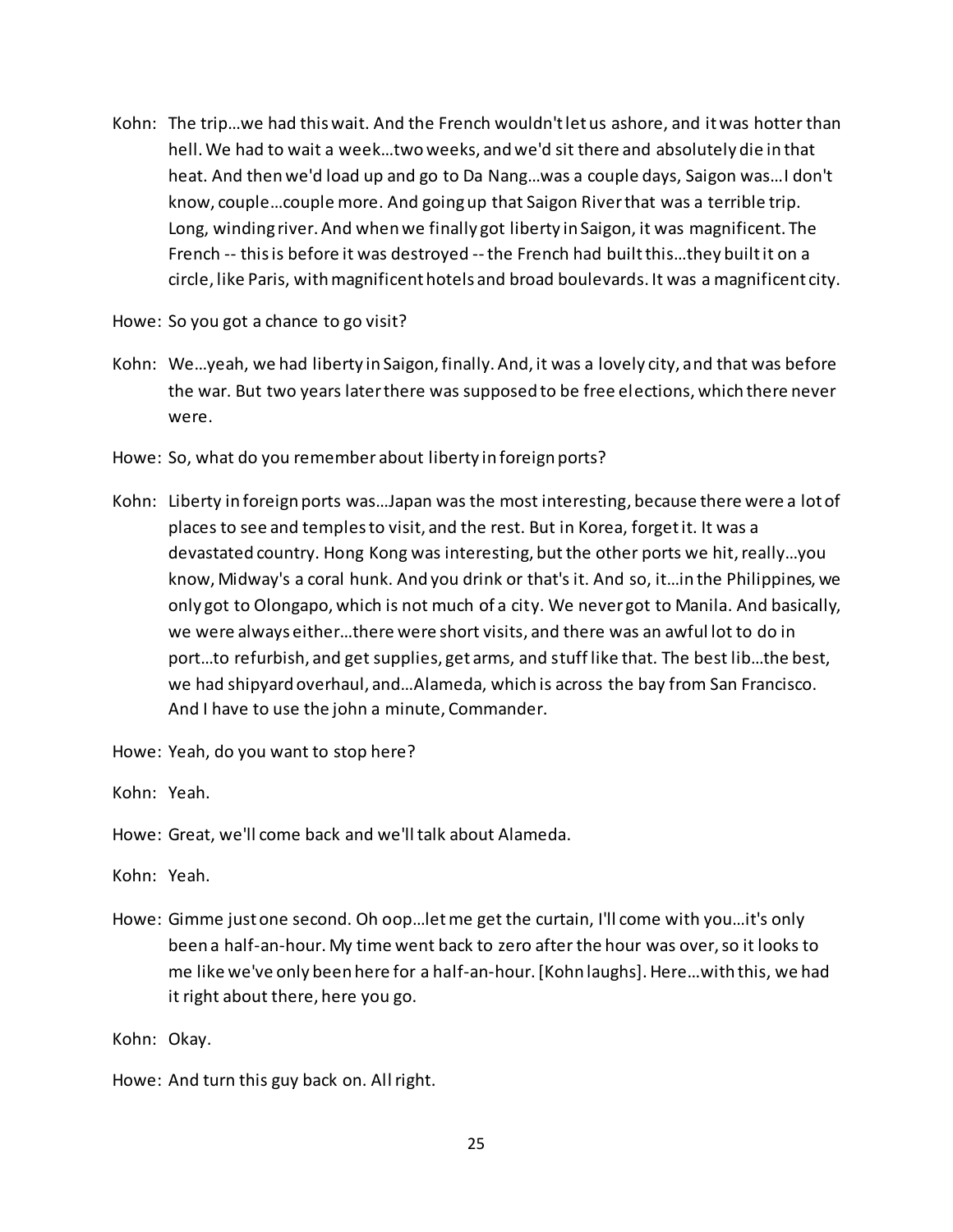Kohn: Shipyard period was very important to me for one reason: we had liberty every night, which made it nice, and I…I told you that our crew was terrific. And I…they had the GI Bill coming, and most of these kids did not come from a college environment. So I called up the University of California at Berkeley and I said, "I've got a terrific bunch of kids, they've gone through hell and I want to show them what a University is like, because they have a GI Bill. I want tickets for a football game, and I'd like an open house at a women's residence afterwards." So they said, "You gotta wear your uniform!" I said, "Fine, we'll wear our uniform!" So, it was a wonderful…football game, and then we go to a women's residence, and the sailors are here and the girls are here, and I saw a ukulele, and I knew one of the sailors played the ukulele…I grabbed it, slapped his gut, I said, "If you stop playing sing-along songs, you'll never get liberty again!" So, he started playing sing-along songs, and they got together, and these guys were perfect gentlemen. And they began dating these girls, and the end result was an awful lot of 'em took advantage of the GI Bill. I would get calls for years after that, when they'd come through Chicago. One guy would…he was an absolute menace ashore, but he was terrific on the ship, and he was from Tennessee. He ended up going to Ag school at the University of Tennessee, became one of the biggest livestock holders in the South. Another guy went to engineering school at the University of Missouri, became chief engineer at Bendix. And I can't tell you the success stories. The best work I did in the Navy was at the tab shipyards when I set up this football game and residence hall, and I'm so pleased that it worked out the way it did. So…

Howe: Nice.

Kohn: That was important, and, I was really considering going to law school. I applied for…at Berkeley, and was accepted, and then came back home and decided that I didn't want to be a lawyer.

Howe: Gotcha.

Kohn: But I did something. Illinois has a weird GI Bill. It didn't expire. And when I moved out to Buffalo Grove twelve years ago, I decided to retire. And I…I've always been a history buff, and I went up to UIC and said, "I want a Master's degree in history." He says, "What are you, nuts?" He says, "When did you go to school, fifty years ago?" I said, "I want to tell you something. I still read, I still have all my faculties. Don't tell me I can't go." "Well, you can't." I said, "Boloney." And so they accepted me as a graduate student without a major, but I could take two graduate history courses. And I want to tell ya…this was in 2003 or '04, I don't remember. And I took two graduate history courses, and I almost had a heart attack when I went up there. They gave you…there were seven texts, and they told me there was a research paper and another paper, and so I started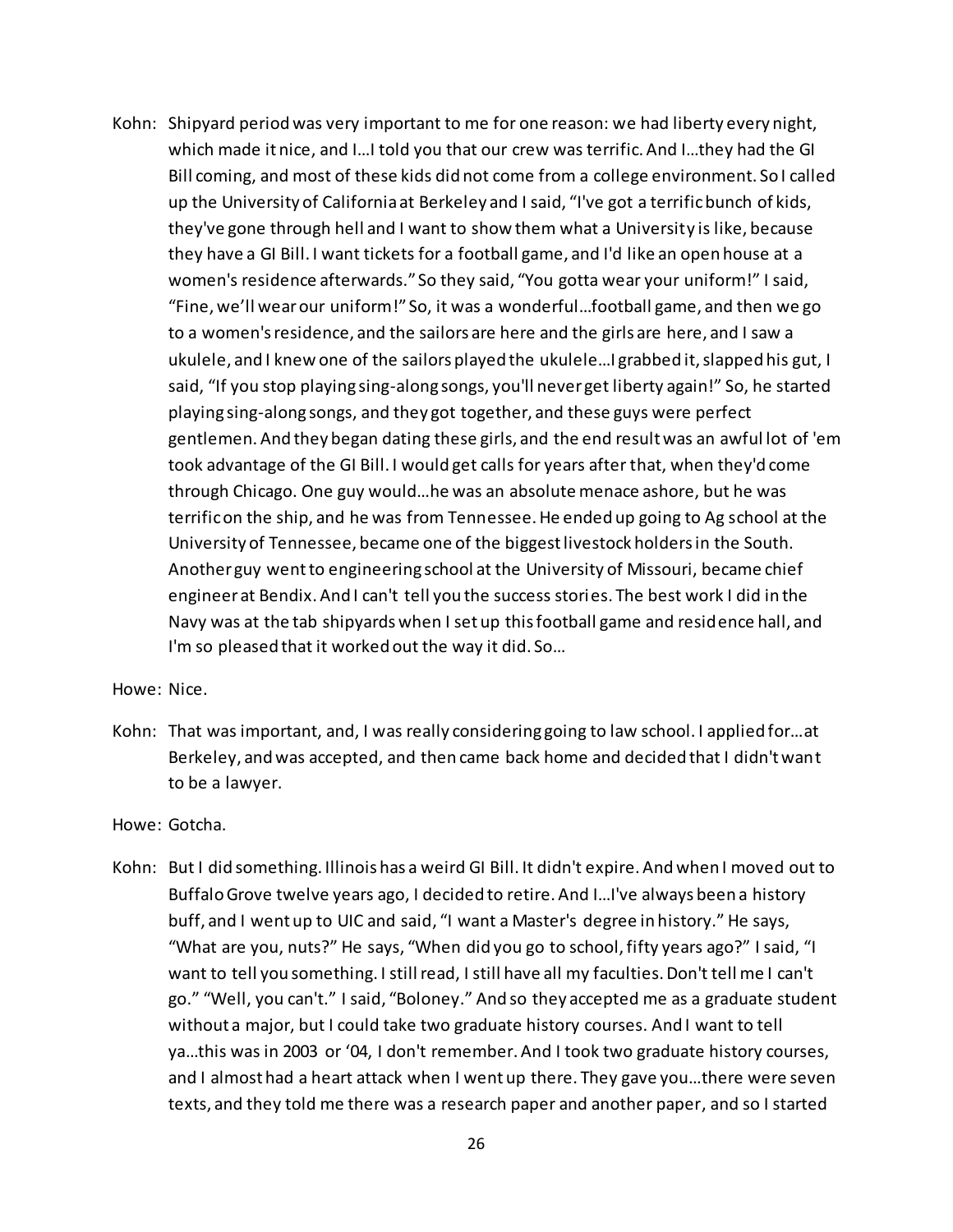taking notes. Everyone's got their laptops, and I've got my three ring binder, and grandpa's taking notes! [Laughs]. And then I decided I'm just gonna take notes and do it. And…but I worked, I mean…I worked my butt off. And I ended up with an A- and a B+, but I was working seven days a week. So they called me in after I got my grades, and "My God, now you can take a full load!" [Laughs]. I said, "Thanks, but I think I'm gonna do a few other things. But I…I was pleased that I did it; grandpa and the teeny-boppers. And then I do a lot of…I do the volunteer work now, but it's…it was a fun experience, and…but the best experience was the tab shipyard thing. Where I feel I really did some good, so…so that's where I am, and…

- Howe: As a junior officer, you…you're supposed to get qualified at a job on the ship. You know, for us, we could get qualified in the engineering plant. We had a combat systems environment. There was a room, we could get qualified there. But we were all supposed to qualify on the bridge, plus we have all of our divisional duties, and we're supposed to stand watch. So how did you balance all these responsibilities?
- Kohn: You just did it. Well…also, I went to different schools when, like…when we were in Pearl. I would go to school in Pearl Harbor, I went to some schools in San Diego, and…you just did what you could do, that was it. And there was a lot of work. I…as a junior officer on a small ship where you got six officers, the collateral duties are absolutely insane. And of course when I got to be exec, one of the collateral duties is 'lay religious leader'. Which, all of the sudden, I became the Catholic-Protestant-Jewish chaplain. And I made one horrendous mistake. On LST Division 14, there were six ships, each with six officers and 100 men. I'm the showcase Jew. But the stinking religious activities report for every religion took an hour. So, like an idiot, I send a dispatch to the bureau, saying that I'm the only Jewish officer on the ship. I don't want to submit that report. Some hungover idiot gets that thing, and dispatches me back: "It's noted you're the only Jewish officer in LST Division 14. You can now submit the report for all six ships." [Laughs]. So I finally got that squared away, but I find out you don't write to the bureau. At any rate, it was an experience that you can't really describe to people…unless people like you, who have a thorough understanding. They have no knowledge, it's foreign to them. And the only people you can really relate to and talk about it were…are people who've been there. And it…when I got back, you know they talk about this 'post-traumatic stress'. This is not something new. In World War I it was shell shock. In World War II is was battle fatigue. And now it's post-traumatic stress disorder. And it…any time you take a normal kid and send him into a killing field, he's going to come out damaged. And to me,the most amazing thing about the…the Viet…the Iraq and Afghanistan thing is when I was in that combat zone…it was worse on the ground, I know, but it was hell out there, and every day was a day in hell. And I read about these kids who went through two and three and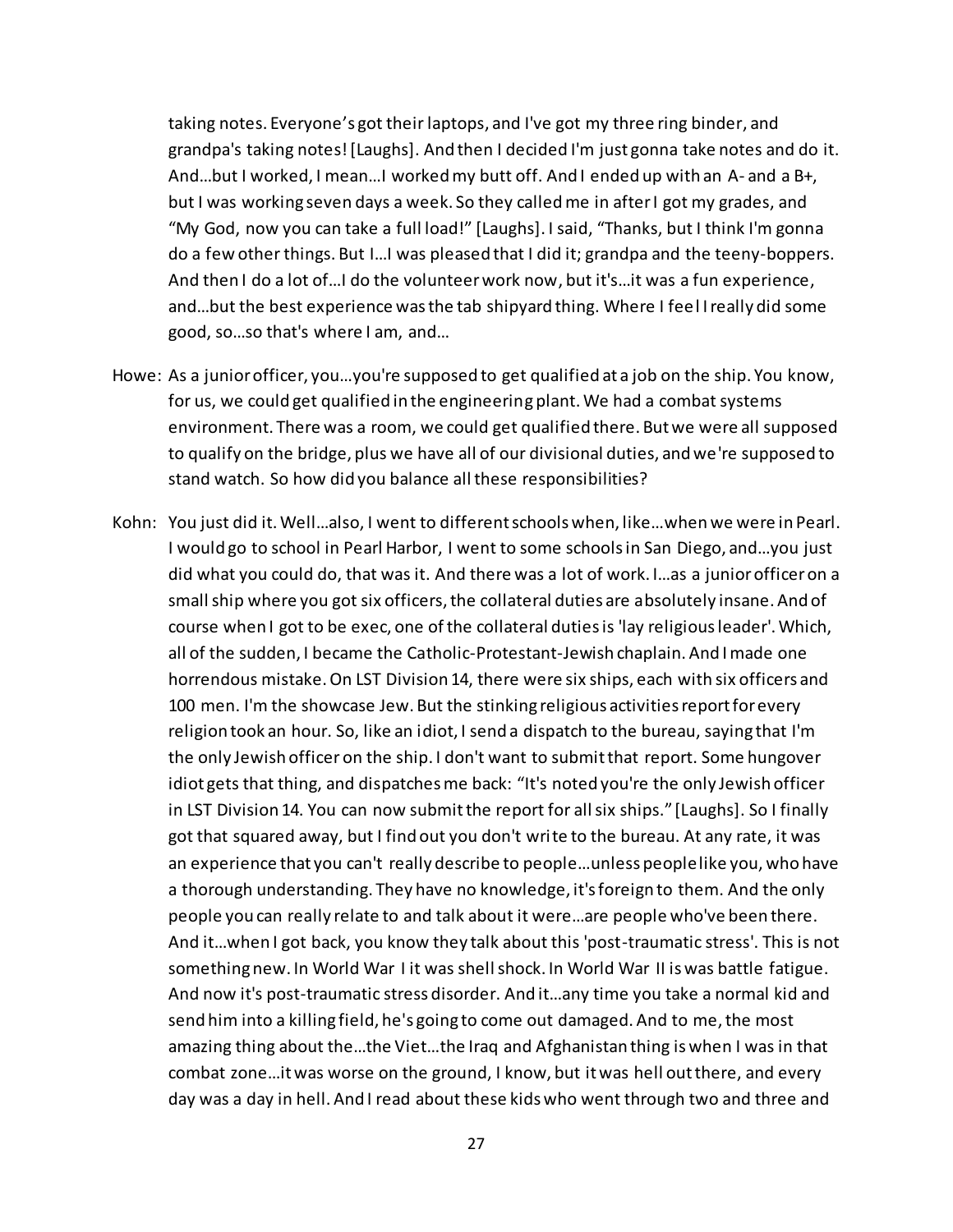four and five deployments out there! It's unthinkable, absolute…and I've done a lot of reading about that, and these kids are so damaged, they can't be fixed. And maybe we'll learn that once the vital interests are threatened, you go to war, otherwise you stay the hell out.

- Howe: Understood. What…in your time as a junior officer…I mean, you've got all these responsibilities. People's lives depend on you, and you're trying to do the best you can with everything. What's the craziest thing you saw while you were trying to get all this stuff done?
- Kohn: The one thing that upset me most, that I'll never forget…we got a replacementfor a gunnery petty officer. He was a first class gunner, and he was a good guy, and he was black. And we only had two blacks on the ship that were steward's mates. And we had a Seaman Duce, from South Carolina, who told the first class that he's not taking orders…taking orders from the nigger. So he comes to me, and I said fine. And we were in port in Yokosuka. And there was a Marine brig, and under a captain's mast, you can send them to the brig for six days. And the Marine brig was very efficient. They beat the hell out of himwithout leaving marks. So I called up the Marine brig and found out if they had room, and I made a reservation, and then we had the captain's mast. And he was obviously found guilty. And on his way off the ship, he looks at me and screams, and he said, "I knew all Jews are nigger-lovers!" And I looked at that…that was the most blatant, example of racism I eversaw in my life. And of course I never saw him again, because the Marines took care of him and then he was transferred. But as far as my trying, the craziest things that try to…you just did what you could do. And you were always tired, because you were always working, but you just had to do it. I think the neatest thing I ever did -- as stores officer -- we got back off the combat cruise, and we got back onto Yokosuka. And obviously, Christmas is not my holiday, but one of my duties is -- as stores officer -- to make a Christmas dinner. Well, I got ahold of that small boat, and I went to every ship in the bay, because LSTs at that time…the food service, you got frozen chicken, and that was it. And I begged, and I borrowed, and I stole, and I cajoled. And I put together a Christmas dinner that…hams and turkeys and yams and mashed potatoes. And I…then I went ashore and found a Japanese print shop who printed English, and I printed up a Christmas menu with a Christmas tree on it - was four color, and it…and that Christmas dinner was absolutely the best holiday dinner I ever had in my life! And everybody…these…everyone kinda…and they all took the menu and sent it home. And I still have the menu and I love it.

Howe: What effect did that have on morale?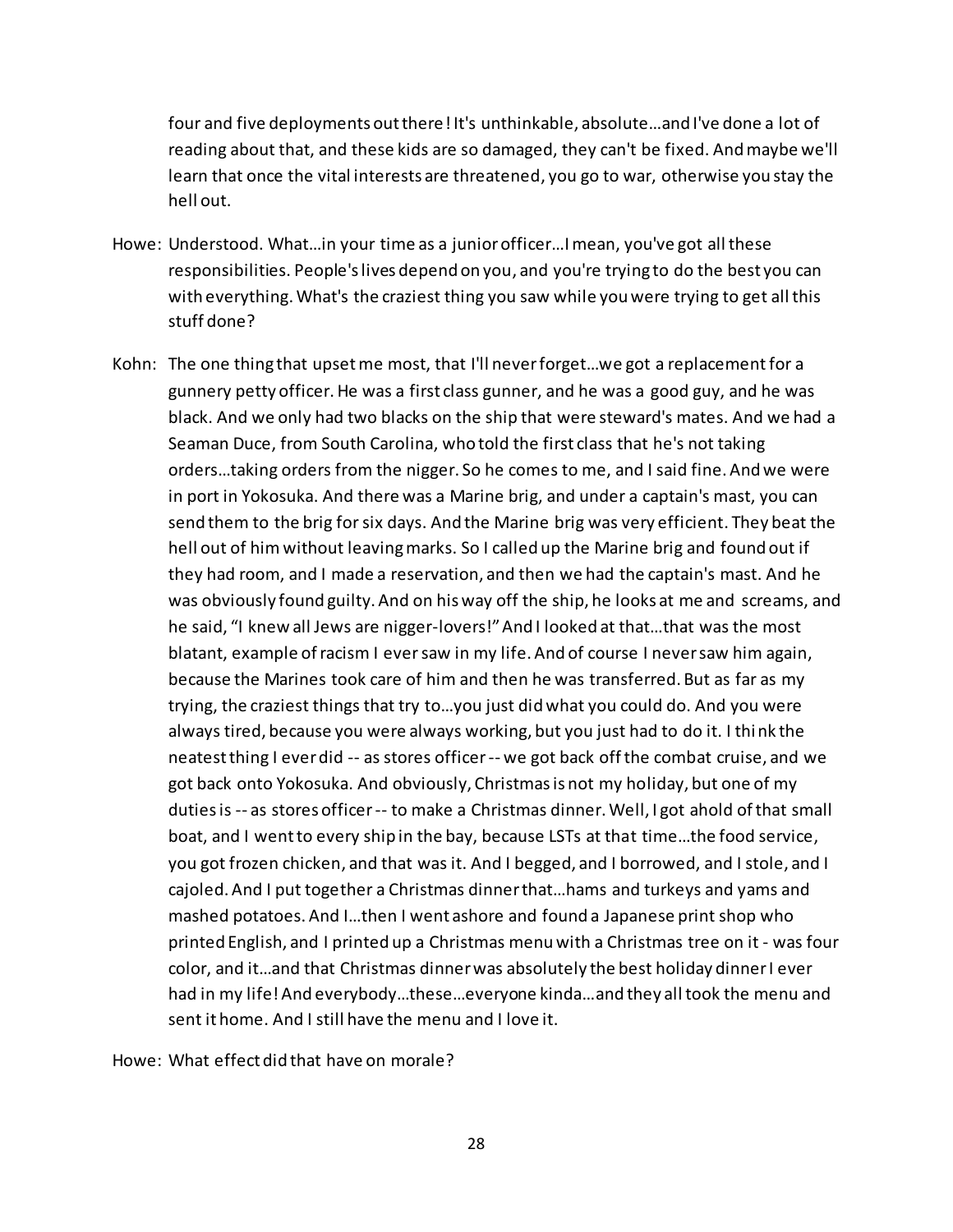Kohn: A lot. An awful lot. And we had a little Christmas tree in the…in the mess hall. And it…and just there was a spirit! And I got chocolate candy, and I got all kinds of candy, and I…it just…and I…I absolutely decided that that was going to be a meal they'd never forget. And we all…God! We sang Christmas carols, we did it up proud. And it was just…there was a feeling, and I think it all emanated from Rogerson, from the top down. So it was a good feeling.

Howe: Sorry about that.

Kohn: It's okay.

- Howe: Still hopping around, but they're just coming to me. What was it like, having Marines on board? You said you pulled them out from…
- Kohn: Well, we had Marines. There was quite a difference between Navy…between Army and Marines. The draft…had a bunch…got together bitter people who didn't want any part of Korea, and they were drafted. And the…they would come on board. We would get these Army troops and they were…they'd left the ship like…just was a cesspool when they left. And they were undisciplined. They drank, their officers left a lot to be desired. And we were constantly transporting troops from Japan to Korea. When we worked with Marines, it was a whole different attitude. They were a disciplined fighting force, and well-led. And a tremendous difference between a draftee Army. We had one interesting experience that I have had nightmares about ever since, and not…they're going away now, but we…when…towards…in '53 -- the armistice came in July -- and everybody knew that they were getting close at Panmunjom, and the hill campaign was going on at that time. Where they…we were absolutely…they were trying to adjust the lines, and the casualties were horrendous. They were killing 'em like flies. And we had picked up troops in Hokkaido, and we're bringing 'em near the lines, and we beach near the lines. And we didn't have tanks, we have trucks and Army people. And so we beached, and they didn't get off the ship, and they didn't start the truck engines. We call our captain, who was some reserve officer who didn't know his butt from a hole in the ground. He said, "There's nothing I can do. They're in mutiny." So the captain tells me to get the deck force, and ring the tank deck --there was a catwalk all the way around - and break out the small arms. And he gets on the bull horn and said, "What you're doing…" and all these Army troops were there, they also were drinking, and they're sitting in their trucks. And he said, "This is a mutiny, and this is wartime." And he said, "I'm gonna count down from ten, and if you're not starting off this ship by the time I get to one or zero, I'm gonna tell my deck officer to open fire."He gets on that bull horn, it's a hot day. And I am sweating, I mean, I absolutely…the sweat is pouring down. He counts down: ten…nine…then I think I'm gonna have a heart attack! He's gonna tell me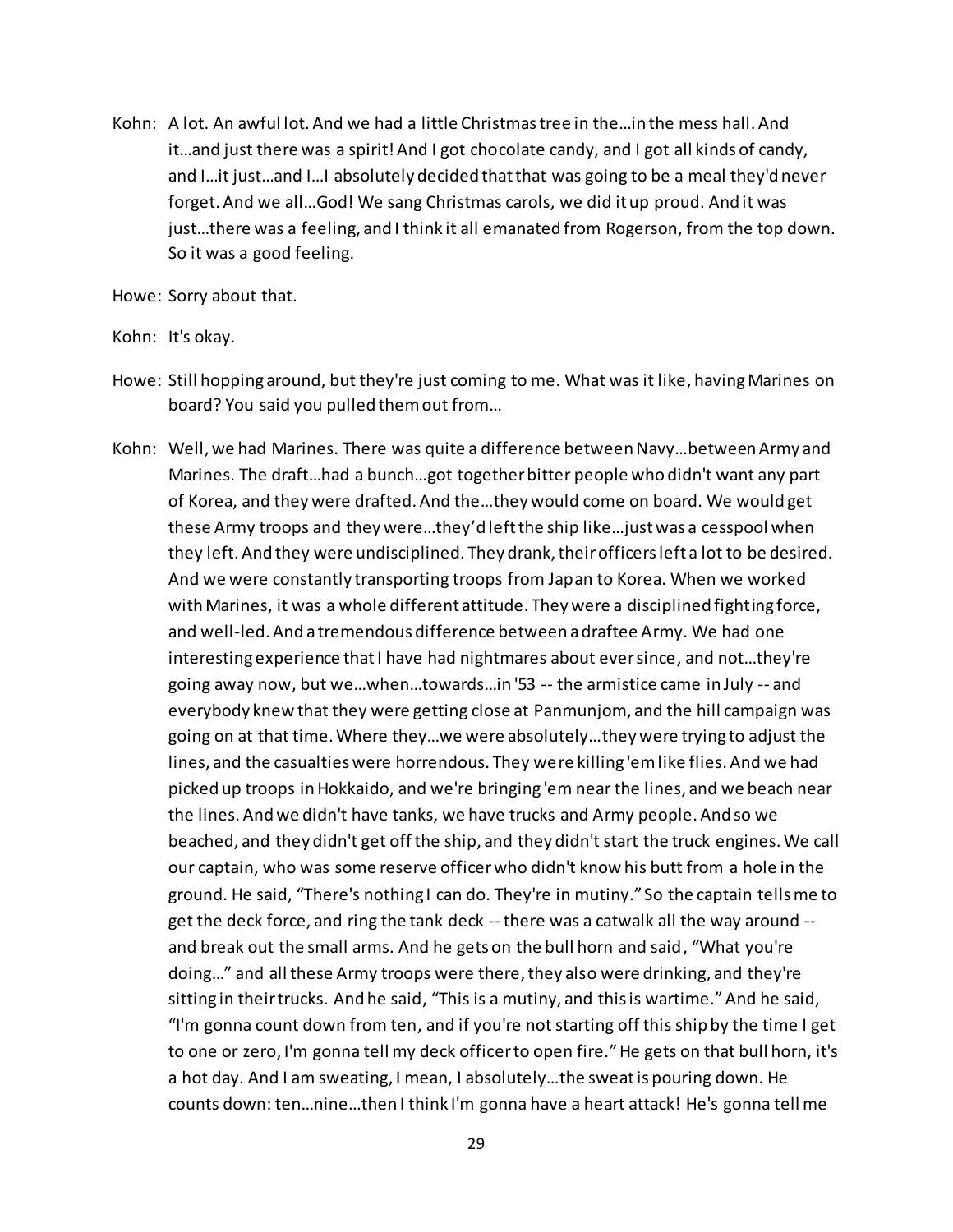to tell my sailors to open fire, and we've got carbines and rifles and small arms, and we're all aiming at these trucks. He gets down to two, and the first truck engine starts, and they get off the ship. Then we secure from the beach, we get out to sea, and we're busy at sea detail. Finally, get out to sea, and I go up to the bridge, and say, "I want to ask you a question: suppose you got to zero, what would you have done?" He looks at me, says, "I don't know." [Laughs]. And I would wake up months after I got out of the Navy, and he'd count down to zero, he'd tell me to open fire. [Laughs]. And…I mean…and no one wants to be the last one killed in a war. And these were draftees who knew damn well they're going into the lines, and they didn't want to go into the lines. And it was like World War I, where you had…I don't know if you ever heard of this movie, *Pork Chop Hill*, but it's a pretty good portrayal of going up into the face of these machine guns and the rest. And…yeah, that was an experience I won't forget. But the difference between the draftee Army and the Marine Corps was night and day. The Marine Corps were a well-disciplined machine. The draftee Army, they were badly led, and especially toward the end, when you knew the end was right around the corner.

Howe: So you felt better about the Marines. How well did you guys get along, were they…?

- Kohn: There was no problem, because we would only…they weren't based on…they weren't based on our ship. We were transporting them. So, and I always…it was a joy when they left the ship. It wasn't a cesspool. And the Army --the draftee Army -- had bigtime discipline problems. Bigtime, in Korea.
- Howe: How many troops could you load on board?
- Kohn: It would vary depending on the equipment. But we had…there was so much space in this boxcar, and so many bunks that we could carry a couple hundred.

Howe: Depending on cargo and supplies?

- Kohn: Yeah. So…
- Howe: Gotcha. Do you ever…did you ever coordinate operations with either the Marines or the Army? Or was it just, "We're here, get off?"
- Kohn: The only time there was ever coordination was in an invasion. Otherwise it was transport.
- Howe: Okay. Can you describe the process that you'd go…go through for a foreign invasion?
- Kohn: Well, you'd have an op order. Looks like a phonebook. And everything, supposedly, is gonna go like clockwork, and nothing goes like clockwork. It depends on wind and sea,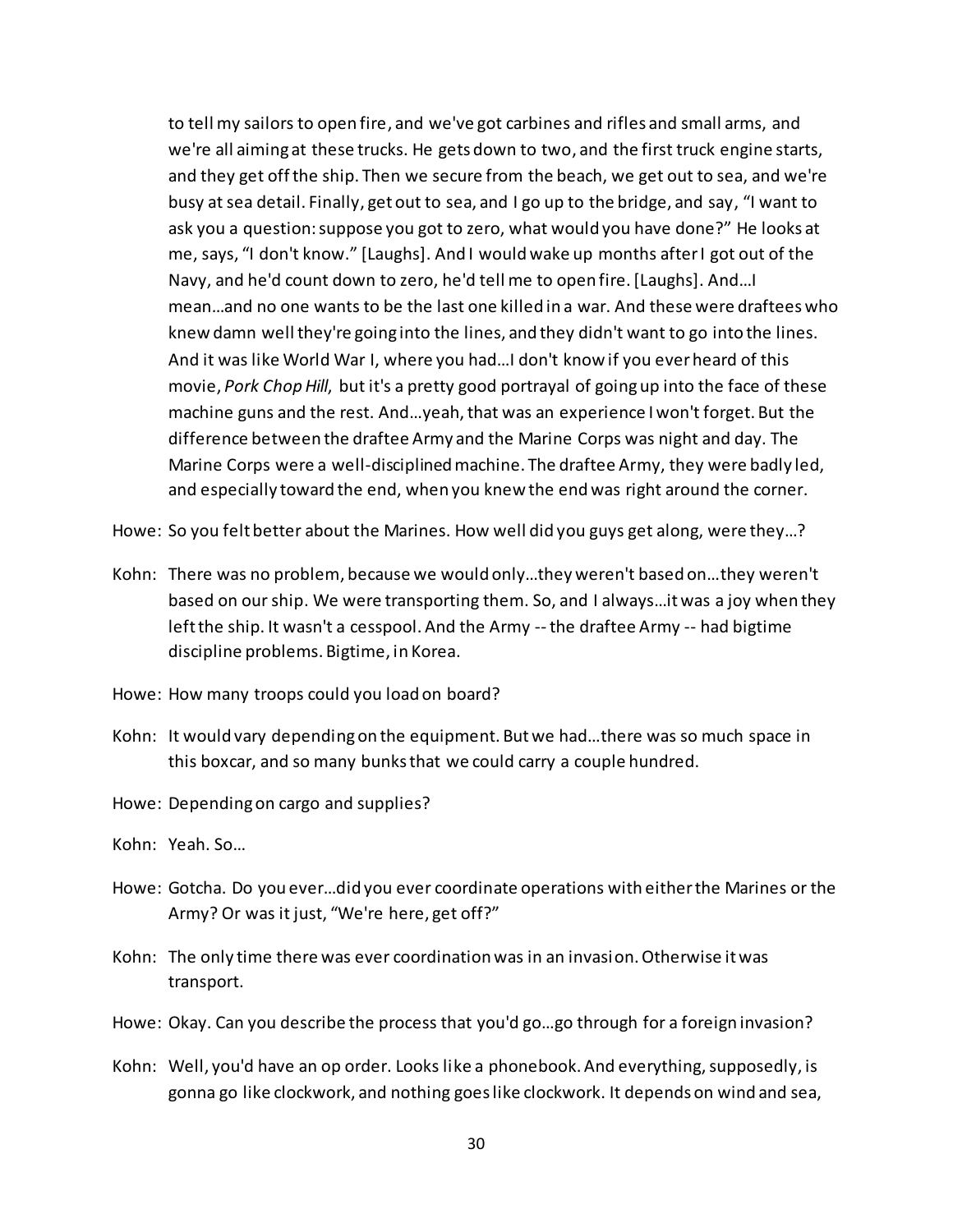and I remember the shock of a pre-invasion bombardment. We…when we went into Kojo beach and I led that wave ashore, you had battleships…the whole idea was to put the troops ashore for a short time. And flush out the communist armies north of Wonsan. And then the aircraft carriers would come in and clobber 'em. But the pre invasion bombardment was something that I could not believe. You had…we had the battleship aisle, we had cruisers, and you could…these sixteen-inch shells are like busses…whoosh, whoosh…and the concussion, you can feel when it hits the beach. And you can feel that, out…2,000 yards out at sea. And you've got the aircraft bombing and dropping napalm. You've got destroyers lobbing five-inch shells, battleships 16-inch shells. And then, at the end of the pre-invasion bombardment, they had what they called these rocket ships, landing ships with these rockets on them. And they'd go in, and it took a couple minutes to get rid of all the rockets. And you'd look at all of this, these explosions. And you'd think, "There couldn't be anything alive on that beach." And then we found out, they had guns in caves, and they came out after all of that! The shock of seeing splashes of shellfire from the beach, we…the noise, you can't hear a damn thing for I don't know how long after…the stench, the flames, the explosions, and you'd think nothing was alive on that beach. But everything was covered in terms of on that op order, and the LSTs went in after a certain time. First, the waves went ashore. Then you secured the beach, the landing. Ships beached, and the rest, so…it was supposedly a totally coordinated operation, but it never was coordinated. Mistakes are made, and it just…it's…but our business was invasion so landing ship tank--

Howe: Can you describe your experience at Kojo beach?

Kohn: The…going in, I…we…our job was, there were all these LCVPs behind us loaded with Marines. And my job is to guide 'em to the beach. And I'm supposed to, 1,000 yards from the beach, turn around and go back. And I kept going further [uncertain] 53:01.5] 'cause I was nuts! And I, in terms of fear…the fear came afterwards, you really start to shake. Because boats were hit going in. But you never think it's gonna be you, you think you're bulletproof. And then, when it's all over and you get back to the ship, and…I didn't get back to ship for a long time, because after…we bobbed around in the water, because they went in and landed and offloaded their tanks, and when I finally got back to the ship, you start to shake a little bit. And you figure, "Well, I did dodge a bullet." [Laughs].

## Howe: Several!

Kohn: Yes, right! But it's…you know. The main…it was also a feeling of relief, because I was scared to death of one thing: showing cowardice. You know, how am I gonna react? Am I gonna cringe, or what am I gonna do? And if I do that -- I'm an officer -- I'm through.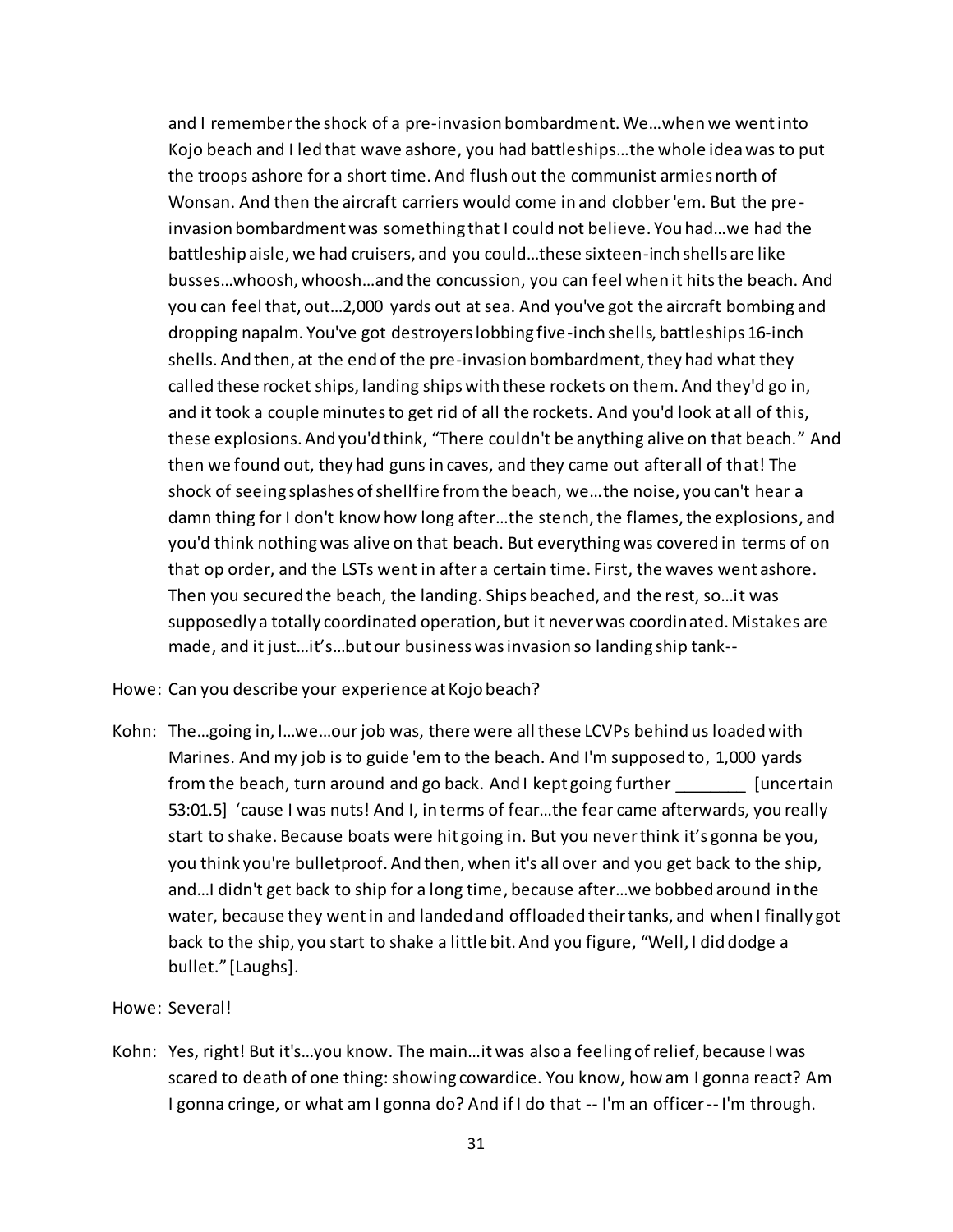[Laughs]. As far as leadership, but…and then, I think the thing that really made the whole thing doable is the fact that you're gaining a confidence in that you did it. You know, I passed that test, and now I'll go on to the next test. And you're part of the process, and you…there's kind of a recognition of something that you did well, as far as you could do it. And the biggest question that I had, especially reporting aboard with war veterans -- both enlisted and officer, you know -- and I'm...plus the fact, the image of the Jew was the guy who let somebody else do the dirty work. And this was before…and with the name Kohn. You know, and I'm proud of the fact that I'm me! And…but it…there was an image. And maybe I felt, I'm carrying too much of it on my back, but I'm gonna show 'em. And…whether it's a Jewish inferior…whatever the hell it is, I never bothered to…I don't think about it.

Howe: Was there ever any expression of doubt, or anything that caused you to believe those internal demons, if you were…in relations with fellow officers or enlisted, did they ever…

Kohn: Not really, not really.

Howe: …voice any opinion about that…?

- Kohn: Now, I gotta tell you one thing. We sat in the wardroom, and…you know, you're not supposed to discuss politics, sex, and religion, you know they're the three hottest topics, so I tried to portray...none of these guys...these guys were some small town [56:28.5] officers, and most of 'em…and they'd never really had contact with the Jews. So I tried to portray the Jew as basically concerned with education, success, and things of that character. And…basically, they were not drinkers. And so…where are you gonna find Jewish communities in the Pacific? You don't, until we got to Hong Kong! And we're taking a tour of the island, and I see this gorgeous building, and it says 'Jewish Community Center,' way up on the bluff overlooking the harbor, and so…and they had tennis courts there. So we stop, and I say, "Now, you're gonna see." And so we go into this community center, there's a bar the length of the community center, and these guys are there, they're British traders, and their tennis tags are on their wrists. So I go up to one, he says, "Oh, are you Jewish?" And I say, "Yes." And he says, "Bring your friends and have a scotch!" And we proceeded to get blind. [Laughs heartily]. So this whole idea…and they says, "You're full of you know what." So…but…you know, in the Pacific you see a lot of Catholic churches and Buddhist monasteries and all that kind of stuff, so it was interesting.
- Howe: Not having that community…not having that resource to you during that time, how else would you fill that void?
- Kohn: Are you talking about a spiritual void, or what?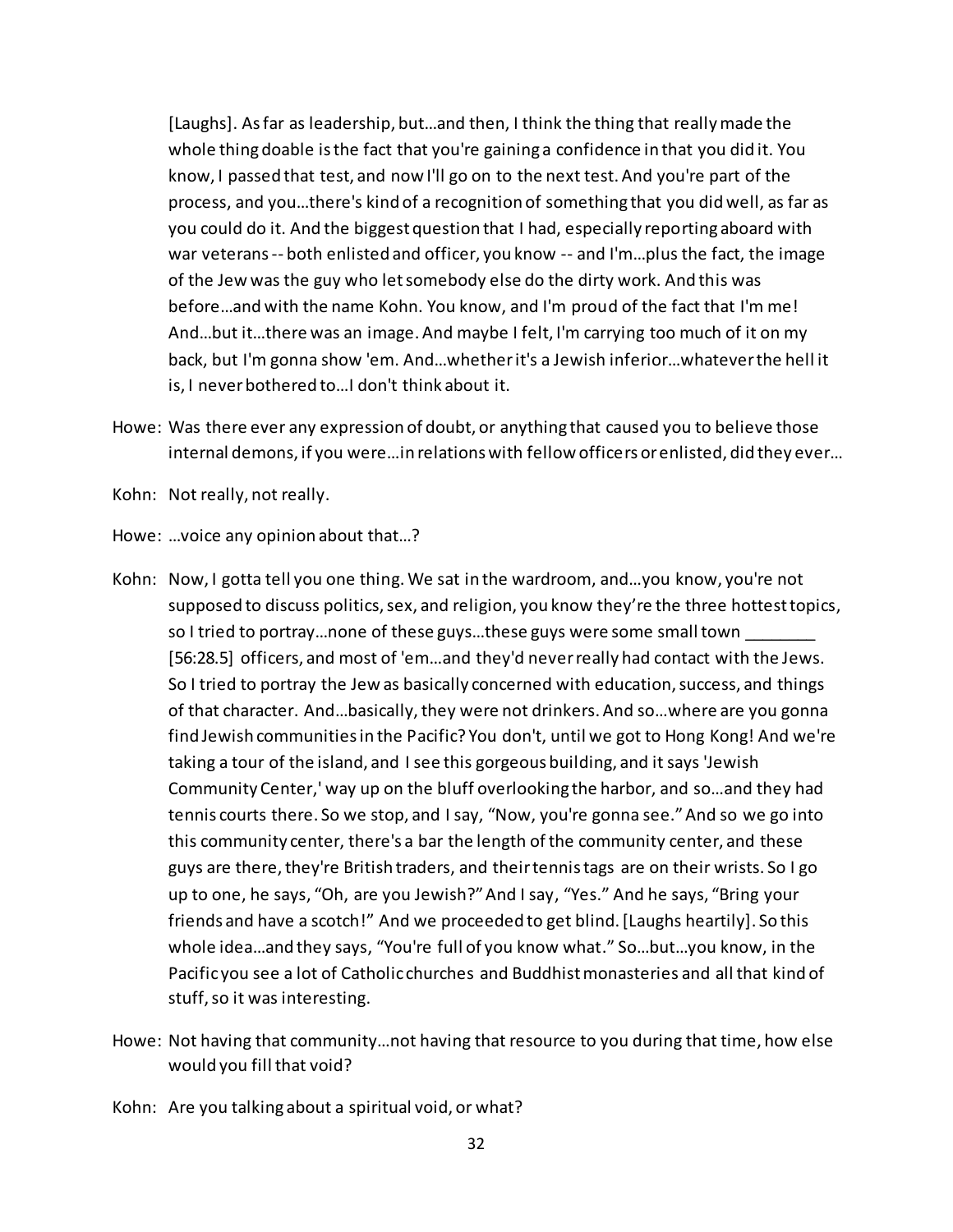Howe: Whether it's spiritual, or just having a community of people who you identify with on that level. Was that something that you…you felt you were missing?

Kohn: No.

Howe: Okay.

Kohn: My identity was with the people who I worked withme, and saved my butt, and made me a good naval officer. They made me a good naval officer because of their performance. So I really…the thing that was very strange was, you know, when you're on a ship, it's different than being, I think, a soldier, or something like that. Because you're there on that ship, and the vocabulary, you know: it's not a floor, it's a deck, it's an overhead, it's a bulkhead…and you're part of this different life, and you walk differently because of the motion of the ship, and when I left that ship after three years in that environment-- after I'd been stores, deck, operations, exec, you know -- it was my identity! And all of the sudden, I see this thing, as I'm taking the boat, the ship gets smaller. I come home, and I could talk about \_\_\_\_\_\_\_\_ [59:33.6] and this and that, and the people I met were interested in talking about who they were dating and how their career was going at the Merchandise Mart, and you talk about feeling lost. And I remember, I bumped into somebody I hadn't seen in, I don't know, many years. "Where were you?" I said, "Korea." So that jackass says, "Why?" You know, "Why did you go to Korea?" You know, and I…it's just, there was a…I think now, hopefully, they give you a little advice about readjusting to civilian life, but then it was…in Korea, nobody gave a damn about Korea. Because World War II was too close, and…you know. And you didn't get…Vietnam was a television war. Korea wasn't. And it was somewhere way out in the middle of nowhere.

Howe: Right.

Kohn: And it was interesting.

Howe: It was called a police action in the media.

Kohn: Yeah, the next guy that says that… [Laughs]. Police action, you know. I'm not a cop. I was in a war where people got killed. Police action. Actually, it was a civil war. Because, you know, they decided…who was it? Dean Rusk, I think, was the guy who wrote a paper deciding that they should separate at the 38th parallel. And Korea was a colony of Japan since the turn of the century, when, after the Russo-Japanese War…one of the terms of settlement was Japan got Korea as a colony. And it was a colony 'til 1945. And it…and when they…when World War II ended, we put Syngman Rhee in there, who was a bureaucrat. His one qualification was he hated communists. And they put in this Kim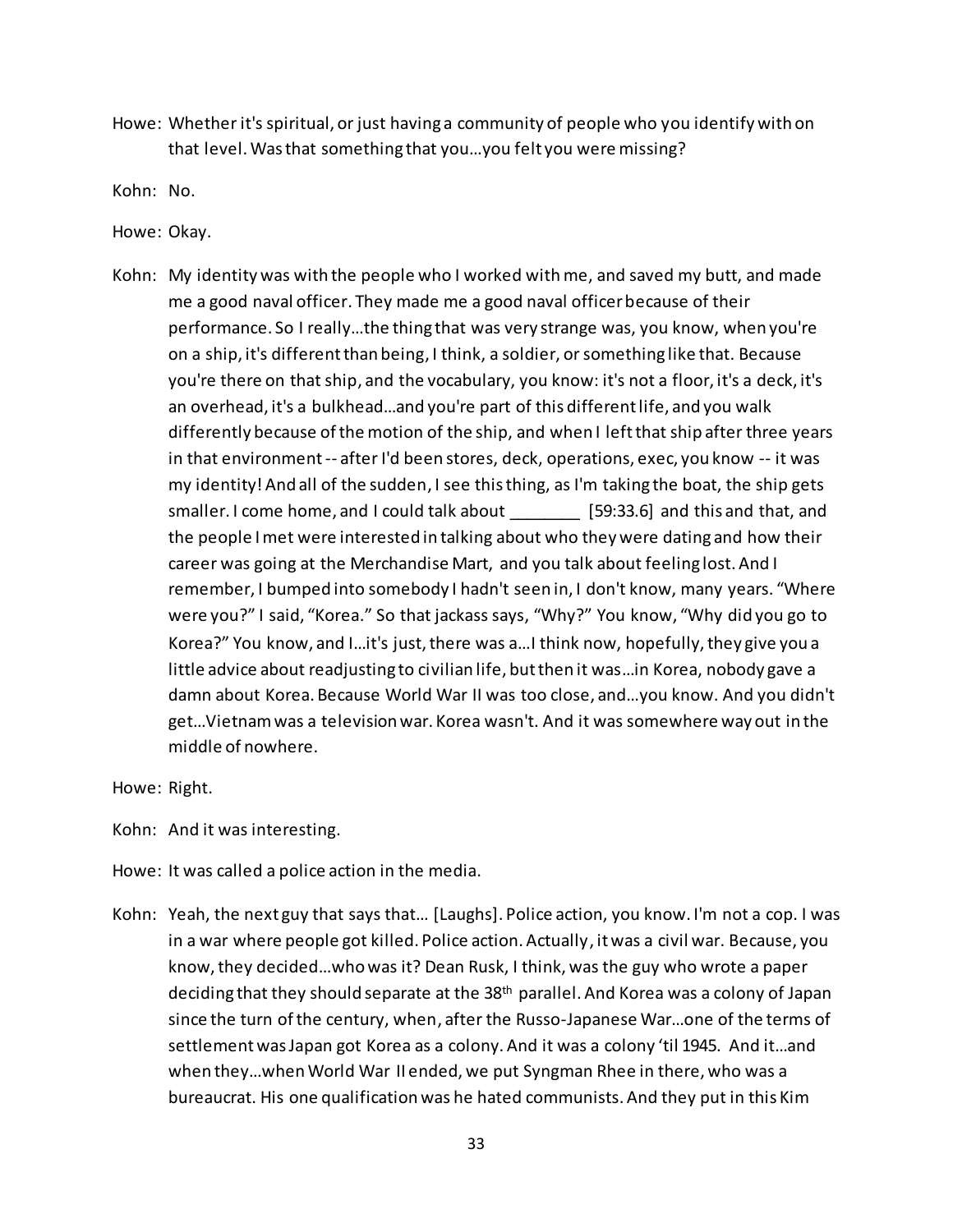Il…whoever was the first one, who was a fighter with the Chinese forces who fought Chiang Kai-shek. And they hated one another. And they had incursions, starting in '48, where the one side would go in and blow up the other side. And then, when the war started, the first thing Syngman Rhee did was send his death squads down, and they took 100,000…they…they keep uncovering these graves, where he slaughtered 100,000 communists without…because they were communists, and because the invasion. Just lined 'em up and shot 'em. And they kept…they keep uncovering these mass graves, so the people that…so in terms of…you know, I tell everyone: I made the world safe for Hyundai. I don't think we ever should have gone in there, period. You know, as far as freedom goes, this guy was a bureaucrat who hated communists. Same end result. You look at Iraq, did you read what happened today? I read in today's **Tribune**, they took 15 Sunnis and killed 'em in this town, and strung them up on poles, and wouldn't let 'em take the bodies down…so a lesson to other Sunnis to…I mean, this is what we did for that wonderful country. So anyhow, when the vital interests of the United States are threatened, we go in. Otherwise we don't.

- Howe: Yeah…so, the ship comes back, and '54 you helped bring refugees out…or rather, the Foreign Legion out. And then you come home to San Diego?
- Kohn: Then, we…yeah, after Indochina we stopped in Hong Kong for R&R, and then we came back for shipyard overhaul, and then we…when '55 came around, yeah. Then I was released, I think, in April or May of '55. And then the ship was decommissioned and mothballed, and then recommissioned for Vietnam. And I think it's…they were there for five or six years or something like that.
- Howe: So long as you were there, it was always *902* [landing ship tank]*?*
- Kohn: Then after I got off, they named LSTs for counties. And they named mine the *Luzerne County*. But it was just a number when I was there.
- Howe: Gotcha. So you left active duty service in spring/summer '55?
- Kohn: Yeah.

Howe: Where did you go?

Kohn: I came back here and went to work. And I had an eight-year Reserve obligation after I got out. And I went down the foot of Randolph Street, where they had a destroyer escort. And I thought, it's really gonna be neat, going out on that on weekends. And the commanding officer, I think, had three or four stripes, and he had two ribbons. A World War II Victory and a Good Conduct Medal. And I looked at him, and I…and he said, "Oh,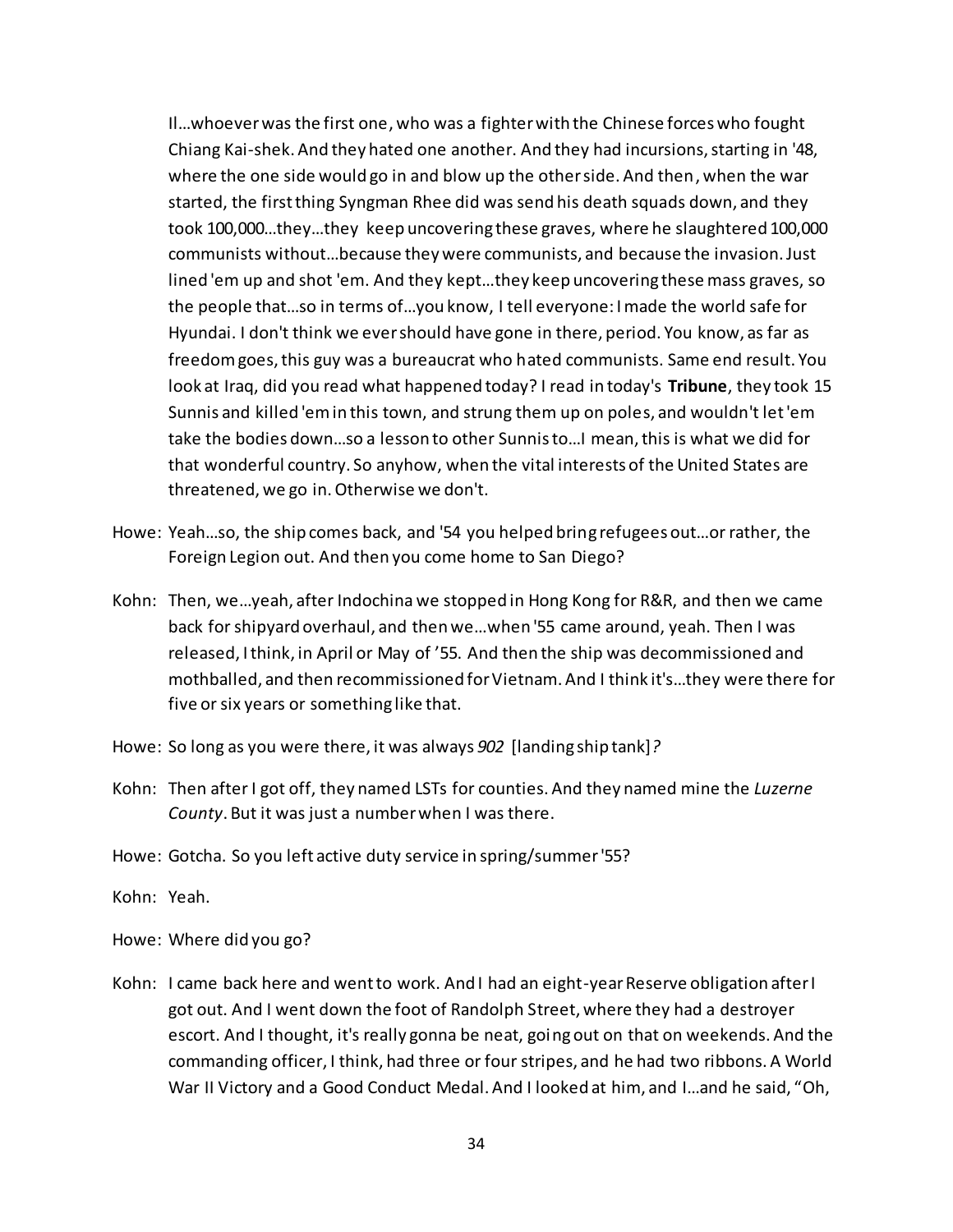we can use you. You had good sea duty?" I said, "Can I ask you, Sir, what has your career been like?" And his career was he graduated V-12 in 1945, and because the war was over he never went on active duty, but he stayed in the Reserves. And he made JG, and he made lieutenant, and he made lieutenant commander, and he made commander, and I don't recall if he was a captain or not, but he never had active duty. And I said, "What do you do in the Reserves?" "We have a lot of luncheons." We… "Thanks, but no thanks." He says, "Oh, wait a minute. You have a reserve obligation." I said, "I fulfilled my obligation." He said, "You're in trouble." I said, "Fine, sue me." And I…I decided I'd fulfilled my duty and I don't have to go, and I didn't go. And then I got a letter in 1963 when my reserve obligation was up, and said…they were a little nasty, and said, "We noticed that you have not fulfilled your obligation, you have not joined a reserve. But, if you want to, and will join the Reserves, we'll promote you to lieutenant commander," and my ego got stoked. I would like to see lieutenant commander. They made me a lieutenant senior grade after I got out. So then, I figured, Vietnam's heating up, and I better not. Thanks, but no thanks. And some of my classmates took it and were recalled for Vietnam, which…and they ended up in terrible duty. Saigon River patrol and crap like that, so…I did not miss…and…but I'm pleased with what happened, I'm pleased with what I did, and it was an experience that I think, overall, was very worthwhile.

Howe: You said coming home, folks didn't understand.

Kohn: No.

- Howe: So what was…what was it like, being received by your friends, your family, your community?
- Kohn: It was very difficult, because it was…I couldn't communicate with 'em. And they had no understanding of where I'd been or what I'd done, and I could no more explain to them…I told somebody…you know, trying to explain to you what it was like is trying…like a woman trying to explain to a man what it's like to give birth to a child. You just can't do it. There is no way, and I'm not even going to try. It was…it took a while to get back to being normal. And it…I felt very alone, and I…I ended up in sales and marketing, and it was an undisciplined time in the country, when that series about the advertising guy…there was a lot of drinking, and…it took me quite a while to get my feet back on the ground. And, fortunately, I found a gal who was a good gal. Who was patient, and understood. And I think that if situations were reversed, and I behaved…she behaved the way I did, I would have kicked her out of the house. And she just was an amazing woman, and we've been married over fifty years, and I got lucky. And the marriage lasted, because she made it last. And I…I went through some difficult adjustments, and I drank a little too much, and I…and she was just…was and is an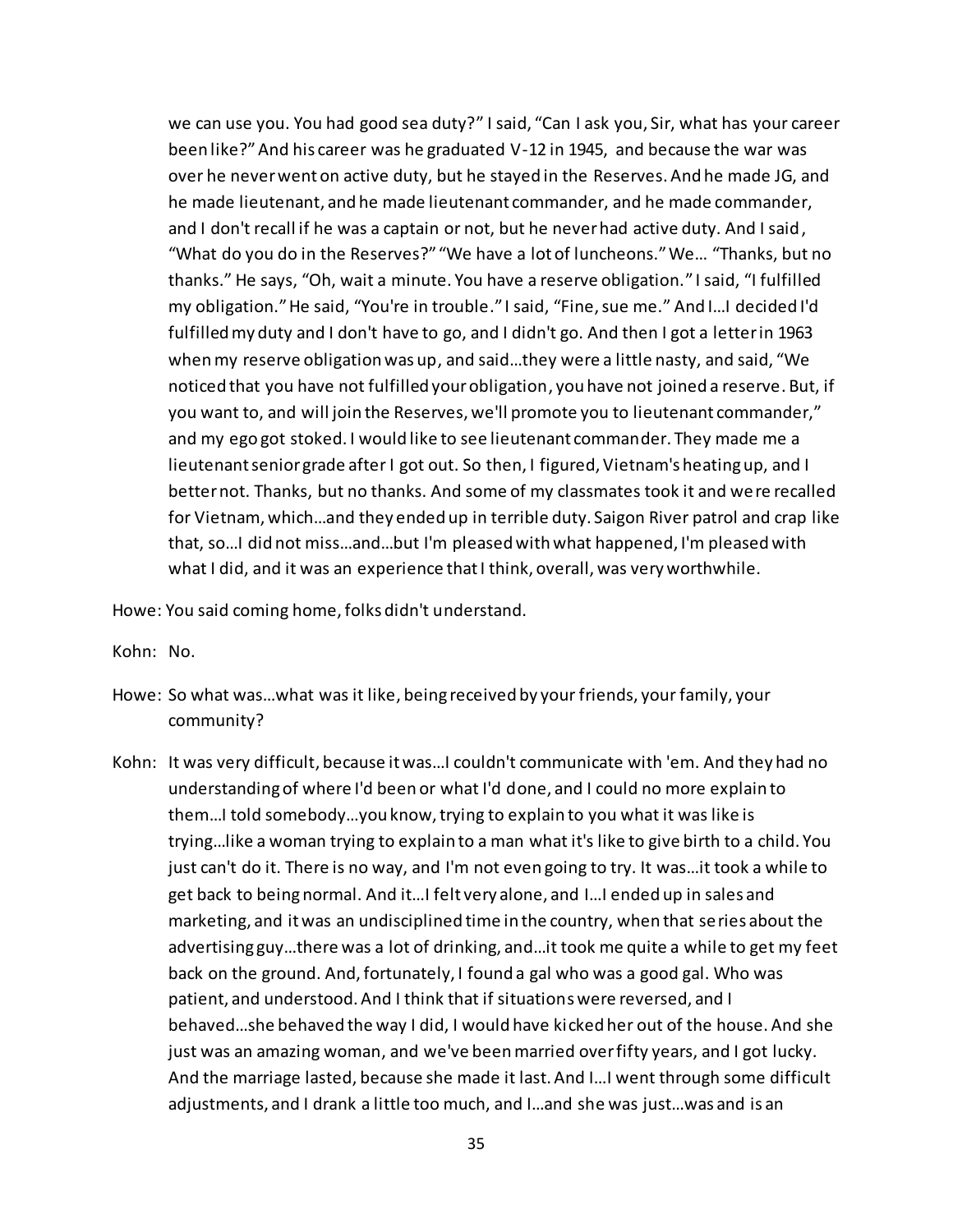amazing woman. So…and I've got good kids. And…so I am pleased to be here. Most of the people my age are infirm, or have big problems. I'm mean, and still navigating, so it's working.

- Howe: So, sales, marketing. What companies have you worked for?
- Kohn: Well, I was in three industries, I was in a company that started off on automotive replacement parts, and I worked a territory that…I expanded it and became a regional manager, and all of the sudden they were sold. And they gave me sixty days severance pay and a nice letter of recommendation. Then I ended up in the furniture business as a furniture rep. And I got tired of travelling, and ended up in the graphics business. And I enjoyed that, I put together…I…the graphics business is a terrible business. Because you've got super talented people who are always floating around. If an advertising agency loses an account, they fire the account executives, they fire artists and copywriters, and there are always a bunch of talented people floating around. I put together a group of people…I found a great copywriter, terrific photographer, and, I put together a group of independents who functioned like an ad agency, and we could offer great service at less money, and I did that until I got out of the business about ten years ago. And so…I now enjoy the volunteer work, and as long as I keep busy, I'm fine.
- Howe: How do you think your time in service prepared you for your civilian career, your civilian life?
- Kohn: [Exhales deeply]. I think what the service gave me was the ability to find a way to get things done. To have the knowledge that if I applied myself, and I put everything I had into it, I could make it work. And I think that's the one…I think, in the service, you find out what you're capable of, because you push yourself. Where most people, I don't think, really push themselves at anything. And in the service, in a wartime situation, you're on a small ship. You have to put out, and you have to put out the maximum if you're gonna make it work. And I think that's the main lesson that…that I have.
- Howe: What's been the greatest challenge to you, in adjusting to civilian life?
- Kohn: It was a long time ago, but I finally realized that you gotta live in the now. That was it.  $I$ for a while -- I felt that society owed me something, frankly. And I lost it a little bit, and that…I would…I didn't adjust well to living your life one day at a time, and living in the now, and that's the key. And I would look back at the fact that, you know, honor graduate, this 'qualified for command ex-naval officer,' you know, the guy who put out in all this boloney, and that's not where it's at. And if you're gonna…and what success is…I had a difficult time, I was chasing the wrong dream. I was chasing the material dream, and I…I heard a definition that I kinda like now, and that's: success is the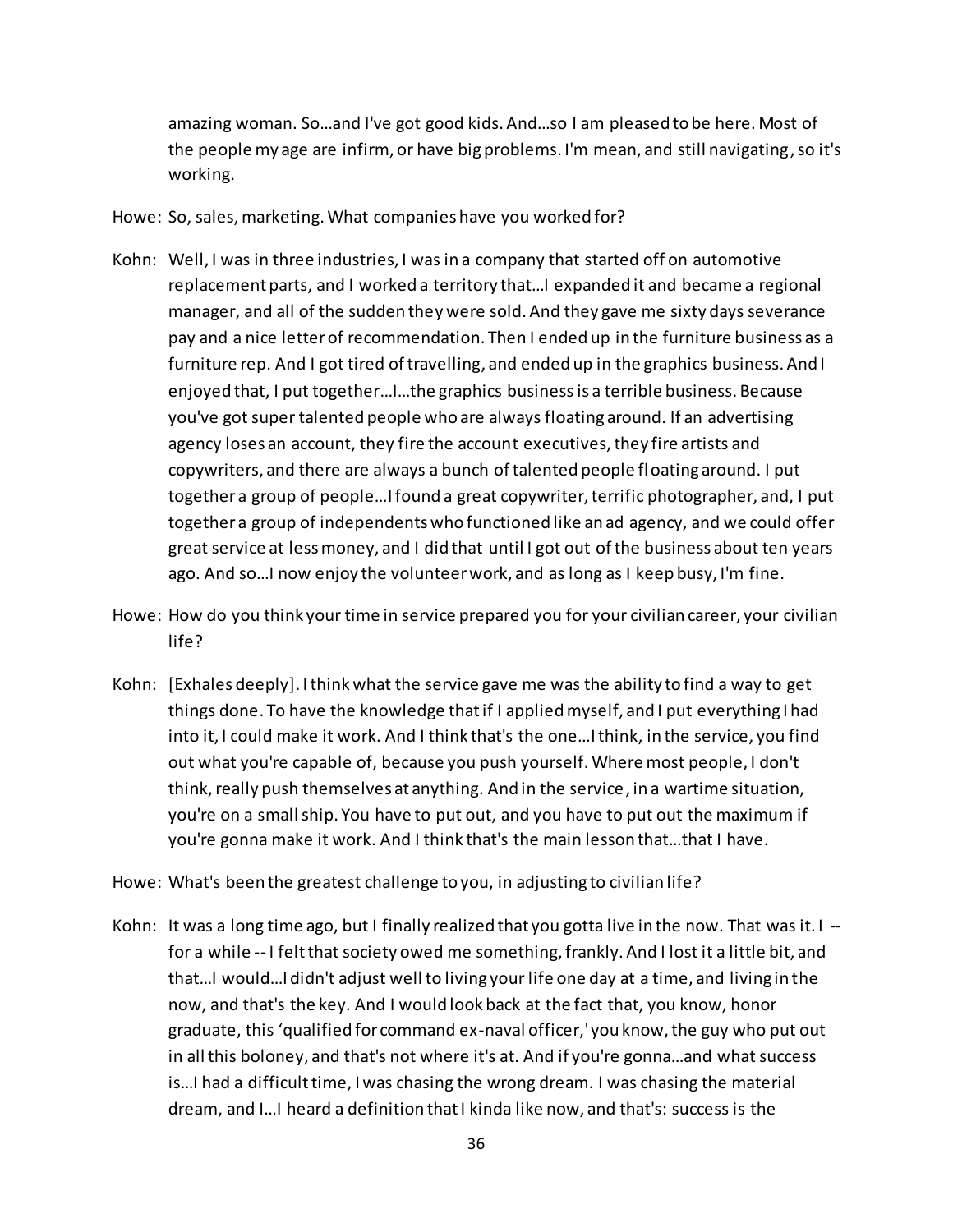progressive realization of a worthy goal. And you set different goals. I…I want to be of some service, and I enjoy the literacy thing. I really do. I…working with these immigrants who really are wanting to improve their English and improve their reading. And when I had this Korean kid last semester, and she'd been here, I think eight months, and she had some college at University of Seoul and came here, and is living with Koreans, and she's twenty-three, cute as a bug's ear. I mean, this is really…and evidently, her family in Korea must have some money, they send her money and she…she has a sense of fashion, and she's just [8:44.3], and she's got her little electronic dictionary, which I said, we're not gonna use that. We're gonna look it up in a regular English dictionary, we're gonna mark it down in the journal, and then we're gonna use it in a sentence. And that way it won't come in one ear and out the other. And when she would get it, the eyes would light… "I get it!" You know? And you're really…it's just fun to work with these people…she really wanted to learn, and I…I made her an honorary crewmember of my ship…I, of course, I'm out of Great Lakes, I bought a t-shirt with USN and gave it to her. It…it's just fun to do that, and to see the progress. And stay involved in life. And so, my goals…you know, I got a bunch of different goals. And I'm constantly reading and learning. And so I am relatively pleased with what's going on in my life.

- Howe: Talk a little bit more about the groups that you associate with…veterans, or nonveterans organizations? You mentioned this…this learning center, so about that, too.
- Kohn: Yeah. Well, I…I'm involved with a literacy group, I…I go out to Great Lakes, and a good friend of mine is a West Point graduate. And he was in Vietnam, and he was in a freefire zone for over twenty months, and finally left the Army…he went back to college, got a PhD and became a college professor. And I…I met him at a veterans group meeting that I no longer go to, but he now is in charge of a coalition of veterans groups, and through him I have access to other veterans groups. And he now is in the process of thoroughly hating my guts, because he's a West Point graduate and I'm a naval officer. So we bet on every Army-Navy game, and this poor guy's going broke! [Laughs]. He…Bruce Perry is his name, and we're really good friends, and I have a few other friends who are veterans. That's it…I -- in terms of going to veterans groups meetings -- I just attend with Bruce occasionally, these different groups. And I belong to the LST organization, but they had no local meetings, and I do it to get the newspaper, and that's it. And…

Howe: Where's the…the learning center? What's it called?

Kohn: It's headquartered at Oakton College, so…so that's it, and I…I spend a lot of time with my family, with my grandkids. And one of 'em is gonna start at Indiana, and the other one is going east, and some are in high school, and some are in grammar school. So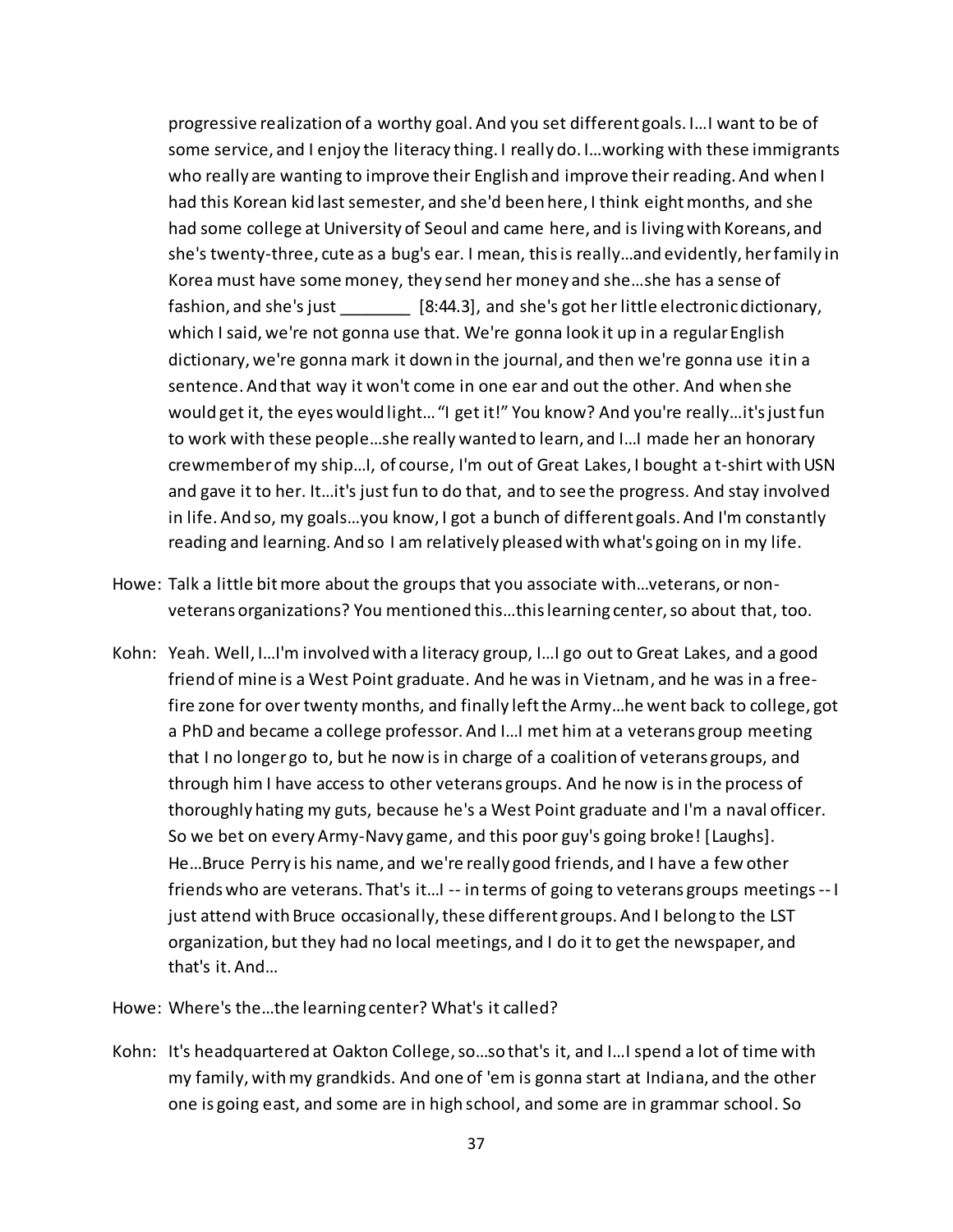I…that's it. My wife has some health issues and problems, and I…I have to sometimes be a caregiver, but I owe her big time. I could never repay the debts. So…she stood by me when I was going through some problems and adjusting, and so…she also had a liver transplant, and she's doing rather well for what she's been through, so that's it. So here I am. And I'm delighted to have met a Naval Academy graduate, I'm gonna get to Annapolis soon, and I want to go. John Paul Jones is there, isn't he?

Howe: He's got his tomb, just below the chapel.

Kohn: Yeah, right. So I'm gonna go say hello to John.

Howe: Should go sometime early in the summer.

Kohn: Yeah?

Howe: When the freshmen climb the monument.

Kohn: Oh, yeah?

Howe: It's called the Mount Herndon. It's their last day as freshmen, they're…they change from being 'plebes', which in Greek, is…you know, it's akin to the white stuff that accumulates at the side of your mouth when you get thirsty. [Kohn laughs]. So they get to get rid of that definition in their training, and they become sophomores…

Kohn: Oh.

Howe: …by climbing this mount…this monument, and replacing the hat that's on top. They replace this Dixie cup with the officer's…the officer's cup, so…but of course, the…the monument's greased up, so it makes it more difficult to climb.

Kohn: [Laughs].

Howe: It's a sight to see.

Kohn: Well, I've enjoyed my…my afternoon with you.

- Howe: I appreciate it! Of course, I've got other…other questions, if you…but I understand if you're…
- Kohn: All right, we'll go for a little while longer, then I'll climb back on the train. What other questions you got?

Howe: I'll give you just two.

Kohn: Okay.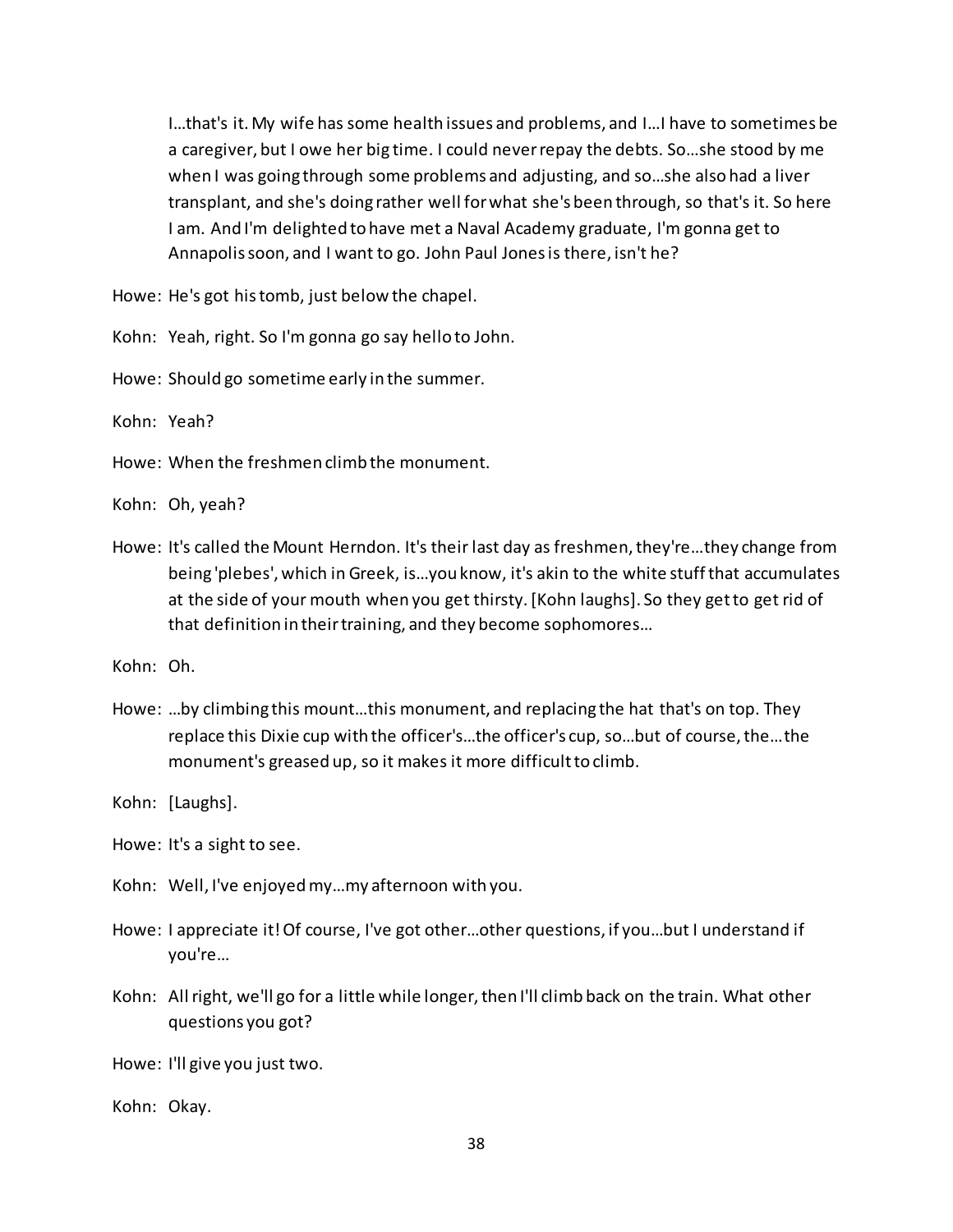- Howe: How do you feel you and other veterans from your era have been recognized for your service?
- Kohn: I've neverreally given it any thought. I…in terms of recognition for my service, I…I don't look for that anymore. I know what I did, and in terms of…it's never been an issue, you know. It's something that I had to do, let's put it that way, so…it's self-recognition. I did it.

Howe: Understood.

- Kohn: I…I think it's an obligation of citizenship, really. So it's not a concern, and it never has been.
- Howe: Last one is, what moment from your time in service are you most proud of?
- Kohn: Probably shipyard overhaul, when I took those kids to see what the GI Bill's all about. Yeah, that. Absolutely, because I changed some lives with that. Taking them to the University of California at Berkeley and exposing them. I'm proudest of that.
- Howe: Do you stay in contact with anyone?
- Kohn: A few of 'em. And God, they're…they're all just about gone now, at…and there's one in Texas that I communicate with, and that's about it. 'Cause, that's…yeah, they're all gone the way of the dodo bird.
- Howe: Understood. Well, are there things that you thought I would ask, or questions that…things you might like to add?
- Kohn: Not really, I think we've covered the waterfront. You should pardon the nautical… [Laughs].

Howe: Yeah!

Kohn: …expression! [Laughs].

Howe: Yeah? Appreciate it.

Kohn: Oh, I appreciate your…I appreciate your being here.

Howe: Yeah.

Kohn: I…I think the museum's lucky to have you.